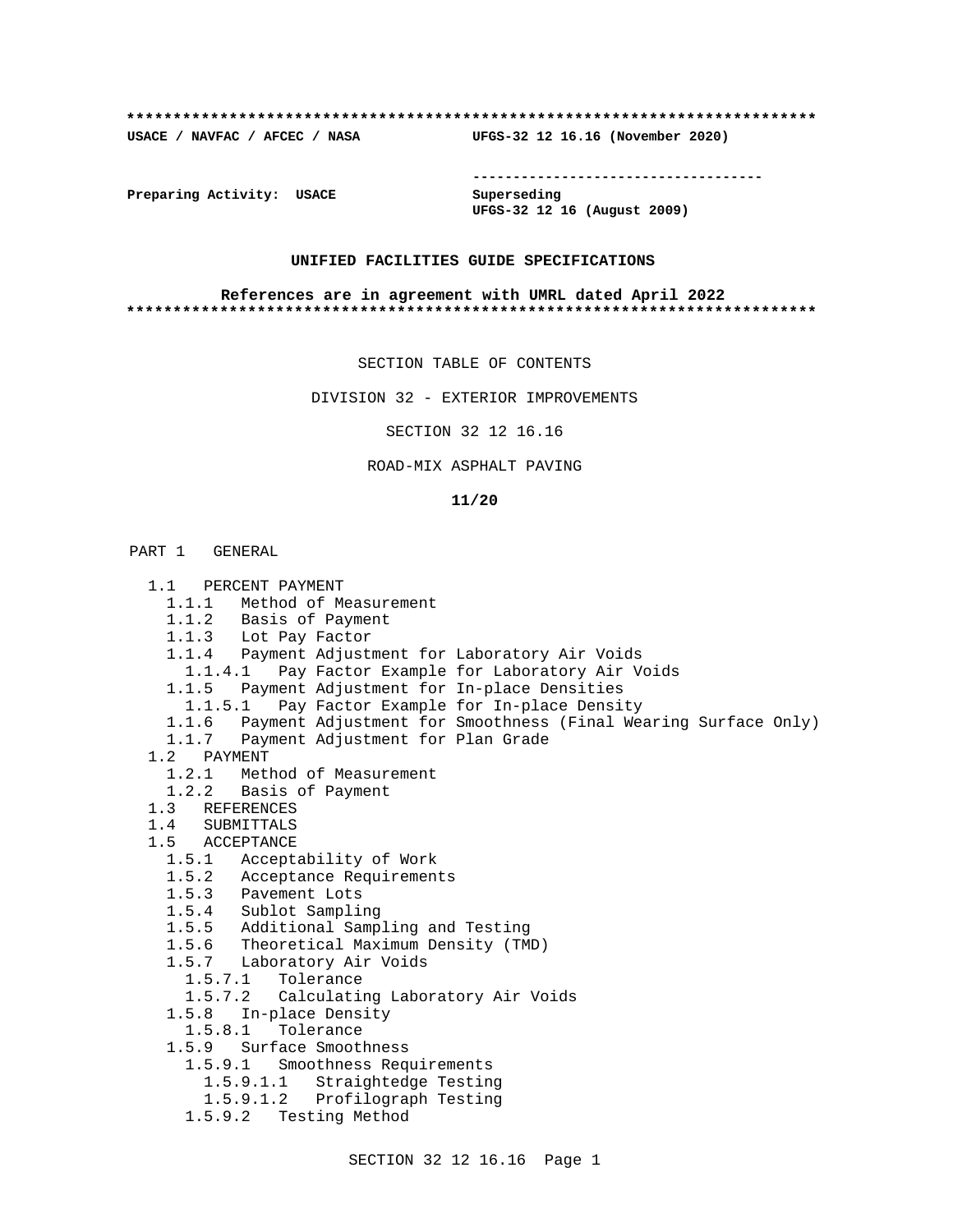- 1.5.9.2.1 Straightedge Testing 1.5.9.2.2 Profilograph Testing 1.5.9.2.3 Bumps ("Must Grind" Areas) 1.5.10 Plan Grade 1.5.11 Laboratory Accreditation and Validation 1.6 ENVIRONMENTAL REQUIREMENTS
- PART 2 PRODUCTS
	- 2.1 SYSTEM DESCRIPTION
		- 2.1.1 Asphalt Mixing Plant
			- 2.1.1.1 Truck Scales
			- 2.1.1.2 Inspection of Plant
			- 2.1.1.3 Storage bins
		- 2.1.2 Hauling Equipment
		- 2.1.3 Material Transfer Vehicle (MTV)
		- 2.1.4 Asphalt Pavers
			- 2.1.4.1 Receiving Hopper
			- 2.1.4.2 Automatic Grade Controls
		- 2.1.5 Rollers
		- 2.1.6 Diamond Grinding
	- 2.2 AGGREGATES
		- 2.2.1 Coarse Aggregate
		- 2.2.2 Fine Aggregate
		- 2.2.3 Mineral Filler
		- 2.2.4 Aggregate Gradation
	- 2.3 ASPHALT CEMENT BINDER
	- 2.4 WARM-MIX ASPHALT TECHNOLOGIES/PRODUCTS
	- 2.5 MIX DESIGN
- 2.5.1 JMF Requirements
- 2.5.2 Adjustments to JMF
	- 2.6 RECYCLED HOT MIX ASPHALT
		- 2.6.1 RAP Aggregates and Asphalt Cement
		- 2.6.2 RAP Mix
- PART 3 EXECUTION
	- 3.1 CONTRACTOR QUALITY CONTROL
		- 3.1.1 General Quality Control Requirements
		- 3.1.2 Testing Laboratory
		- 3.1.3 Quality Control Testing
			- 3.1.3.1 Asphalt Content
			- 3.1.3.2 Aggregate Properties
			- 3.1.3.3 Moisture Content of Aggregate
			- 3.1.3.4 Moisture Content of Asphalt Mixture
			- 3.1.3.5 Temperatures
			- 3.1.3.6 VMA[, Marshall Stability, and Flow]
			- 3.1.3.7 In-Place Density
			- 3.1.3.8 Additional Testing
			- 3.1.3.9 QC Monitoring
		- 3.1.4 Sampling
		- 3.1.5 Control Charts
	- 3.2 PREPARATION OF ASPHALT BINDER MATERIAL
	- 3.3 PREPARATION OF MINERAL AGGREGATE
	- 3.4 PREPARATION OF ASPHALT MIXTURE
	- 3.5 PREPARATION OF THE UNDERLYING SURFACE
	- 3.6 TEST SECTION
		- 3.6.1 Sampling and Testing for Test Section
		- 3.6.2 Additional Test Sections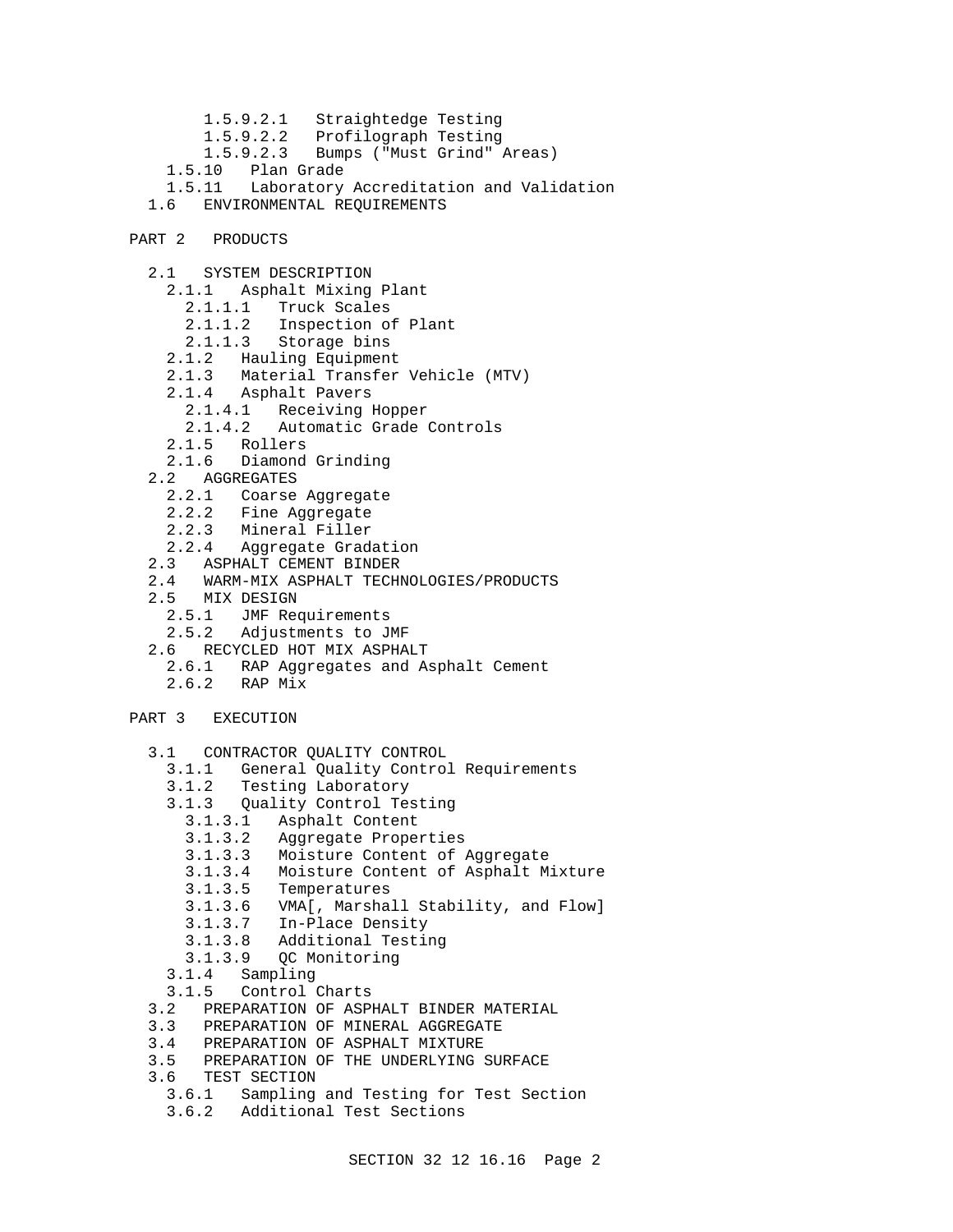- 3.7 TRANSPORTING AND PLACING
	- 3.7.1 Transporting
- 3.7.2 Placing
- 3.8 COMPACTION OF MIXTURE
	- 3.8.1 General
- 3.8.2 Segregation
- 3.9 JOINTS
	- 3.9.1 Transverse Joints
	- 3.9.2 Longitudinal Joints
- -- End of Section Table of Contents --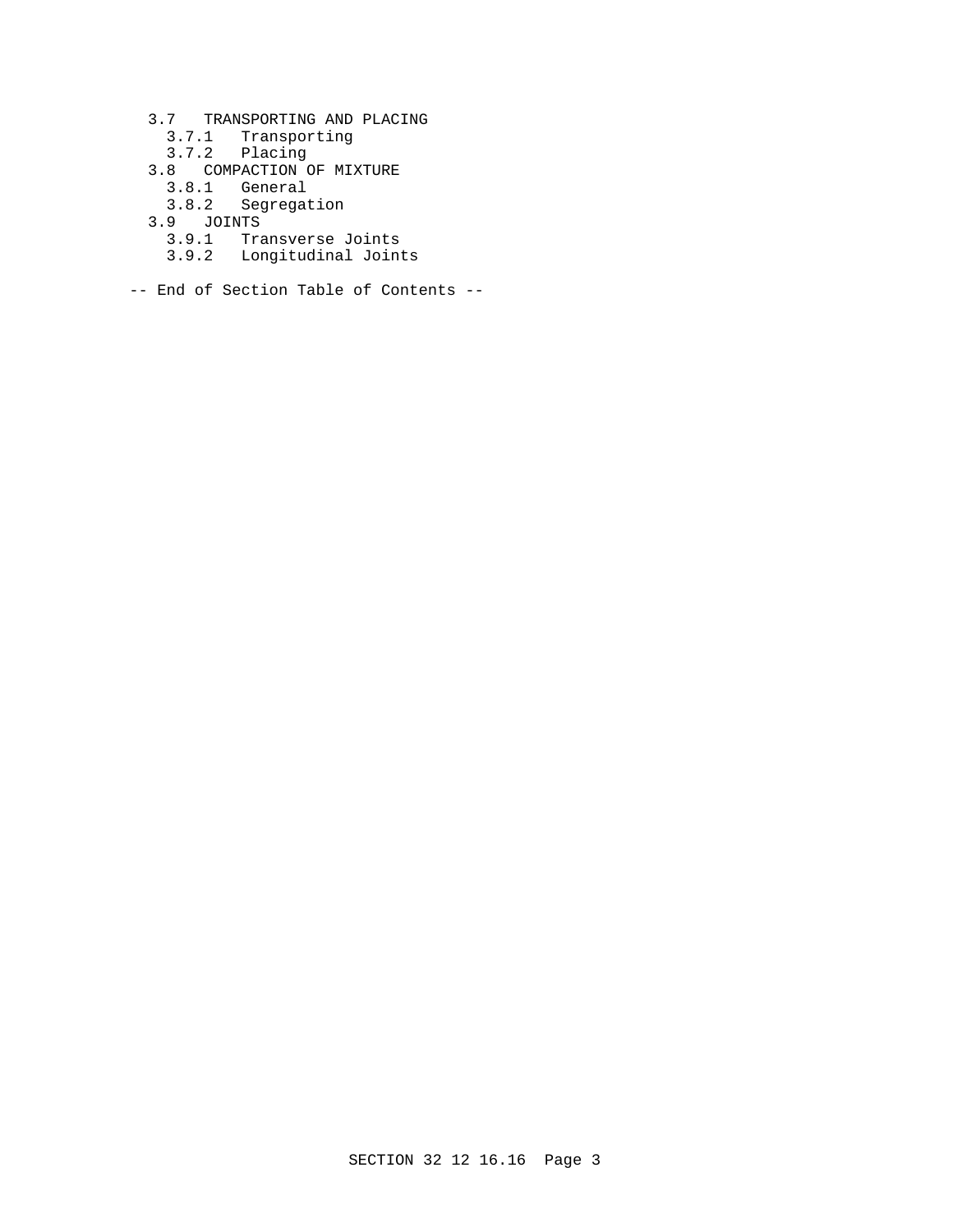USACE / NAVFAC / AFCEC / NASA

--------------------------------------

Preparing Activity: USACE

Superseding UFGS-32 12 16 (August 2009)

UFGS-32 12 16.16 (November 2020)

## UNIFIED FACILITIES GUIDE SPECIFICATIONS

References are in agreement with UMRL dated April 2022 

### SECTION 32 12 16.16

ROAD-MIX ASPHALT PAVING  $11/20$ 

NOTE: This guide specification covers the requirements for intermediate and wearing courses (central-plant hot-mix and warm-mix) for roads using Marshall or Gyratory compaction methods.

Adhere to UFC 1-300-02 Unified Facilities Guide Specifications (UFGS) Format Standard when editing this guide specification or preparing new project specification sections. Edit this guide specification for project specific requirements by adding, deleting, or revising text. For bracketed items, choose applicable item(s) or insert appropriate information.

Remove information and requirements not required in respective project, whether or not brackets are present. Do not lessen the quality of the work.

Comments, suggestions and recommended changes for this guide specification are welcome and should be submitted as a Criteria Change Request (CCR). 

### PART 1 GENERAL

#### 

NOTE: Modifications must be made to this guide specification during conversion to a project specification in accordance with the NOTES which are located throughout the document. These NOTES are instructions to the designer, and will not appear in the project specification.

This guide specification only pertains to the hot-mix and warm-mix asphalt aspects of the project and not to any surface preparation requirements dealing with aggregate base courses, milling, or tack and prime coats. Cover surface preparation requirements adding pertinent sections to the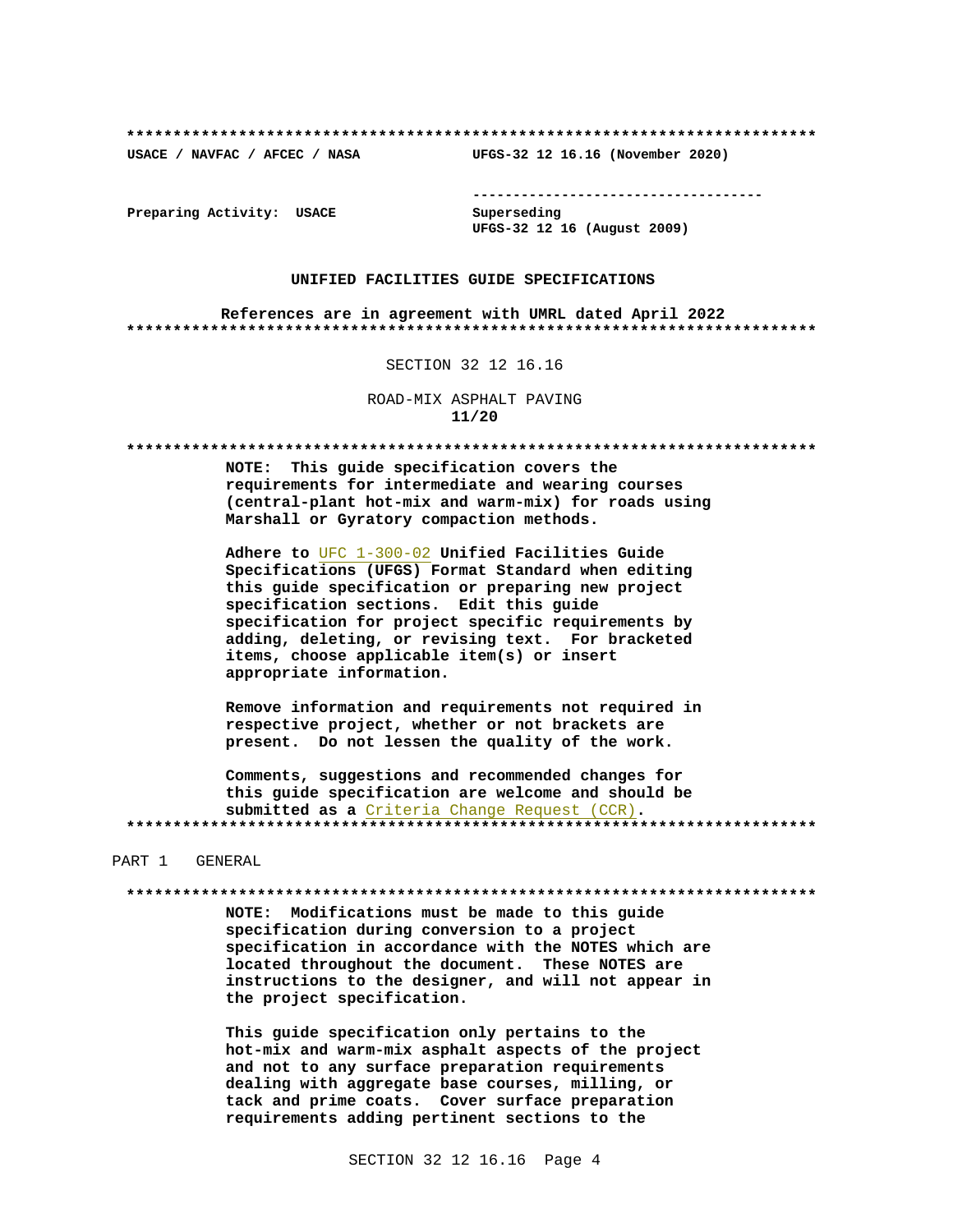project documents.

This specification utilizes a Quality Assurance and Quality Control (QA/QC) construction management philosophy. Quality Assurance refers to the actions performed by the Government or designated representative to assure the final product meets the job requirements. This specification has been developed for QC testing to be used as a basis for acceptance and percent payment. The Government's QA testing should include as a minimum 10 percent of the QC tests.

For projects less than 1,000 tonnes tons, State DOT material's requirements may be specified. Only material requirements may be substituted as an option. The designer should select which DOT mix design is appropriate for the project. Construction procedures and acceptability of work requirements must stay the same. Designer has the option to eliminate submittal requirement for material samples for this size project.

For projects over 1,000 tonnes tons use this guide as is. Lot size should be specified appropriately.

Do not delete PART 1. Select the tailoring option for PERCENT PAYMENT when pay reduction factors are desired. Select the tailoring option for ACCEPT-REJECT when pass/fail criteria is desired. PERCENT PAYMENT is recommended for most projects and is the standard of practice used by most State DOTs. Adequate justification must be provided by the DOR when selecting the ACCEPT-REJECT tailoring option.

## 1.1 PERCENT PAYMENT

NOTE: The basis of pay testing program includes material tests to determine laboratory air voids and in-place density, which are needed to determine percent payment. 

1.1.1 Method of Measurement

# NOTE: For unit-price contracts, include first bracketed statements and delete the second set. For lump sum contracts, delete the first bracketed statements and include the second set. Do not use lump sum contracts when the job exceeds 1,000 tonnes tons. \*\*\*\*\*\*\*\*\*\*\*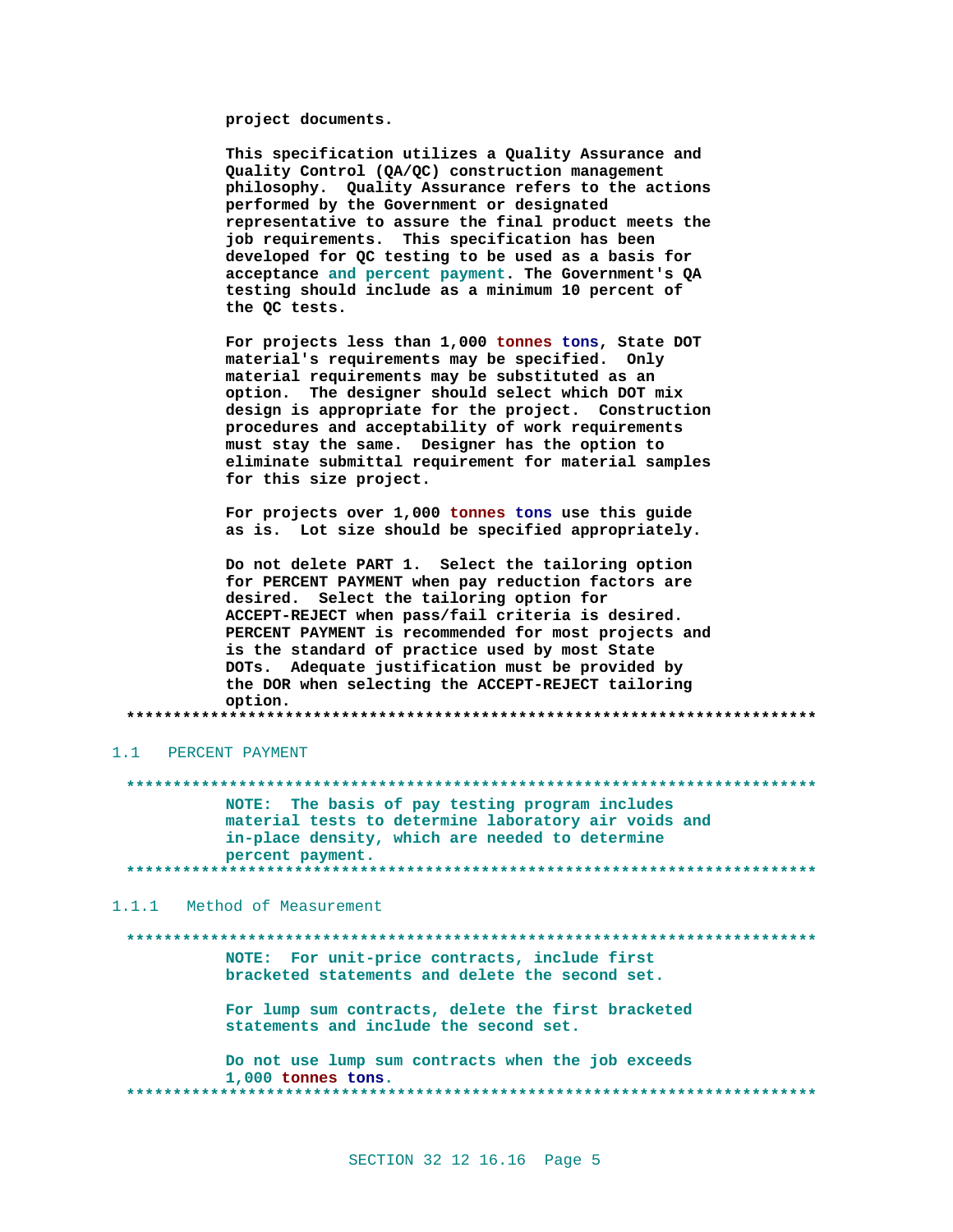[The amount paid for will be the number of tonnes tons of hot-mix warm-mix asphalt pavement mixture used in the accepted work. Weigh the hot-mix warm-mix asphalt pavement mixture after mixing. No separate payment will be made for weight of asphalt cement material incorporated herein.] [Measurement of the quantity of hot-mix warm-mix asphalt pavement, per tonne ton placed and accepted, will be made for the purposes of assessing the pay factors stipulated below.]

## 1.1.2 Basis of Payment

## NOTE: For unit-price contracts, include first bracketed statements and delete the second set.

## For lump sum contracts, delete the first bracketed statements and include the second set. Include prescriptive unit price based on the Government/Engineer estimate for payment adjustment.

[Quantities of hot-mix warm-mix asphalt pavement, determined as specified above, will be paid for at respective contract unit prices or at reduced prices adjusted in accordance with paragraphs PERCENT PAYMENT and ACCEPTANCE. Payment will constitute full compensation for furnishing all materials, equipment, plant, and tools; and for all labor and other incidentals necessary to complete work required by this section of the specification.] [The measured quantity of hot-mixed warm-mixed asphalt pavement will be paid for and included in the lump sum contract price. If less than 100 percent payment is due based on the pay factors stipulated in paragraph PERCENT PAYMENT, a unit price of [\_\_\_\_] per tonne ton will be used for purposes of calculating the payment reduction.]

## 1.1.3 Lot Pay Factor

The lot pay factor is determined by taking the lowest computed pay factor based on either laboratory air voids, in-place density, smoothness, or grade (each discussed below). Remove and replace lots when the lowest computed pay factor requires rejection. At the end of the project calculate the average pay factor for all lots. If this average lot pay factor exceeds 95.0 percent and no individual lot has a pay factor less than 75.0 percent, then the percent payment for the entire project will be 100 percent of the unit bid price. If the average lot pay factor is less than 95.0 percent, then each lot will be paid for at the unit price multiplied by the lot's pay factor. For any lots which are less than 2,000 tonnes tons, a weighted lot pay factor will be used to calculate the average lot pay factor. When work on a lot is required to be terminated before all four sublots are completed, the results from the completed sublots will be analyzed to determine the percent payment for the lot following the same procedures and requirements for full lots but with fewer or more test results as determined in paragraph PAVEMENT LOTS.

## 1.1.4 Payment Adjustment for Laboratory Air Voids

Laboratory air void calculations for each lot will use the average theoretical maximum density values obtained for the lot. Determine the average TMD in accordance with paragraph THEORETICAL MAXIMUM DENSITY (TMD). The mean absolute deviation of the laboratory air void contents (one from each sublot) from the JMF air void content will be evaluated as shown in the example below and a pay factor will be determined from Table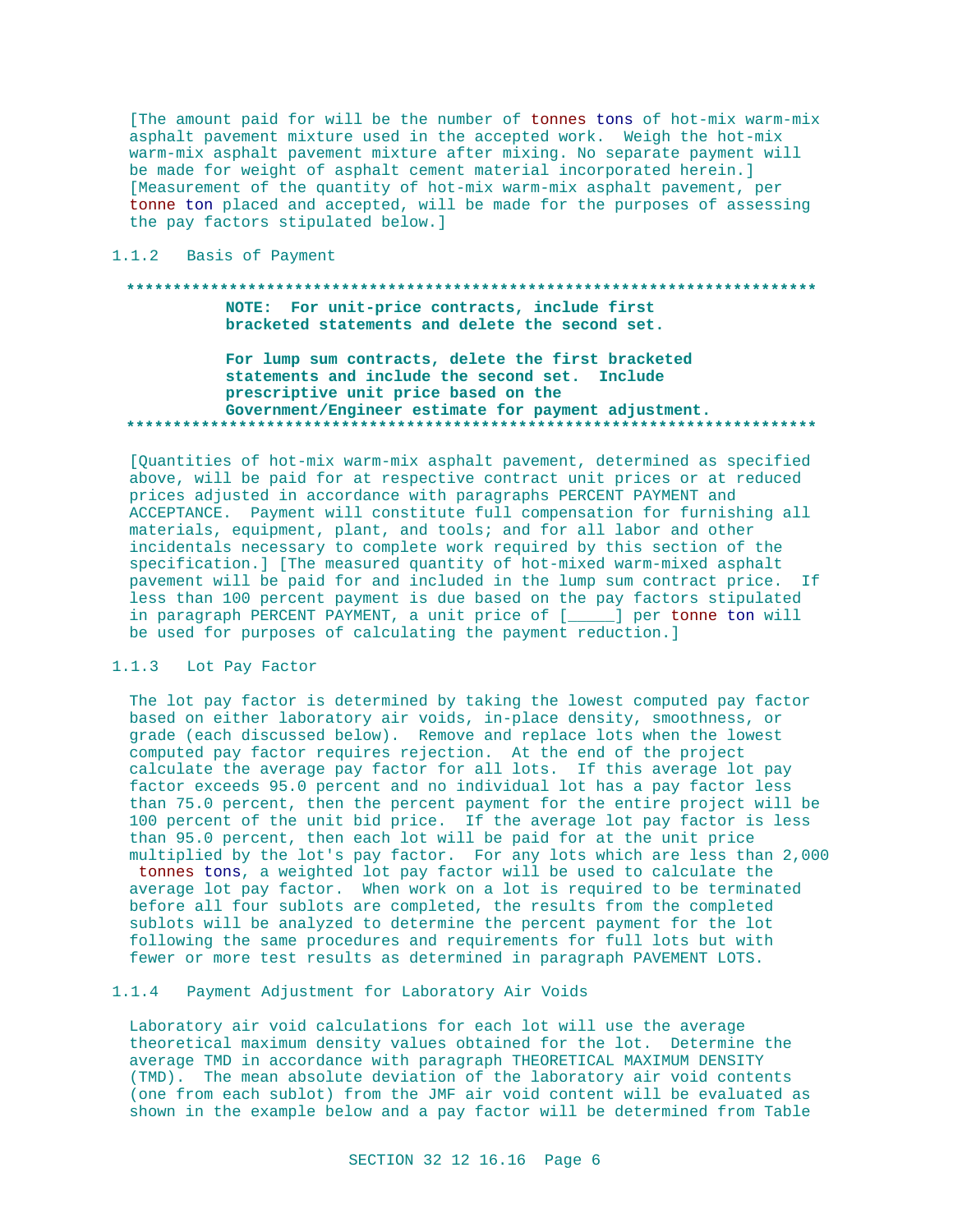1. When 0 percent payment is determined, remove and replace the rejected lot at least 100 mm 4 inches into the cold (existing) lane adjacent to the longitudinal joint.

| Table 1. Pay Factor Based on Laboratory Air Voids    |                     |
|------------------------------------------------------|---------------------|
| Mean Absolute Deviation of Lab Air<br>Voids from JMF | Pay Factor, percent |
| 0.60 or less                                         | 100                 |
| $0.61 - 0.80$                                        | 98                  |
| $0.81 - 1.00$                                        | 95                  |
| $1.01 - 1.20$                                        | 90                  |
| Above 1.20                                           | reject (0)          |
|                                                      |                     |

1.1.4.1 Pay Factor Example for Laboratory Air Voids

An example of the computation of mean absolute deviation for laboratory air voids is as follows: Assume that the laboratory air voids are determined from 4 sublots where one set of laboratory compacted specimens is from a single sublot. The laboratory air voids for the 4 sublots are determined to be 3.5, 3.0, 4.0, and 3.7. Assume that the target air voids from the JMF is 4.0. The mean absolute deviation is then:

Mean Absolute Deviation =  $(|3.5 - 4.0| + |3.0 - 4.0| + |4.0 - 4.0| +$  $|3.7 - 4.0|)/4$ 

Mean Absolute Deviation =  $(0.5 + 1.0 + 0.0 + 0.3)/4 = (1.8)/4 = 0.45$ 

The mean absolute deviation for laboratory air voids is determined to be 0.45. It can be seen from Table 1 that the lot's pay factor based on laboratory air voids is 100 percent.

## 1.1.5 Payment Adjustment for In-place Densities

The average in-place mat and joint densities are expressed as a percentage of the average theoretical maximum density (TMD) for the lot. Determine the average TMD in accordance with paragraph THEORETICAL MAXIMUM DENSITY (TMD). The average in-place mat density and joint density for a lot are determined and compared with Table 2 to calculate a single pay factor per lot. Use the following process to determine the single pay factor for in-place density:

- a. Step 1: Determine the pay factors for mat density and joint density using Table 2.
- b. Step 2: Determine ratio of joint area to mat area. The area associated with the joint is considered to be 3 m 10 feet wide times the length of completed longitudinal construction joint in the lot. This joint area will not exceed the total lot size. The length of joint to be considered will be that length where a new lane has been placed against an adjacent lane of asphalt pavement, either an adjacent freshly paved lane or one paved at any time previously.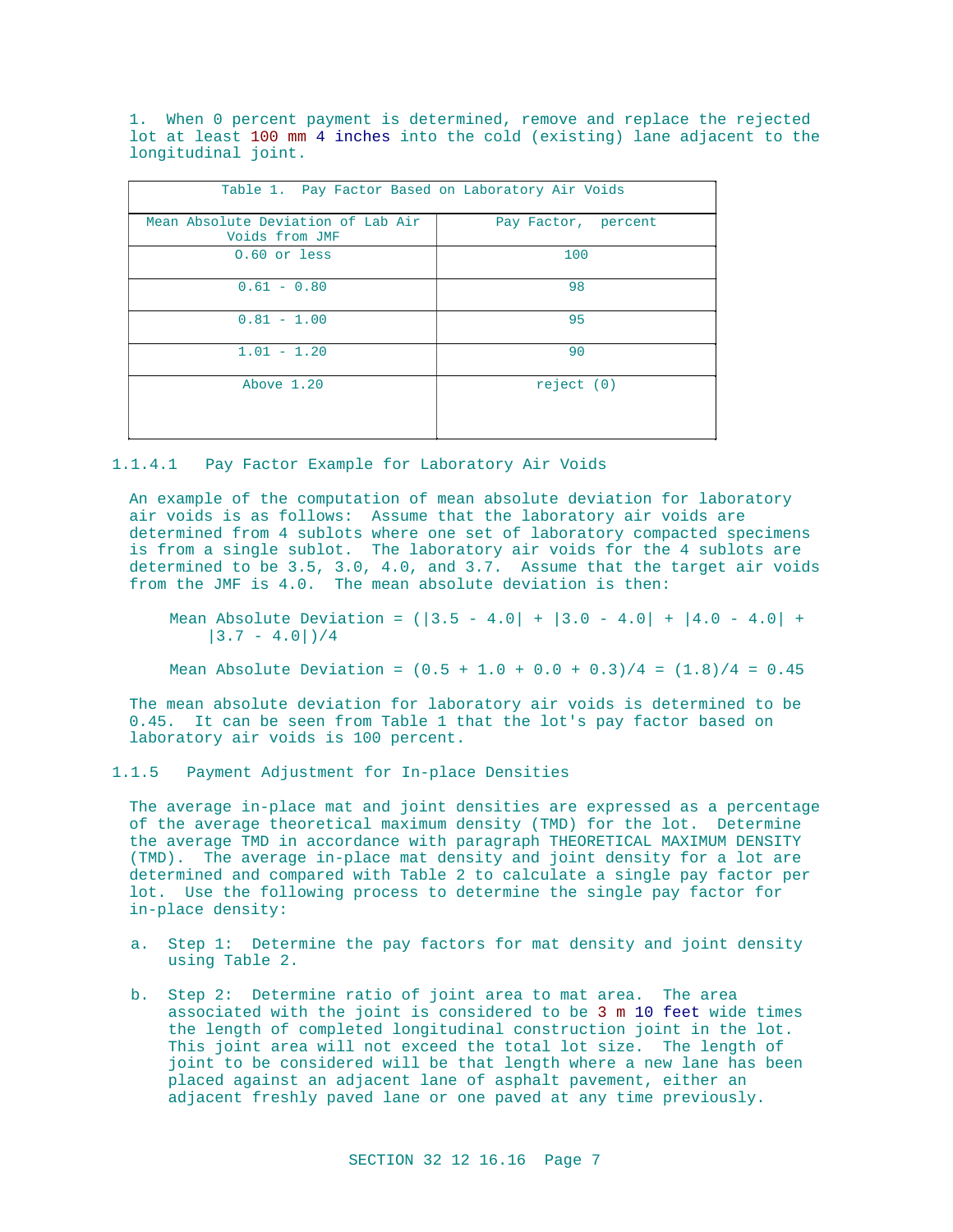- c. Step 3: Compute the weighted pay factor for the joint using the formula in the example below.
- d. Step 4: Compare weighted pay factor for joint density to pay factor for mat density and select the smaller. This selected pay factor is the pay factor based on density for the lot.

When 0 percent payment is determined for mat density, remove and replace the rejected lot at least 100 mm 4 inches into the cold (existing) lane adjacent to the longitudinal joint. When 0 percent payment is determined for joint density, remove and replace the rejected longitudinal joint with a 3 m 10 feet wide paving lane that is centered over the joint.

| Table 2. Pay Factor Based on In-place Density     |                     |                                                     |
|---------------------------------------------------|---------------------|-----------------------------------------------------|
| Average Mat Density (4<br>Cores) (Percent of TMD) | Pay Factor, Percent | Average Joint Density (4<br>Cores) (Percent of TMD) |
| $93.0 - 96.0$                                     | 100.0               | 91.5 or above                                       |
| 92.9                                              | 100.0               | 91.4                                                |
| 92.8 or 96.1                                      | 99.9                | 91.3                                                |
| 92.7                                              | 99.8                | 91.2                                                |
| 92.6 or 96.2                                      | 99.6                | 91.1                                                |
| 92.5                                              | 99.4                | 91.0                                                |
| 92.4 or 96.3                                      | 99.1                | 90.9                                                |
| 92.3                                              | 98.7                | 90.8                                                |
| 92.2 or 96.4                                      | 98.3                | 90.7                                                |
| 92.1                                              | 97.8                | 90.6                                                |
| 92.0 or 96.5                                      | 97.3                | 90.5                                                |
| 91.9                                              | 96.3                | 90.4                                                |
| 91.8 or 96.6                                      | 94.1                | 90.3                                                |
| 91.7                                              | 92.2                | 90.2                                                |
| 91.6 or 96.7                                      | 90.3                | 90.1                                                |
| 91.5                                              | 87.9                | 90.0                                                |
| 91.4 or 96.8                                      | 85.7                | 89.9                                                |
| 91.3                                              | 83.3                | 89.8                                                |
| 91.2 or 96.9                                      | 80.6                | 89.7                                                |
| 91.1                                              | 78.0                | 89.6                                                |
| 91.0 or 97.0                                      | 75.0                | 89.5                                                |
| below 91.0, above 97.0                            | $0.0$ (reject)      | below 89.5                                          |

## 1.1.5.1 Pay Factor Example for In-place Density

An example of the computation of a pay factor (in I-P units only) based on in-place density, is as follows: Assume the following test results for field density made on the lot: (1) Average mat density = 92.2 percent (of lab TMD). (2) Average joint density = 90.5 percent (of lab TMD). (3)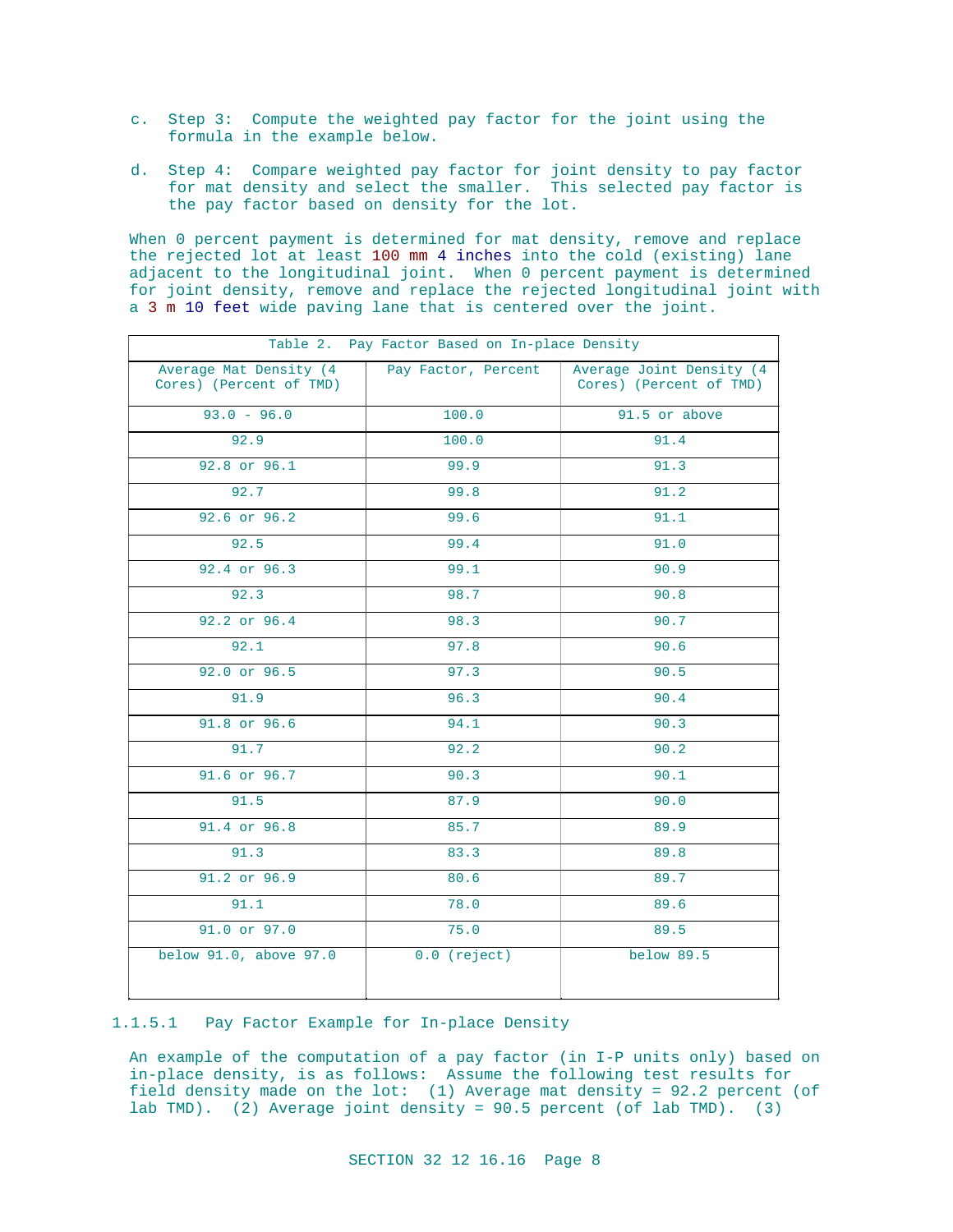Total area of  $lot = 30,000$  square feet. (4) Length of completed longitudinal construction joint = 2,000 feet. a. Step 1: Determine pay factor based on mat density and on joint density, using Table 2: Mat density of 92.2 percent = 98.3 pay factor. Joint density of 90.5 percent = 97.3 pay factor. b. Step 2: Determine ratio of joint area to mat area. Multiply the length of completed longitudinal construction joint by the specified 10 foot width and divide by the mat area (total paved area in the lot). Ratio = Ratio of joint area to mat area Ratio =  $(2,000$  feet x 10 feet)/30,000 square feet  $Ratio = 0.6667$ c. Step 3: Weighted pay factor (wpf) for joint is determined as indicated below: wpf = joint pay factor +  $(100 - joint pay factor) x (1 - ratio)$  $wpf = 97.3 + (100-97.3)$  x  $(1-0.6667) = 98.2$  percent d. Step 4: Compare weighted pay factor for joint density to pay factor for mat density and select the smaller: Pay factor for mat density: 98.3 percent. Weighted pay factor for joint density: 98.2 percent Selected pay factor: 98.2 percent 1.1.6 Payment Adjustment for Smoothness (Final Wearing Surface Only)

## NOTE: This paragraph may be deleted for projects where a profilograph cannot record 400 meters 0.25 miles in length.

Profilograph Testing. Record the location and data from all profilograph measurements. When the Profile Index of a lot exceeds the tolerance specified in paragraph SMOOTHNESS REQUIREMENTS by 16 mm per km 1.0 inch per mile, but less than 32 mm per km 2.0 inches per mile, after any reduction of high spots or removal and replacement, the computed pay factor for that lot based on surface smoothness will be 95 percent. When the Profile Index exceeds the tolerance by 32 mm per km 2.0 inches per mile, but less than 47 mm per km 3.0 inches per mile, the computed pay factor will be 90 percent. When the Profile Index exceeds the tolerance by 47 mm per km 3.0 inches per mile, but less than 63 mm per km 4.0 inches per mile, the computed pay factor will be 75 percent. Remove and replace the lot when the Profile Index exceeds the tolerance by 63 mm per km 4.0 inches per mile or more, at no additional cost to the Government. Regardless of the above, correct any small individual area with surface deviation which exceeds the tolerance given above by more than 79 mm per km 5.0 inches per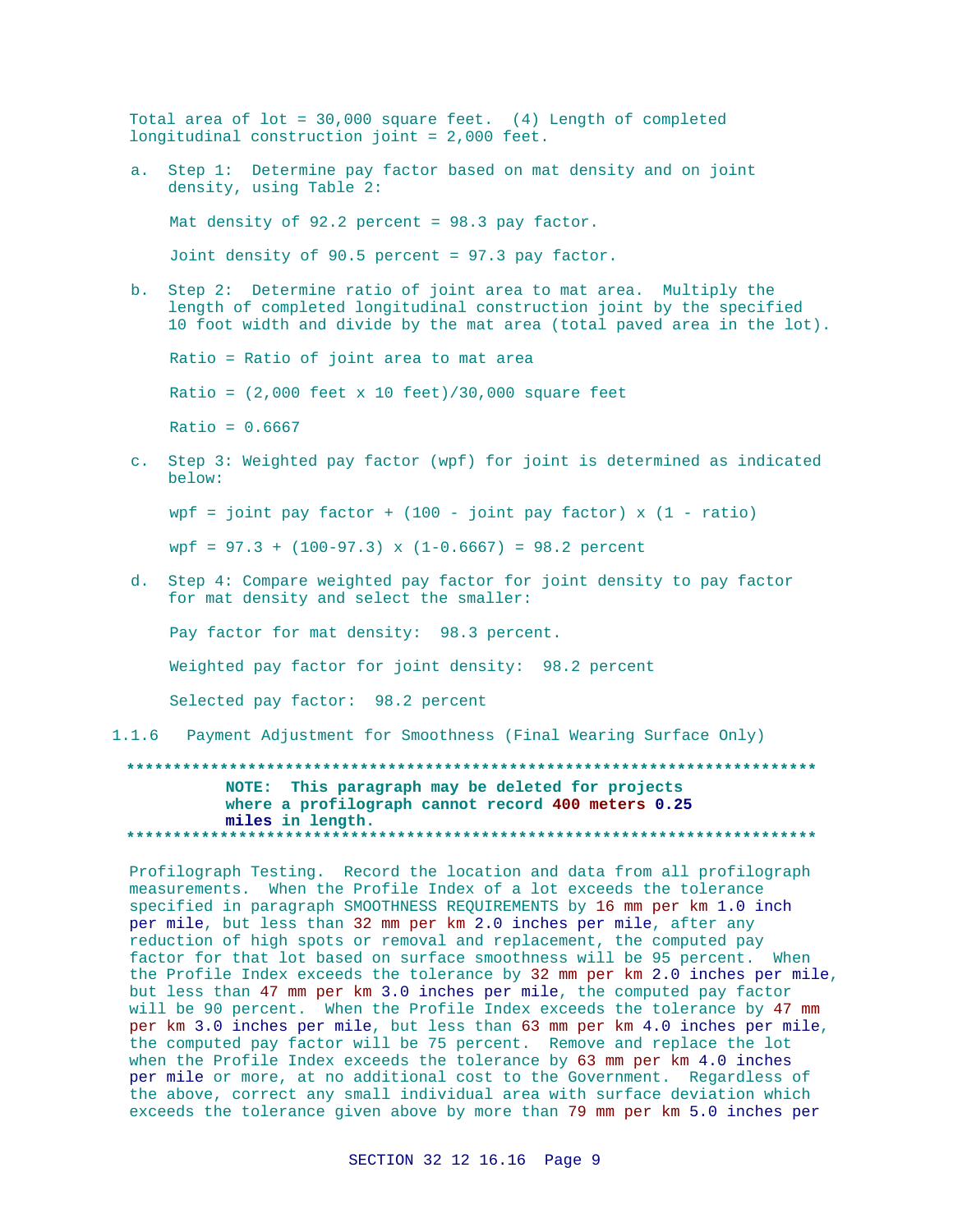mile or more, by grinding to meet the specification requirements above or remove and replace at no additional cost to the Government.

## 1.1.7 Payment Adjustment for Plan Grade

NOTE: The grade and surface smoothness requirements specified below are for the final wearing surface only. If there is a requirement to test and control the grade and smoothness for the intermediate courses, for example, when the intermediate courses will be exposed to traffic, slight modifications to this specification are required. . . . . . . . . . . . . . . .

When more than 5 percent of all measurements made within a lot are outside the 15 mm 0.05 foot tolerance, the pay factor based on grade for that lot will be 95 percent. For individual locations where the grade exceeds 22.5 mm 0.075 foot tolerance, remove the surface lift full depth and replace the lift with asphalt pavement to meet specification requirements at no additional cost to the Government. High spots can be diamond ground as an alternative to remove and replace in order to meet grade requirements for the lot and at individual locations.

### 1.2 PAYMENT

NOTE: The basis of acceptance includes material tests to determine laboratory air voids and in-place density. 

## 1.2.1 Method of Measurement

NOTE: For unit-price contracts, include first bracketed statements and delete the second set.

> For lump sum contracts, delete the first bracketed statements and include the second set.

Do not use lump sum contracts when the job exceeds 1,000 tonnes tons. 

[The amount paid for will be the number of tonnes tons of hot-mix warm-mix asphalt pavement mixture used in the accepted work. Weigh the hot-mix warm-mix asphalt pavement mixture after mixing. No separate payment will be made for weight of asphalt cement material incorporated herein.] [Measurement of the quantity of hot-mix warm-mix asphalt pavement per lot will be made for the purposes of assessing acceptance stipulated in paragraph ACCEPTANCE.]

1.2.2 Basis of Payment

NOTE: For unit-price contracts, include first bracketed statements and delete the second set.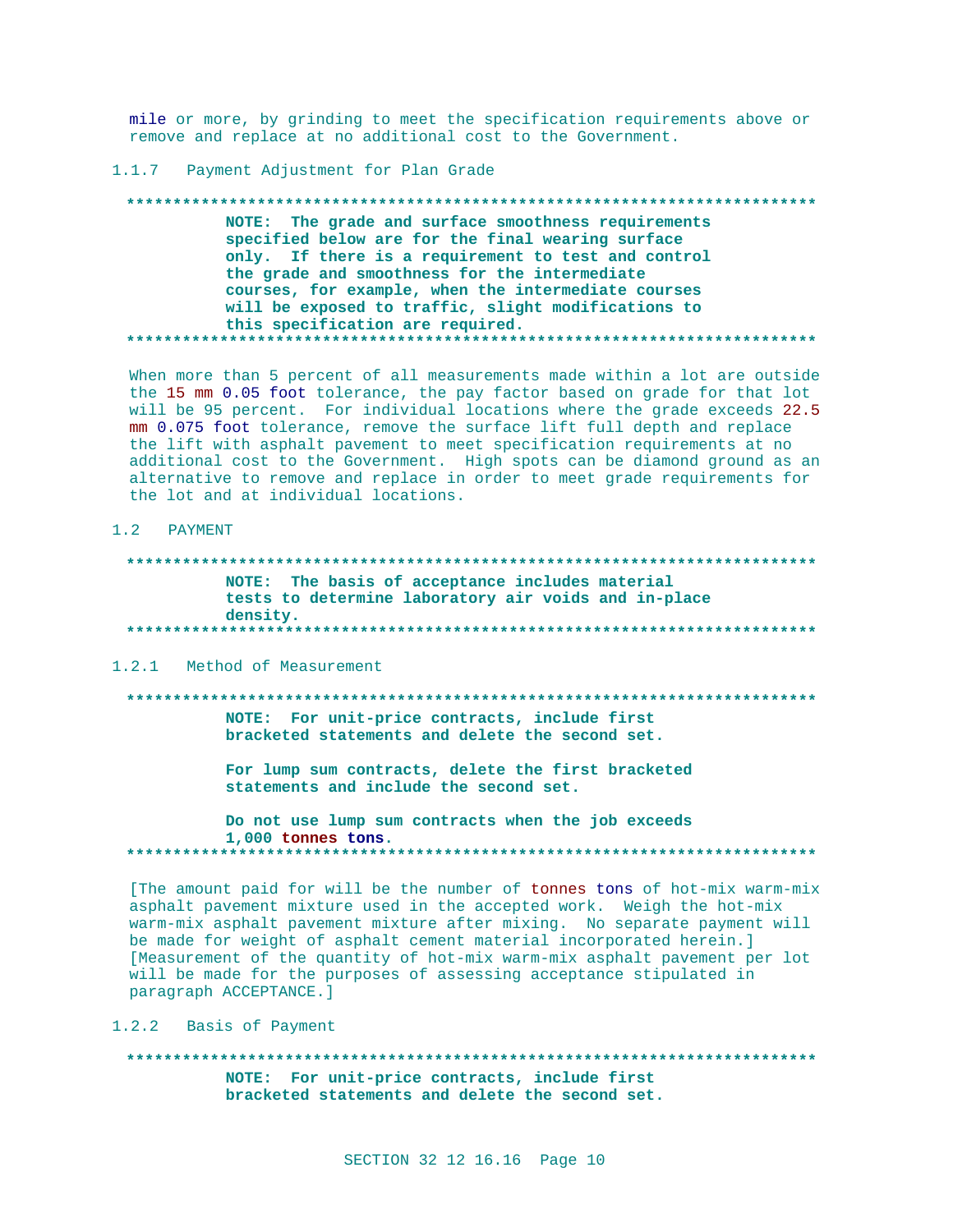#### For lump sum contracts, delete the first bracketed statements and include the second set. \*\*\*\*\*\*\*\*\*\*\*\*\*\*\*\*\*\*\*

[Quantities of hot-mix warm-mix asphalt pavement, determined as specified above, will be paid for at respective contract unit prices. Payment will constitute full compensation for furnishing all materials, equipment, plant, and tools; and for all labor and other incidentals necessary to complete work required by this section of the specification. ] [The measured quantity of hot-mixed warm-mixed asphalt pavement will be paid for and included in the lump sum contract price.]

#### $1.3$ **REFERENCES**

#### 

NOTE: This paragraph is used to list the publications cited in the text of the guide specification. The publications are referred to in the text by basic designation only and listed in this paragraph by organization, designation, date, and title.

Use the Reference Wizard's Check Reference feature when you add a Reference Identifier (RID) outside of the Section's Reference Article to automatically place the reference in the Reference Article. Also use the Reference Wizard's Check Reference feature to update the issue dates.

## References not used in the text will automatically be deleted from this section of the project specification when you choose to reconcile references in the publish print process.

The publications listed below form a part of this specification to the extent referenced. The publications are referred to within the text by the basic designation only.

> AMERICAN ASSOCIATION OF STATE HIGHWAY AND TRANSPORTATION OFFICIALS (AASHTO)

| AASHTO M 156 | (2013; R 2017) Standard Specification for<br>Requirements for Mixing Plants for<br>Hot-Mixed, Hot-Laid Bituminous Paving<br>Mixtures |
|--------------|--------------------------------------------------------------------------------------------------------------------------------------|
| AASHTO T 304 | (2011; R 2015) Standard Method of Test for<br>Uncompacted Void Content of Fine Aggregate                                             |
| AASHTO T 329 | (2015) Standard Test Method for Moisture<br>Content of Hot Mix Asphalt (HMA) by Oven<br>Method                                       |

## ASPHALT INSTITUTE (AI)

AI MS-2 (2015) Asphalt Mix Design Methods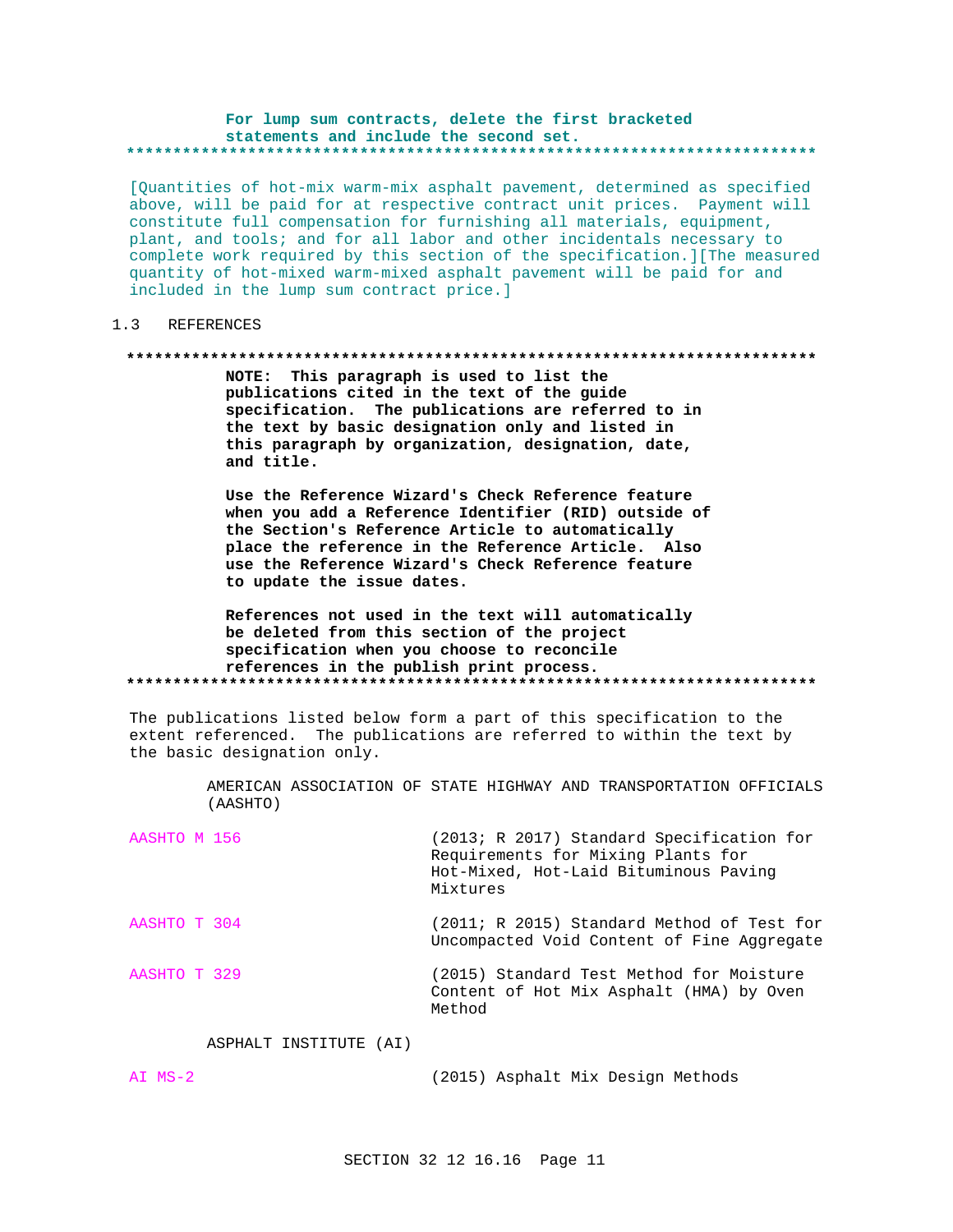ASTM INTERNATIONAL (ASTM)

|                 | ASTM C29/C29M          | (2017a) Standard Test Method for Bulk<br>Density ("Unit Weight") and Voids in<br>Aggregate                                                          |
|-----------------|------------------------|-----------------------------------------------------------------------------------------------------------------------------------------------------|
| <b>ASTM C88</b> |                        | (2018) Standard Test Method for Soundness<br>of Aggregates by Use of Sodium Sulfate or<br>Magnesium Sulfate                                         |
| ASTM C117       |                        | (2017) Standard Test Method for Materials<br>Finer than 75-um (No. 200) Sieve in<br>Mineral Aggregates by Washing                                   |
| ASTM C127       |                        | (2015) Standard Test Method for Density,<br>Relative Density (Specific Gravity), and<br>Absorption of Coarse Aggregate                              |
| ASTM C128       |                        | (2015) Standard Test Method for Density,<br>Relative Density (Specific Gravity), and<br>Absorption of Fine Aggregate                                |
|                 | <b>ASTM C131/C131M</b> | (2020) Standard Test Method for Resistance<br>to Degradation of Small-Size Coarse<br>Aggregate by Abrasion and Impact in the<br>Los Angeles Machine |
|                 | <b>ASTM C136/C136M</b> | (2019) Standard Test Method for Sieve<br>Analysis of Fine and Coarse Aggregates                                                                     |
|                 | <b>ASTM C142/C142M</b> | (2017) Standard Test Method for Clay Lumps<br>and Friable Particles in Aggregates                                                                   |
| ASTM C566       |                        | (2013) Standard Test Method for Total<br>Evaporable Moisture Content of Aggregate<br>by Drying                                                      |
|                 | ASTM D75/D75M          | (2019) Standard Practice for Sampling<br>Aggregates                                                                                                 |
|                 | ASTM D140/D140M        | (2016) Standard Practice for Sampling<br>Asphalt Materials                                                                                          |
|                 | ASTM D242/D242M        | (2009; R 2014) Mineral Filler for<br>Bituminous Paving Mixtures                                                                                     |
|                 | <b>ASTM D946/D946M</b> | (2020) Standard Specification for<br>Penetration-Graded Asphalt Cement for Use<br>in Pavement Construction                                          |
|                 | <b>ASTM D979/D979M</b> | (2015) Sampling Bituminous Paving Mixtures                                                                                                          |
|                 | ASTM D2041/D2041M      | (2011) Theoretical Maximum Specific<br>Gravity and Density of Bituminous Paving<br>Mixtures                                                         |
|                 | ASTM D2172/D2172M      | (2017; E 2018) Standard Test Methods for<br>Quantitative Extraction of Asphalt Binder<br>from Asphalt Mixtures                                      |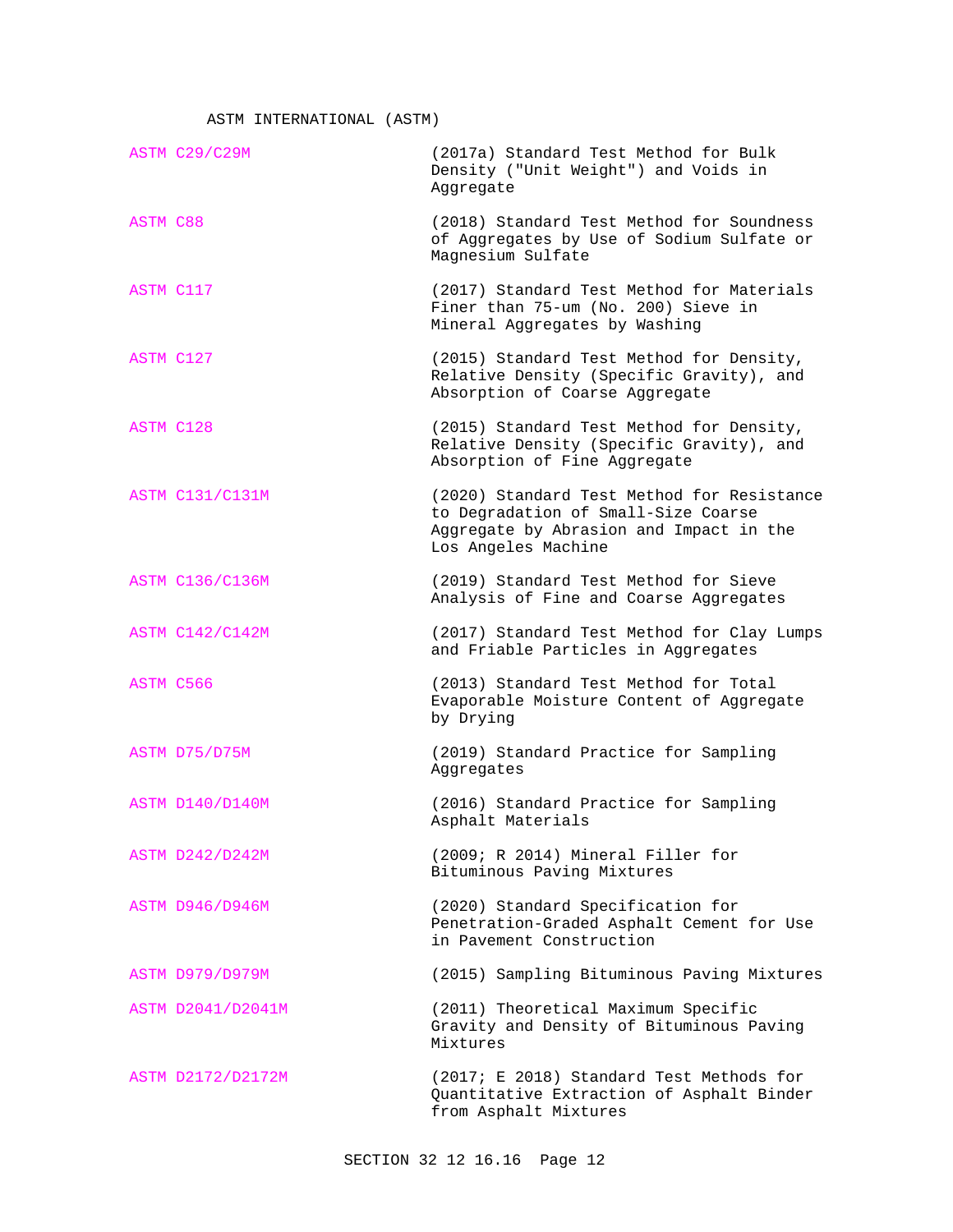| ASTM D2419        | (2014) Sand Equivalent Value of Soils and<br>Fine Aggregate                                                                                                                       |
|-------------------|-----------------------------------------------------------------------------------------------------------------------------------------------------------------------------------|
| ASTM D2726/D2726M | (2019) Standard Test Method for Bulk<br>Specific Gravity and Density of<br>Non-Absorptive Compacted Bituminous<br>Mixtures                                                        |
| ASTM D2872        | (2019) Standard Test Method for Effect of<br>Heat and Air on a Moving Film of Asphalt<br>(Rolling Thin-Film Oven Test)                                                            |
| ASTM D3203/D3203M | (2017) Standard Test Method for Percent<br>Air Voids in Compacted Asphalt Mixtures                                                                                                |
| ASTM D3665        | (2012; R 2017) Standard Practice for<br>Random Sampling of Construction Materials                                                                                                 |
| ASTM D3666        | (2016) Standard Specification for Minimum<br>Requirements for Agencies Testing and<br>Inspecting Road and Paving Materials                                                        |
| ASTM D4791        | (2019) Flat Particles, Elongated<br>Particles, or Flat and Elongated Particles<br>in Coarse Aggregate                                                                             |
| ASTM D4867/D4867M | (2009; R 2014) Effect of Moisture on<br>Asphalt Concrete Paving Mixtures                                                                                                          |
| ASTM D5361/D5361M | (2016) Standard Practice for Sampling<br>Compacted Asphalt Mixtures for Laboratory<br>Testing                                                                                     |
| ASTM D5444        | (2015) Mechanical Size Analysis of<br>Extracted Aggregate                                                                                                                         |
| ASTM D5821        | (2013; R 2017) Standard Test Method for<br>Determining the Percentage of Fractured<br>Particles in Coarse Aggregate                                                               |
| ASTM D6084/D6084M | (2018) Standard Test Method for Elastic<br>Recovery of Asphalt Materials by<br>Ductilometer                                                                                       |
| ASTM D6307        | (2019) Standard Test Method for Asphalt<br>Content of Asphalt Mixture by Ignition<br>Method                                                                                       |
| ASTM D6373        | (2016) Standard Specification for<br>Performance Graded Asphalt Binder                                                                                                            |
| ASTM D6925        | (2014) Standard Test Method for<br>Preparation and Determination of the<br>Relative Density of Hot Mix Asphalt (HMA)<br>Specimens by Means of the Superpave<br>Gyratory Compactor |
| ASTM D6926        | (2020) Standard Practice for Preparation                                                                                                                                          |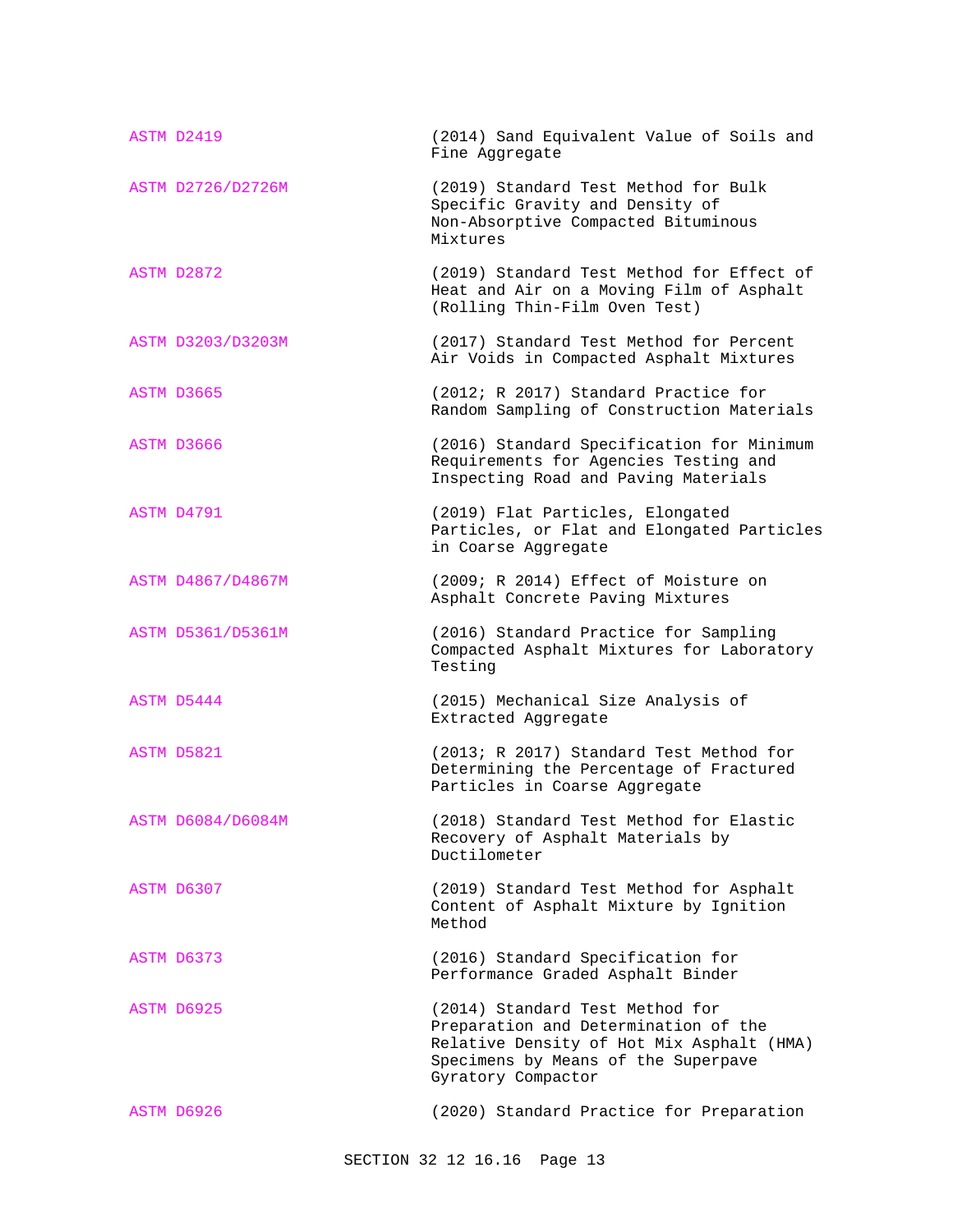|            | of Asphalt Mixture Specimens Using<br>Marshall Apparatus                                                                              |
|------------|---------------------------------------------------------------------------------------------------------------------------------------|
| ASTM D6927 | (2015) Standard Test Method for Marshall<br>Stability and Flow of Bituminous Mixtures                                                 |
| ASTM D7405 | (2020) Standard Test Method for Multiple<br>Stress Creep and Recovery (MSCR) of<br>Asphalt Binder Using a Dynamic Shear<br>Rheometer  |
| ASTM D8239 | (2018) Standard Specification for<br>Performance-Graded Asphalt Binder Using<br>the Multiple Stress Creep and Recovery<br>(MSCR) Test |
| ASTM E1274 | (2018) Standard Test Method for Measuring<br>Pavement Roughness Using a Profilograph                                                  |

### 1.4 SUBMITTALS

### **\*\*\*\*\*\*\*\*\*\*\*\*\*\*\*\*\*\*\*\*\*\*\*\*\*\*\*\*\*\*\*\*\*\*\*\*\*\*\*\*\*\*\*\*\*\*\*\*\*\*\*\*\*\*\*\*\*\*\*\*\*\*\*\*\*\*\*\*\*\*\*\*\*\***

**NOTE: Review submittal description (SD) definitions in Section 01 33 00 SUBMITTAL PROCEDURES and edit the following list, and corresponding submittal items in the text, to reflect only the submittals required for the project. The Guide Specification technical editors have classified those items that require Government approval, due to their complexity or criticality, with a "G." Generally, other submittal items can be reviewed by the Contractor's Quality Control System. Only add a "G" to an item, if the submittal is sufficiently important or complex in context of the project.**

**For Army projects, fill in the empty brackets following the "G" classification, with a code of up to three characters to indicate the approving authority. Codes for Army projects using the Resident Management System (RMS) are: "AE" for Architect-Engineer; "DO" for District Office (Engineering Division or other organization in the District Office); "AO" for Area Office; "RO" for Resident Office; and "PO" for Project Office. Codes following the "G" typically are not used for Navy, Air Force, and NASA projects.**

**The "S" classification indicates submittals required as proof of compliance for sustainability Guiding Principles Validation or Third Party Certification and as described in Section 01 33 00 SUBMITTAL PROCEDURES.**

**Choose the first bracketed item for Navy, Air Force and NASA projects, or choose the second bracketed item for Army projects. \*\*\*\*\*\*\*\*\*\*\*\*\*\*\*\*\*\*\*\*\*\*\*\*\*\*\*\*\*\*\*\*\*\*\*\*\*\*\*\*\*\*\*\*\*\*\*\*\*\*\*\*\*\*\*\*\*\*\*\*\*\*\*\*\*\*\*\*\*\*\*\*\*\***

Government approval is required for submittals with a "G" or "S"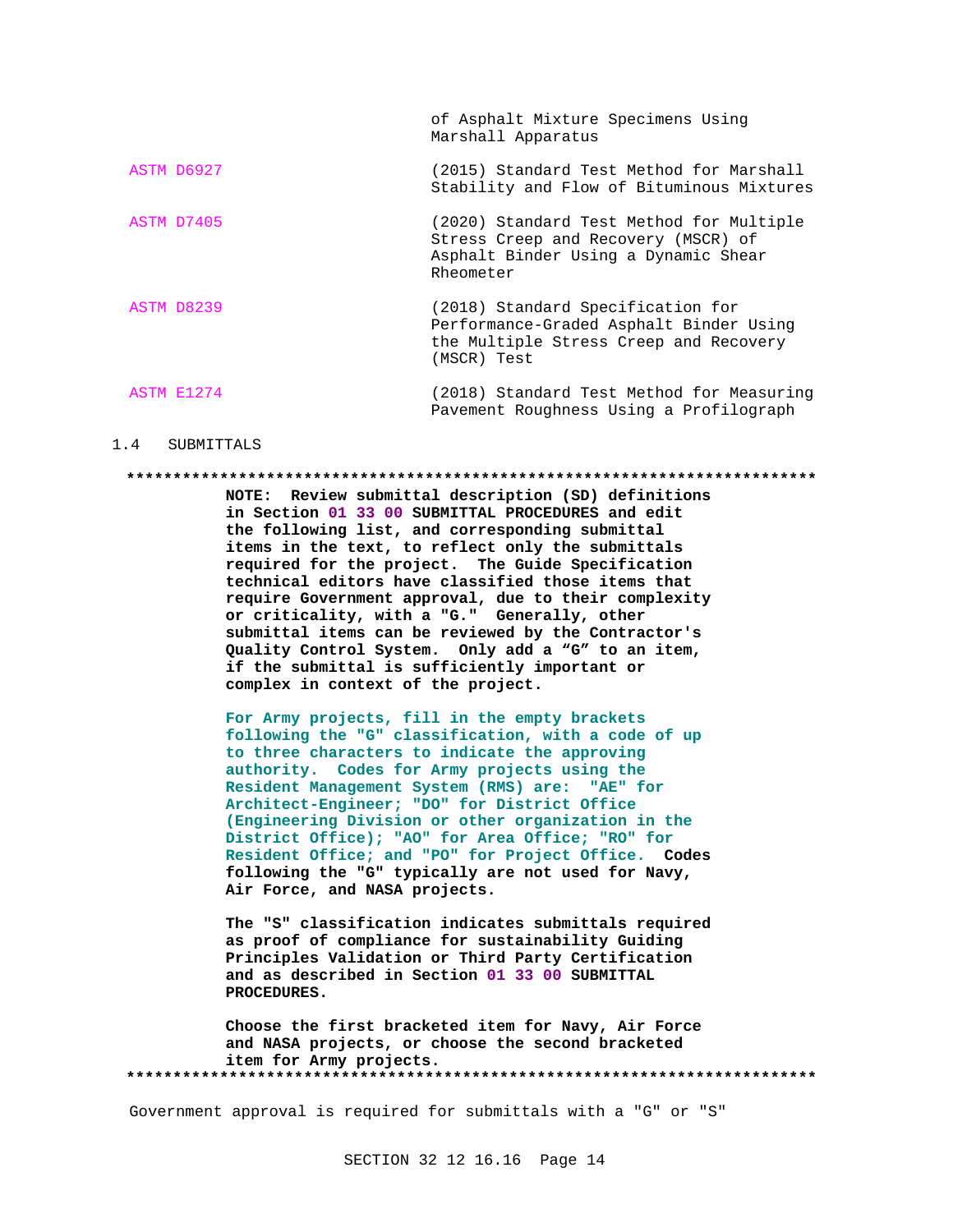classification. Submittals not having a "G" or "S" classification are [for Contractor Quality Control approval.][for information only. When used, a code following the "G" classification identifies the office that will review the submittal for the Government.] Submit the following in accordance with Section 01 33 00 SUBMITTAL PROCEDURES:

SD-02 Shop Drawings

Placement Plan; G[, [\_\_\_\_]]

SD-03 Product Data

Diamond Grinding Plan; G[, [\_\_\_\_]]

Mix Design; G[, [\_\_\_\_]]

Contractor Quality Control; G[, [\_\_\_\_]]

SD-04 Samples

Aggregates

Asphalt Cement Binder

Warm-mix Additive

SD-06 Test Reports

Aggregates; G[, [\_\_\_\_]]

OC Monitoring

SD-07 Certificates

Asphalt Cement Binder; G[, [\_\_\_\_]]

Laboratory Accreditation and Validation

Warm-mix Additive

#### ACCEPTANCE  $1.5$

NOTE: It is recommended that an independent material testing company be hired by the Contractor to provide the acceptance testing for the project.

Typically acceptance testing will be performed by the Contractor's independent laboratory with oversight from the Government. The results from laboratory testing need to be forwarded daily to the Government as the basis for acceptance and percent payment.

The acceptance testing program includes material tests to determine laboratory air voids and in-place density, which are needed to determine percent payment. The acceptance testing laboratory will also conduct tests to monitor aggregate gradation,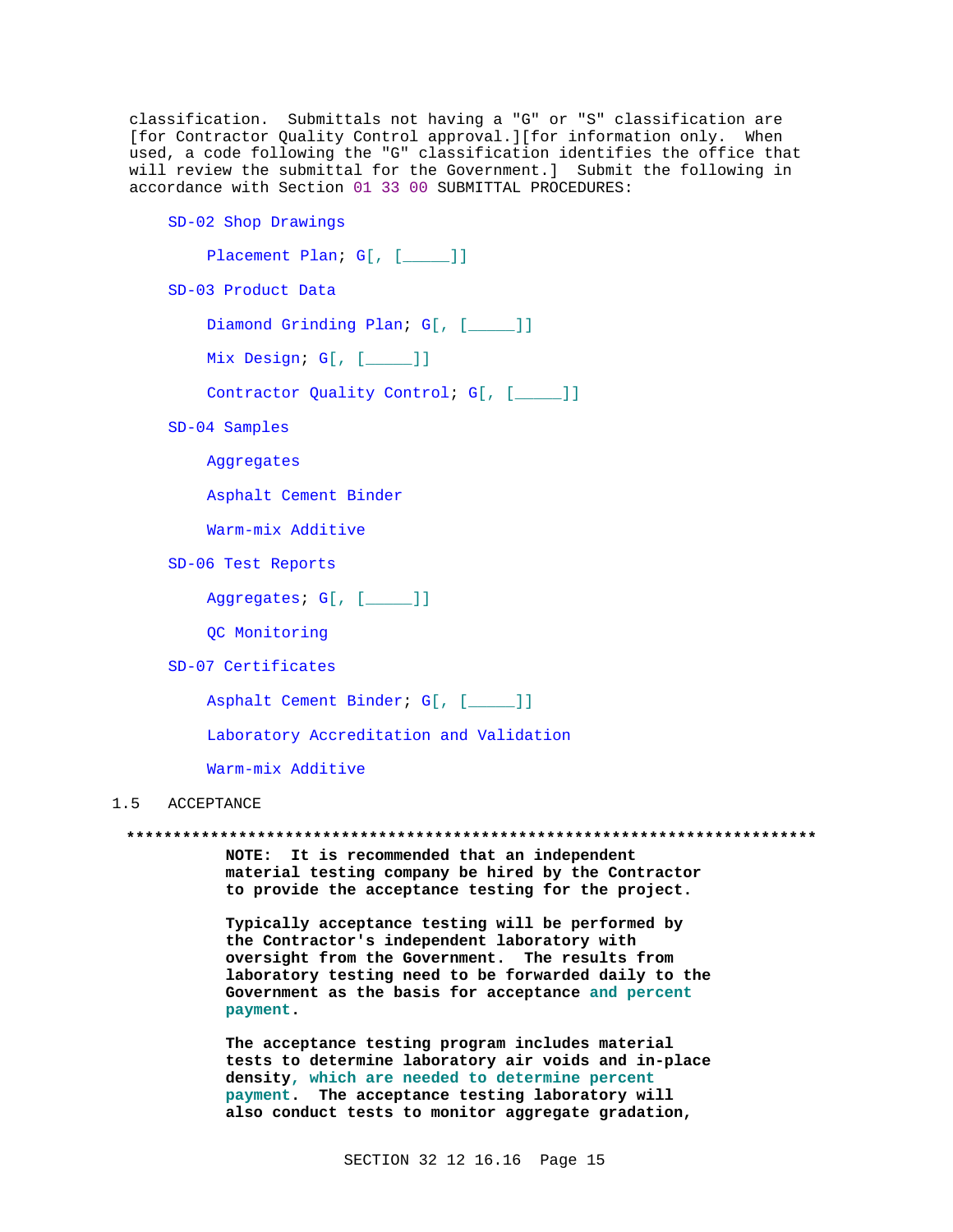**asphalt content, and voids in mineral aggregate (VMA). These tests would serve as a check to the Contractor's QC testing.**

**For projects with less than 2,000 tonnes tons, the entire project can be considered as a single lot. In this case, sublot sampling could occur over several days production, which could lead to higher sublot variability.**

**Select the tailoring option for PERCENT PAYMENT when pay reduction factors are desired. Select the tailoring option for ACCEPT-REJECT when pass/fail criteria is desired. \*\*\*\*\*\*\*\*\*\*\*\*\*\*\*\*\*\*\*\*\*\*\*\*\*\*\*\*\*\*\*\*\*\*\*\*\*\*\*\*\*\*\*\*\*\*\*\*\*\*\*\*\*\*\*\*\*\*\*\*\*\*\*\*\*\*\*\*\*\*\*\*\*\***

## 1.5.1 Acceptability of Work

Acquire the services of an independent commercial laboratory to perform acceptance testing. Acceptance of the plant produced mix and in-place requirements will be on a lot to lot basis. The materials and the pavement itself will be accepted on the basis of production testing. The Government may make check tests from split samples to validate the results of the production testing. Testing performed by the Government does not reduce the required testing of the independent commercial laboratory. Split samples will be taken for Government testing to reduce the variability between the independent commercial laboratory and the Government's test results. When the difference between the independent commercial laboratory and the Government's test results for split samples exceed the acceptable range of two results for multilaboratory precision for the appropriate test method (i.e. ASTM) then at least one of the laboratories is determined to be in error. An evaluation of procedures and equipment in both laboratories will be made to determine the cause(s) for the differences. Develop steps to correct procedures and equipment to bring multilaboratory precision to within acceptable limits.

## 1.5.2 Acceptance Requirements

Provide all sampling and testing required for acceptance and payment adjustment. Where appropriate, adjustments in percent payment acceptance for individual lots of asphalt pavement will be made based on laboratory air voids, in-place density, smoothness, and grade in accordance with the following paragraphs. Surface smoothness and grade determinations will be made on the lot as a whole. Exceptions or adjustments to this will be made in situations where the mix within one lot is placed as part of both the intermediate and surface courses, thus smoothness and grade measurements for the entire lot cannot be made.

## 1.5.3 Pavement Lots

A standard lot for all requirements is equal to one day's production or 2,000 tonnes tons, whichever is smaller. Divide each lot into four equal sublots in order to evaluate laboratory air voids and in-place density. When operational conditions cause a lot to be terminated before the specified four sublots have been completed, use the following procedure to adjust the lot size and number of tests for the lot. Where three sublots have been completed, they constitute a lot. Where one or two sublots have been completed, incorporate them into the next lot and the total number of sublots (i.e. 5 or 6 sublots) is used for acceptance criteria. Include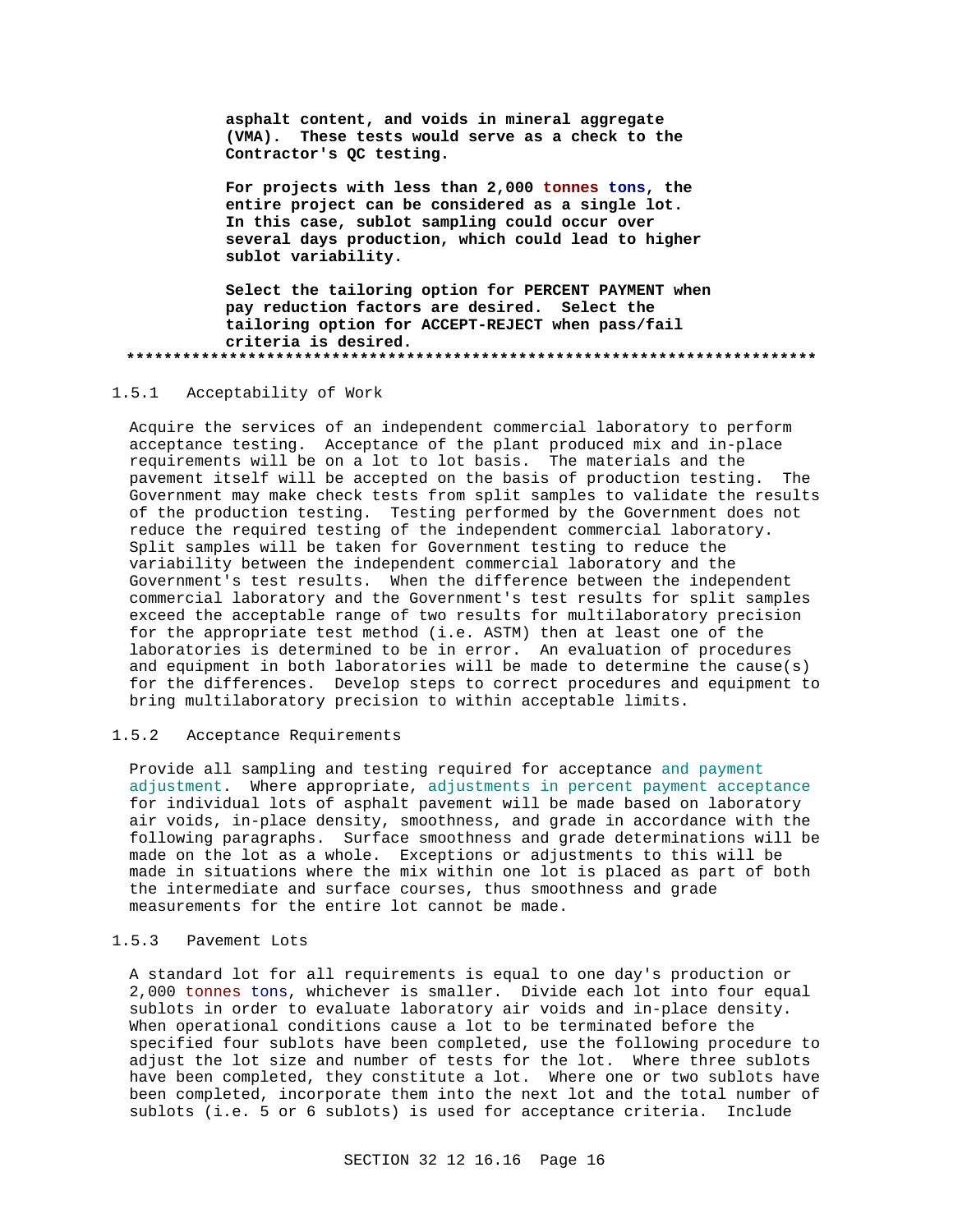partial lots at the end of asphalt production into the previous lot. Complete and report all theoretical maximum density, laboratory air voids, and in-place density testing within 24 hours after construction of each lot.

#### $1.5.4$ Sublot Sampling

Take one mixture sample for each sublot in accordance with ASTM D979/D979M from a random truck or another location for determining theoretical maximum density, laboratory air voids, any additional testing the Government desires, and Contractor Quality Control. All samples will be selected randomly, using commonly recognized methods of assuring randomness conforming to ASTM D3665 and employing tables of random numbers or computer programs.

#### $1.5.5$ Additional Sampling and Testing

The Government reserves the right to direct additional samples and tests for any area which appears to deviate from the specification requirements. The cost of any additional testing will be paid for by the Government. Testing in these areas will be treated as a separate lot. Payment Acceptance will be made for the quantity of asphalt pavement represented by these tests in accordance with the provisions of this section.

#### $1.5.6$ Theoretical Maximum Density (TMD)

Measure theoretical maximum density one time for each sublot in accordance with ASTM D2041/D2041M for purposes of calculating laboratory air voids and determining in-place density. The average TMD for each lot will be determined as the average TMD of the random sublot samples. When the TMD on both sides of a longitudinal joint is different, the average of these two TMD values will be used as the TMD needed to calculate the percent joint density.

#### $1.5.7$ Laboratory Air Voids

### \*\*\*\*\*\*\*\*\*\*\*\*\*\*\*\* NOTE: Select the appropriate tailoring option for the Marshall or Superpave Methods.

[Prepare one set of laboratory compacted specimens for each sublot in accordance with ASTM D6926 using the hand-held hammer for the Marshall Method. ] [Prepare one set of laboratory compacted specimens for each sublot in accordance with ASTM D6925 using the Superpave gyratory compactor.] Provide three test specimens prepared from the same sample for each set of laboratory compacted specimens. Compact the specimens within 2 hours of the time the mixture was loaded into trucks at the asphalt plant. Do not reheat samples prior to compaction. Provide insulated containers as necessary to maintain the sample temperature. Measure the bulk density of laboratory compacted specimens in accordance with ASTM D2726/D2726M. Determine laboratory air voids from one set (three laboratory compacted specimens) for each sublot sample in accordance with ASTM D3203/D3203M.

## 1.5.7.1 Tolerance

Provide laboratory air voids with a mean absolute deviation of 1.00 percent or less from the JMF for each lot. Remove and replace lots that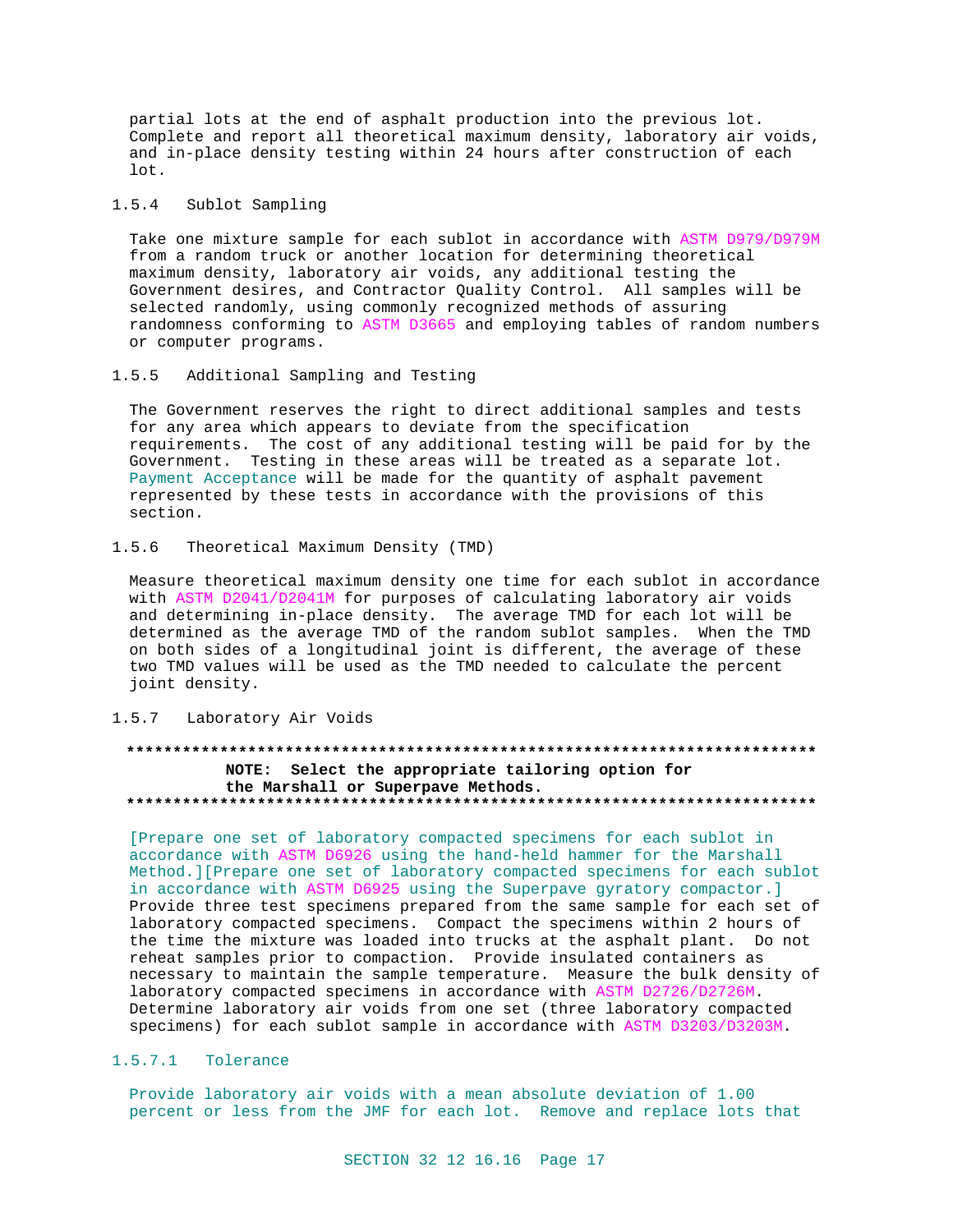do not meet the laboratory air voids requirement at least 100 mm 4 inches into the cold (existing) lane adjacent to the longitudinal joint, at no additional cost to the Government. The mean absolute deviation of the laboratory air void contents from the JMF air void content will be evaluated as shown in the example below.

## 1.5.7.2 Calculating Laboratory Air Voids

Laboratory air void calculations for each lot will use the average theoretical maximum density values obtained for the lot. Determine the average TMD in accordance with paragraph THEORETICAL MAXIMUM DENSITY (TMD). The mean absolute deviation of the laboratory air void contents (one from each sublot) from the JMF air void content will be evaluated as in the following example:

Assume that the laboratory air voids are determined from 4 sublots where one set of laboratory compacted specimens is from a single sublot. The laboratory air voids for the 4 sublots are determined to be 3.5, 3.0, 4.0, and 3.7. Assume that the target air voids from the JMF is 4.0. The mean absolute deviation is then:

Mean Absolute Deviation =  $(|3.5 - 4.0| + |3.0 - 4.0| + |4.0 - 4.0| +$  $|3.7 - 4.0|$  / 4

Mean Absolute Deviation =  $(0.5 + 1.0 + 0.0 + 0.3)/4 = (1.8)/4 = 0.45$ 

The mean absolute deviation for laboratory air voids is determined to be 0.45. It can be seen that 0.45 is less than 1.00 percent. The lot is acceptable for laboratory air voids.

## 1.5.8 In-place Density

Obtain one random 100 mm 4 inch or 150 mm 6 inch diameter core from the mat and joint of each sublot in accordance with ASTM D5361/D5361M for determining in-place density. Cut samples neatly with a diamond core drill bit. Obtain random cores that are the full thickness of the layer being placed. Select core locations randomly using the procedures contained in ASTM D3665. Locate cores for mat density no closer than 300 mm 12 inches from a transverse or longitudinal joint including the pavement edge. Center all cores for joint density on the joint. Discard samples that are clearly defective as a result of sampling and take an additional random core. When the random core is less than 25 mm 1 inch thick, it will not be included in the analysis. In this case, obtain another random core sample. Clean and tack coat dry core holes before filling with asphalt mixture. Fill all core holes with asphalt mixture and compact using a standard Marshall hammer to the density specified. Provide all tools, labor, and materials for cutting samples, cleaning, and filling the cored pavement. Measure in-place density in accordance with ASTM D2726/D2726M using each core obtained from the mat and joint.

## 1.5.8.1 Tolerance

Provide a minimum in-place mat density of 93.0 percent and a minimum in-place joint density of 90.0 percent for each lot. The average in-place mat and joint densities are expressed as a percentage of the average theoretical maximum density (TMD) for the lot. Determine the average TMD in accordance with paragraph THEORETICAL MAXIMUM DENSITY (TMD). Remove and replace lots that do not meet the in-place mat density requirement at least 100 mm 4 inches into the cold (existing) lane adjacent to the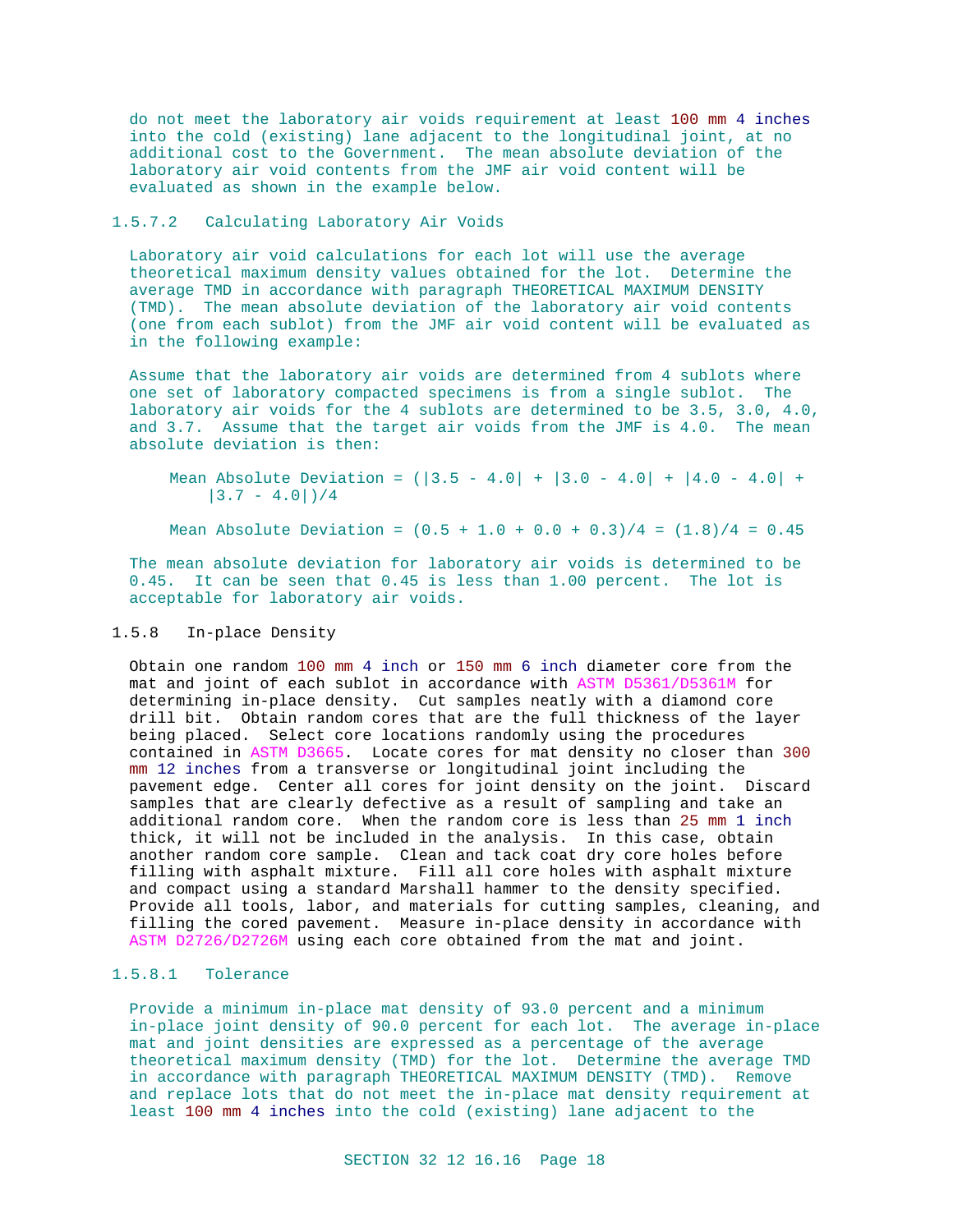longitudinal joint, at no additional cost to the Government. Remove and replace the longitudinal joint when the lot does not meet the in-place joint density, at no additional cost to the Government. Use a 3 m 10 feet wide paving lane that is centered over the joint.

## 1.5.9 Surface Smoothness

Use a straightedge and profilograph for measuring surface smoothness. Use the profilograph method for all longitudinal testing, except for paving lanes less than 400 meters 0.25 miles in length. Use the straightedge method for transverse testing, for longitudinal testing where the length of each pavement lane is less than 400 meters 0.25 miles, and at the ends of the paving limits for the project. Smoothness requirements do not apply over crowns or grade breaks. Maintain detailed notes of the testing results and provide a copy to the Government immediately after each day's testing.

## 1.5.9.1 Smoothness Requirements

## 1.5.9.1.1 Straightedge Testing

Provide finished surfaces of the pavements with no abrupt change of 6 mm 1/4 inch or more when checked with an approved 4 m 12 foot straightedge. Remove and replace surface lift lots when the surface smoothness exceeds 9 mm 3/8 inch, at no additional cost to the Government. High spots can be diamond ground as an alternative to remove and replace in order to meet surface smoothness requirements at individual locations.

## 1.5.9.1.2 Profilograph Testing

Provide finished surfaces with a Profile Index not greater than 140 mm per km 9 inches per mile when tested with an approved California-type profilograph. Remove and replace the lot when the Profile Index exceeds the tolerance by 63 mm per km 4.0 inches per mile or more, at no additional cost to the Government. Correct any small individual area with surface deviation which exceeds the tolerance given above by more than 79 mm per km 5.0 inches per mile or more by diamond grinding to meet the specification requirements above or remove and replace at no additional cost to the Government.

## 1.5.9.2 Testing Method

After the final rolling, but not later than 24 hours after placement, test the surface of the pavement in each entire lot in a manner to reveal surface irregularities exceeding the tolerances specified above. If any pavement areas are diamond ground, retest these areas immediately after diamond grinding. The maximum area allowed to be corrected by diamond grinding is 10 percent of the total area of the lot. Test the entire area of the pavement with a profilograph. Check a number of random locations along with any observed suspicious locations primarily at transverse and longitudinal joints with the straightedge.

## 1.5.9.2.1 Straightedge Testing

Use the straightedge to measure abrupt changes in surface smoothness. Hold the straightedge in contact with the pavement surface and measure the maximum distance between the straightedge and the pavement surface. Determine the amount of surface irregularity by placing the freestanding (unleveled) straightedge on the pavement surface and allowing it to rest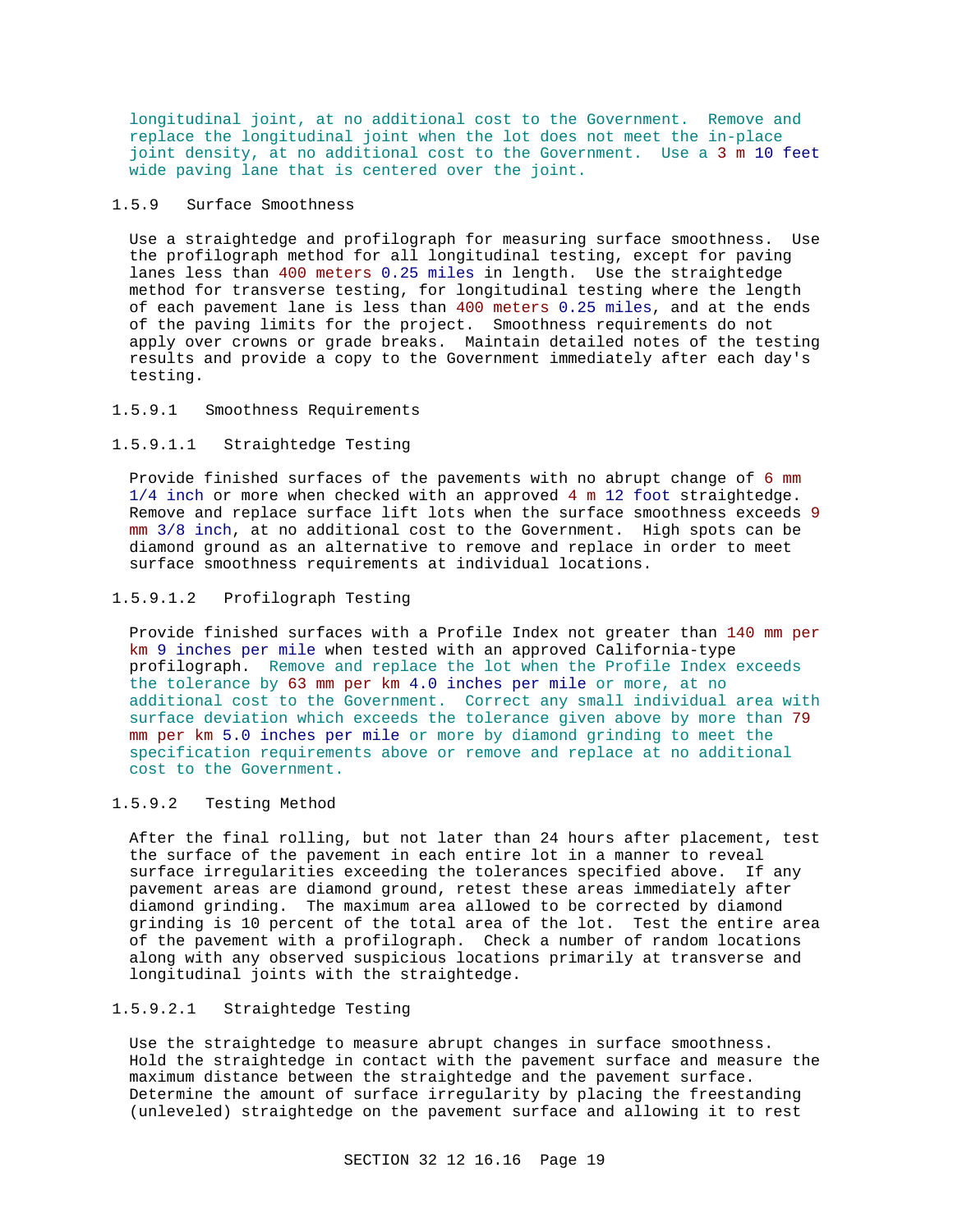upon the two highest spots covered by its length, and measuring the maximum gap between the straightedge and the pavement surface in the area between these two high points.

## 1.5.9.2.2 Profilograph Testing

Perform profilograph testing using an approved California profilograph and procedures described in ASTM E1274. Provide equipment that utilizes electronic recording and automatic computerized reduction of data to indicate "must-grind" bumps and the Profile Index for the pavement. Use a "blanking band" that is 5 mm 0.2 inch wide and the "bump template" spanning 25 mm 1 inch with an offset of 10 mm 0.4 inch. Provide profilograph operated by an approved, factory-trained operator on the alignments specified above. Provide a copy of the reduced tapes to the Government at the end of each day's testing.

## 1.5.9.2.3 Bumps ("Must Grind" Areas)

Reduce any bumps ("must grind" areas) shown on the profilograph trace which exceed 10 mm 0.4 inch in height by diamond grinding until they do not exceed 7.5 mm 0.3 inch when retested. Taper diamond grinding in all directions to provide smooth transitions to areas not requiring diamond grinding. The following will not be permitted: (1) skin patching for correcting low areas, (2) planing or milling for correcting high areas.[ At the Contractor's option, pavement areas including diamond ground areas can be rechecked with the profilograph in order to record a lower Profile Index.][ Perform additional profilograph testing in all areas corrected by diamond grinding.]

## 1.5.10 Plan Grade

## **\*\*\*\*\*\*\*\*\*\*\*\*\*\*\*\*\*\*\*\*\*\*\*\*\*\*\*\*\*\*\*\*\*\*\*\*\*\*\*\*\*\*\*\*\*\*\*\*\*\*\*\*\*\*\*\*\*\*\*\*\*\*\*\*\*\*\*\*\*\*\*\*\*\* NOTE: For roadway projects, select the first bracketed option.**

## **For parking lots, select the second bracketed option. \*\*\*\*\*\*\*\*\*\*\*\*\*\*\*\*\*\*\*\*\*\*\*\*\*\*\*\*\*\*\*\*\*\*\*\*\*\*\*\*\*\*\*\*\*\*\*\*\*\*\*\*\*\*\*\*\*\*\*\*\*\*\*\*\*\*\*\*\*\*\*\*\*\***

Provide a final wearing surface of pavement conforming to the elevations and cross sections shown and not vary more than 15 mm 0.05 foot from the plan grade established and approved at site of work. Within 5 working days after completion of a particular lot incorporating the final wearing course, test the final wearing surface of the pavement for conformance with specified plan grade requirements. Match finished surfaces at juncture with other pavements with finished surfaces of abutting pavements. Deviation from the plan elevation will not be permitted in areas of pavements where closer conformance with planned elevation is required for the proper functioning of drainage and other appurtenant structures involved.[ For roads, the grade will be determined by running lines of levels along the centerline at intervals of 7.6 m 25 feet or less longitudinally to determine the elevation of the completed pavement surface. Measure transverse grades at appropriate intervals.][ For parking lots, the grade will be determined by running lines of levels at intervals of 7.6 m 25 feet or less longitudinally and transversely to determine the elevation of the completed pavement surface.] Diamond grinding can be used to remove high spots to meet grade requirements. Skin patching for correcting low areas or planing or milling for correcting high areas will not be permitted. Maintain detailed notes of the results of the testing and provide a copy to the Government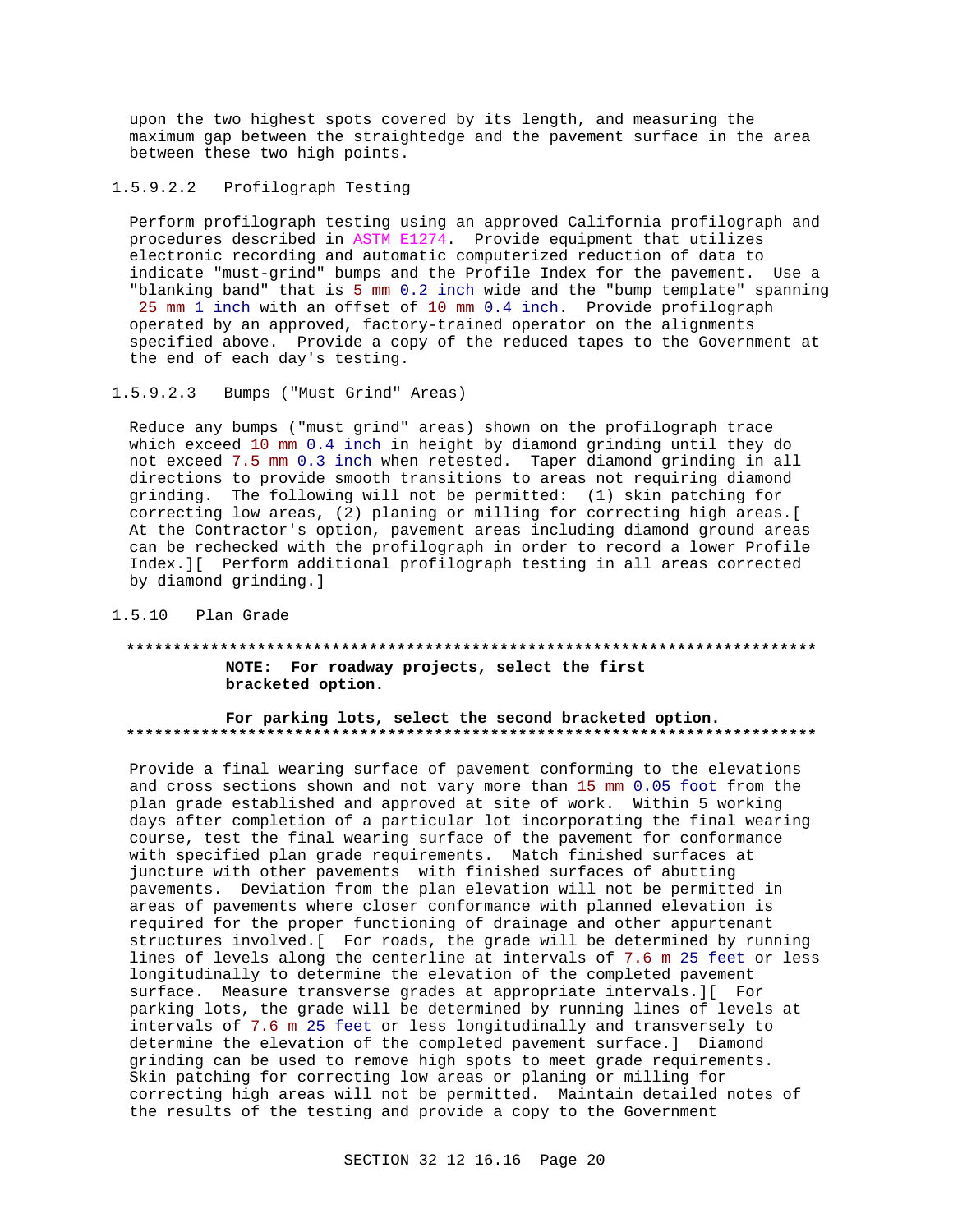immediately after each day's testing. Remove and replace surface lift lots when individual locations exceed the 15 mm 0.05 foot tolerance, at no additional cost to the Government. High spots can be diamond ground as an alternative to remove and replace in order to meet plan grade requirements at individual locations.

## 1.5.11 Laboratory Accreditation and Validation

NOTE: Include bracketed sentence for Corps-managed projects. Utilization of the USACE Materials Testing Center (MTC) is optional for Air Force and Navy managed projects. 

Provide laboratories used to develop the Job Mix Formula (JMF), perform acceptance testing, and Contractor Quality Control testing that meet the requirements of ASTM D3666. Provide laboratories with a masonry saw having a diamond blade for trimming pavement cores and samples. Perform all required test methods by an accredited laboratory. Schedule and provide payment for laboratory inspections. Additional payment or a time extension due to failure to acquire the required laboratory accreditation is not allowed. [ The Government will inspect the laboratory equipment and test procedures prior to the start of hot-mix warm-mix operations for conformance with ASTM D3666. In addition, all testing laboratories performing acceptance testing require USACE validation by the Material Testing Center (MTC) [ for both parent laboratory and plant testing laboratory]. Validation on all laboratories is required to remain current throughout the duration of the paving project. Contact the MTC manager listed at https://mtc.erdc.dren.mil for costs and scheduling.] Submit a certificate of compliance signed by the manager of the laboratory stating that it meets these requirements to the Government prior to the start of construction. At a minimum, include the following certifications:

- a. Qualifications of personnel; laboratory manager, supervising technician, and testing technicians.
- b. A listing of equipment to be used in developing the job mix.
- c. A copy of the laboratory's quality control system.

#### $1.6$ ENVIRONMENTAL REQUIREMENTS

NOTE: The temperature requirements in Table 3 Table 1 are included to avoid problems with the Contractor achieving density because the mix cools too fast. Waivers to these requirements for isolated incidences during production are applicable if the density requirements are still met. 

Do not place the asphalt mixture upon a wet surface or when the surface temperature of the underlying course is less than specified in Table 3 Table 1. The temperature requirements may be waived by the Government, if requested; however, meet all other requirements including compaction.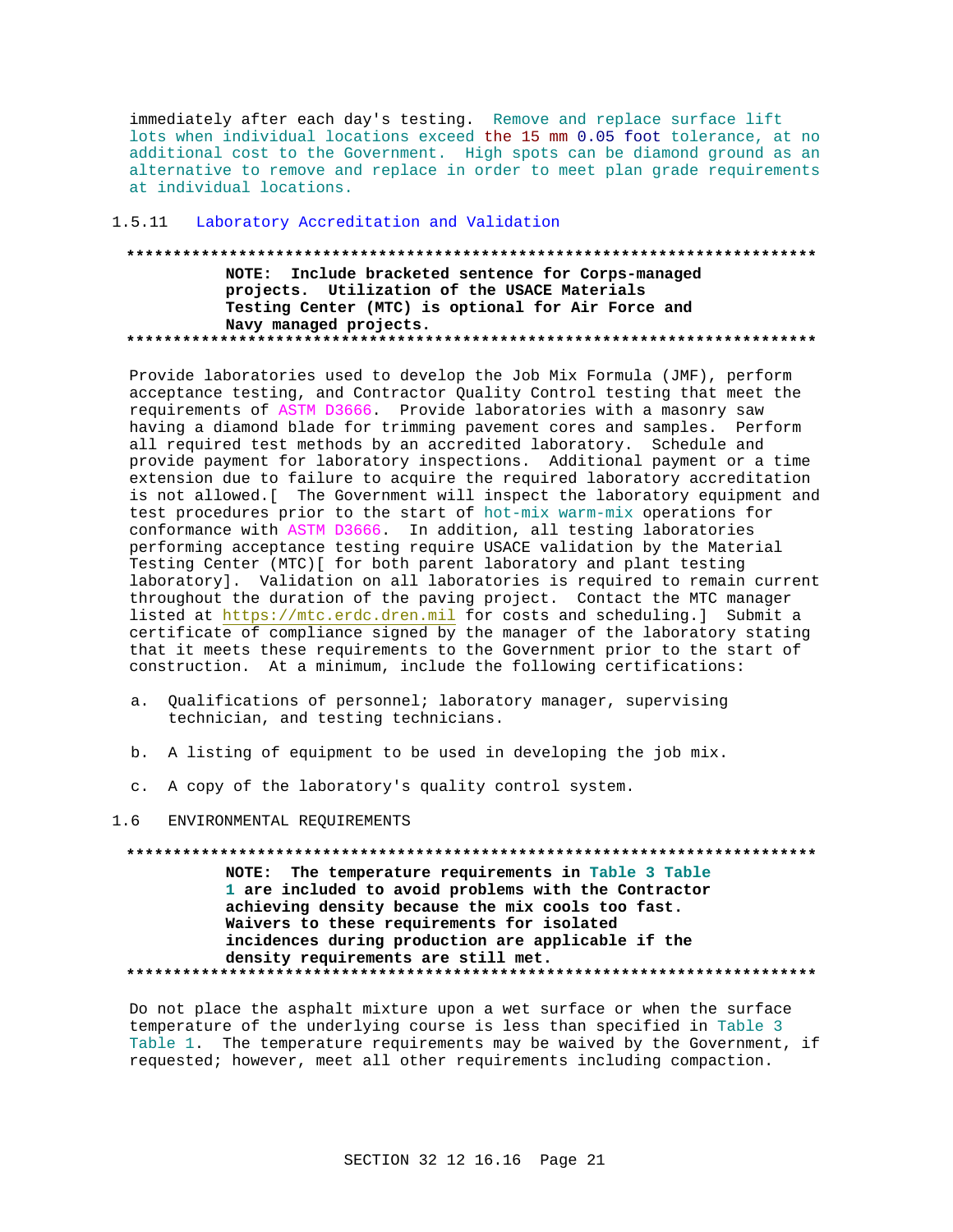| Table 3. Table 1. Surface Temperature Limitations of Underlying Course |             |
|------------------------------------------------------------------------|-------------|
| Mat Thickness, mm inches                                               | Degrees C F |
| 75 3 or greater                                                        | 4 40        |
| Less than 75 3                                                         | 45          |

### PART 2 PRODUCTS

## 2.1 SYSTEM DESCRIPTION

Perform the work consisting of pavement courses composed of mineral aggregate and asphalt material heated and mixed in a central mixing plant and placed on a prepared course. Provide asphalt pavement designed and constructed in accordance with this section conforming to the lines, grades, thicknesses, and typical cross sections shown on the drawings. Construct each course to the depth, section, or elevation required by the drawings and rolled, finished, and approved before the placement of the next course. Submit proposed Placement Plan indicating lane widths and longitudinal joints for each course or lift.

## 2.1.1 Asphalt Mixing Plant

Provide plants used for the preparation of asphalt mixture conforming to the requirements of AASHTO M 156 with the following changes:

## 2.1.1.1 Truck Scales

Weigh the asphalt mixture on approved scales, or on certified public scales at no additional expense to the Government. Inspect and seal scales at least annually by an approved calibration laboratory.

## 2.1.1.2 Inspection of Plant

Provide access to the Government at all times, to all areas of the plant for checking adequacy of equipment; inspecting operation of the plant; verifying weights, proportions, and material properties; checking the temperatures maintained in the preparation of the mixtures and for taking samples. Provide assistance as requested, for the Government to procure any desired samples.

## 2.1.1.3 Storage bins

The asphalt mixture can be stored in non-insulated storage bins for a period of time not exceeding 3 hours. The asphalt mixture can be stored in insulated storage bins for a period of time not exceeding 8 hours. Provide the mix drawn from bins that meets the same requirements as mix loaded directly into trucks.

## 2.1.2 Hauling Equipment

Provide trucks used for hauling asphalt mixture that have tight, clean, and smooth metal beds. To prevent the mixture from adhering to them, lightly coat the truck beds with a minimum amount of paraffin oil, lime solution, or other approved material. Do not use petroleum based products as a release agent. Provide each truck with a suitable cover to protect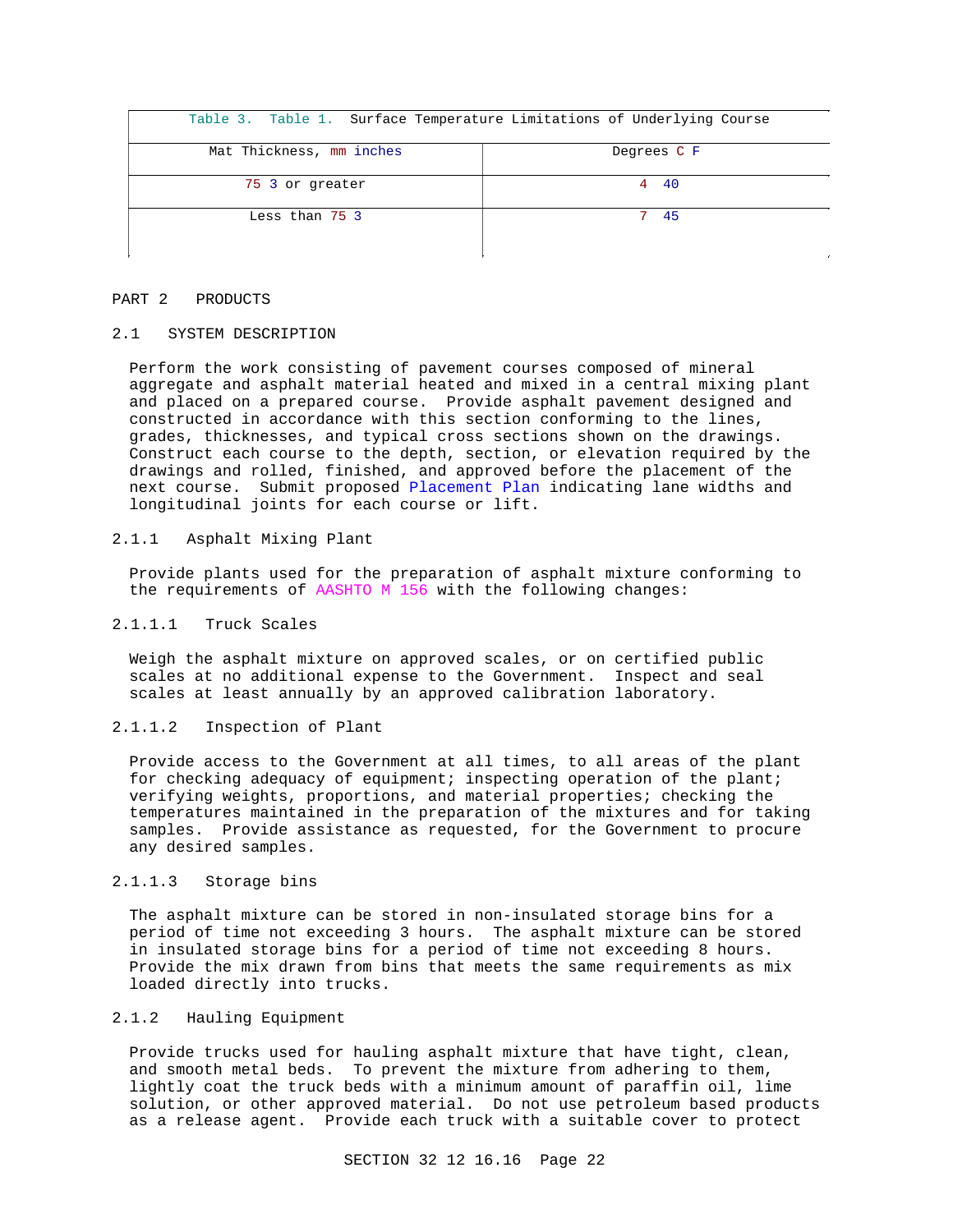the mixture from adverse weather, contamination, and loss of material during hauling. When necessary due to long haul distance and cold weather, provide insulated truck beds with covers (tarps) that are securely fastened.

## [2.1.3 Material Transfer Vehicle (MTV)

**\*\*\*\*\*\*\*\*\*\*\*\*\*\*\*\*\*\*\*\*\*\*\*\*\*\*\*\*\*\*\*\*\*\*\*\*\*\*\*\*\*\*\*\*\*\*\*\*\*\*\*\*\*\*\*\*\*\*\*\*\*\*\*\*\*\*\*\*\*\*\*\*\*\* NOTE: A Material Transfer Vehicle (MTV) should be considered for use on high volume roads such as base entrance roads and roads that will be subjected to significant truck traffic or other heavy vehicles. This paragraph should be deleted if a MTV will not be required. \*\*\*\*\*\*\*\*\*\*\*\*\*\*\*\*\*\*\*\*\*\*\*\*\*\*\*\*\*\*\*\*\*\*\*\*\*\*\*\*\*\*\*\*\*\*\*\*\*\*\*\*\*\*\*\*\*\*\*\*\*\*\*\*\*\*\*\*\*\*\*\*\*\***

Provide Material Transfer Vehicle for placement of the asphalt mixture. Transfer the material from the hauling equipment to the paver using a self-propelled, material transfer vehicle with a swing conveyor that is capable of delivering material to the paver without making contact with the paver. Provide MTV capable to move back and forth between the hauling equipment and the paver providing material transfer to the paver, while allowing the paver to operate at a constant speed. Provide Material Transfer Vehicle with remixing and storage capability to prevent physical and thermal segregation.

## ]2.1.4 Asphalt Pavers

Provide mechanical spreading and finishing equipment consisting of a self-powered paver, capable of spreading and finishing the mixture to the specified line, grade, and cross section. Provide paver screed capable of laying a uniform mixture to meet the specified thickness, smoothness, and grade without physical or temperature segregation, the full width of the material being placed. Provide a paver with a vibrating screed to be used during all placement.

## 2.1.4.1 Receiving Hopper

Provide paver with a receiving hopper of sufficient capacity to permit a uniform spreading operation and a distribution system to place the mixture uniformly in front of the screed without segregation. Provide a screed that effectively produces a finished surface of the required evenness and texture without tearing, shoving, or gouging the mixture.

## [2.1.4.2 Automatic Grade Controls

## **\*\*\*\*\*\*\*\*\*\*\*\*\*\*\*\*\*\*\*\*\*\*\*\*\*\*\*\*\*\*\*\*\*\*\*\*\*\*\*\*\*\*\*\*\*\*\*\*\*\*\*\*\*\*\*\*\*\*\*\*\*\*\*\*\*\*\*\*\*\*\*\*\*\* NOTE: Automatic grade control is needed when the design requires elevations for the asphalt pavement surface. Many maintenance and rehabilitation projects require an overlay thickness and do not specify actual grades. Delete information on automatic grade control if not needed. \*\*\*\*\*\*\*\*\*\*\*\*\*\*\*\*\*\*\*\*\*\*\*\*\*\*\*\*\*\*\*\*\*\*\*\*\*\*\*\*\*\*\*\*\*\*\*\*\*\*\*\*\*\*\*\*\*\*\*\*\*\*\*\*\*\*\*\*\*\*\*\*\*\***

Provide a paver equipped with a control system capable of maintaining the specified screed elevation. One of three methods can be used to control grade: stringline, laser, or computerized elevations along with GPS. For multiple layers it is acceptable to control the grade in the underlying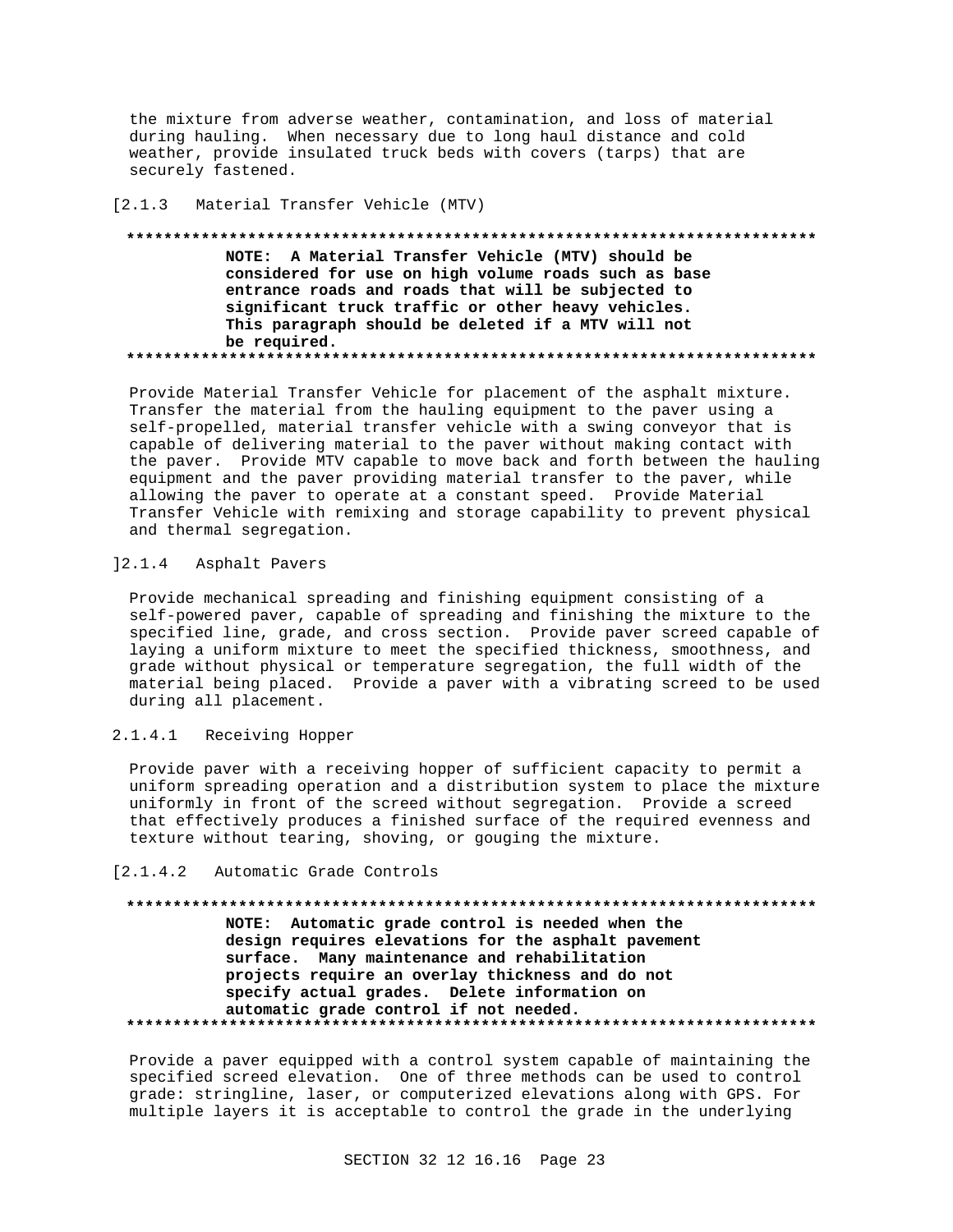layer and control the grade of the surface layer by applying a constant thickness over the underlying layer which has been placed to the desired grade. Slope control can also be used to control the grade of the surface for roads, but is not acceptable for wide pavements such as parking lots. Provide transverse slope controller capable of maintaining the screed at the desired slope within plus or minus 0.1 percent. A ski-type device of not less than 9.14 m 30 ft can be used to provide improved smoothness. Use a shoe on one side of the paver to match an existing paved surface to provide a smooth joint.

## ]2.1.5 Rollers

Provide rollers in good condition and operate at slow speeds to avoid displacement of the asphalt mixture. Provide sufficient number, type, and weight of rollers to compact the mixture to the required density while it is still in a workable condition. Do not use equipment which causes excessive crushing of the aggregate.

## 2.1.6 Diamond Grinding

Those performing diamond grinding are required to have a minimum of three years experience in diamond grinding. In areas not meeting the specified limits for surface smoothness and plan grade, reduce high areas to attain the required smoothness and grade, except as depth is limited below. Reduce high areas by diamond grinding the asphalt pavement with approved equipment. Perform diamond grinding by sawing with saw blades impregnated with an industrial diamond abrasive. Assemble the saw blades in a cutting head mounted on a machine designed specifically for diamond grinding that produces the required texture and smoothness level without damage to the asphalt pavement or joint faces. Provide diamond grinding equipment with saw blades that are 3 mm 1/8-inch wide, a minimum of 60 blades per 300 mm 12 inches of cutting head width, and capable of cutting a path a minimum of 0.9 m 3 feet wide. Diamond grinding equipment that causes raveling, fracturing of aggregate, or disturbance to the underlying material will not be allowed. The maximum area corrected by diamond grinding the surface of the asphalt pavement is 10 percent of the total area of any lot. The maximum depth of diamond grinding is 12 mm 1/2 inch. Provide diamond grinding machine equipped to flush and vacuum the pavement surface. Dispose of all debris from diamond grinding operations off Government property. Prior to diamond grinding, submit a Diamond Grinding Plan for review and approval. At a minimum, include the daily reports for the deficient areas, the location and extent of deficiencies, corrective actions, and equipment. Remove and replace all pavement areas requiring plan grade or surface smoothness corrections in excess of the limits specified.

Prior to production diamond grinding operations, perform a test section at the approved location, consisting of a minimum of two adjacent passes with a minimum length of 12 m 40 feet to allow evaluation of the finish and transition between adjacent passes. Production diamond grinding operations cannot be performed prior to approval.

## 2.2 AGGREGATES

Notify the Government at least 7 days before sampling aggregates. Obtain samples in accordance with ASTM D75/D75M that are representative of the materials to be used for the project. Provide aggregates consisting of crushed stone, crushed gravel, crushed slag, screenings, natural sand, and mineral filler as required. The portion of material retained on the 4.75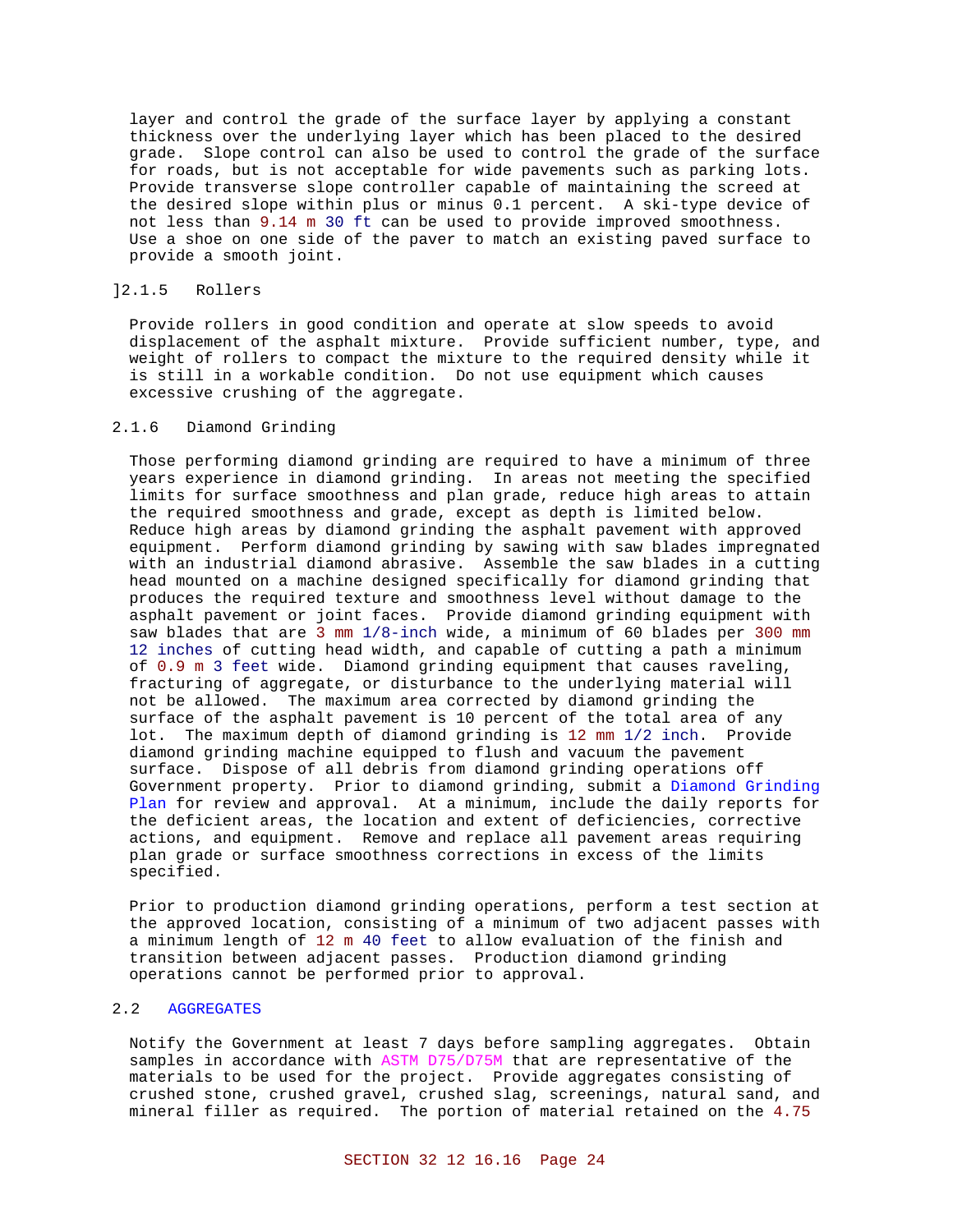mm No. 4 sieve is coarse aggregate. The portion of material passing the 4.75 mm No. 4 sieve and retained on the 0.075 mm No. 200 sieve is fine aggregate. The portion passing the 0.075 mm No. 200 sieve is defined as mineral filler. Submit sufficient materials to produce 90 kg 200 pounds of blended mixture for mix design verification. Submit all aggregate test results and samples to the Government at least 14 days prior to start of construction. Perform job aggregate testing no earlier than 6 months before contract award.

2.2.1 Coarse Aggregate

### 

NOTE: Retain the sulfate soundness (requirement b., below) in areas where freeze-thaw occurs. The requirement for sulfate soundness may be deleted in climates where freeze-thaw does not occur. However, in those areas where freeze-thaw does not occur, requirement b. must remain if experience has shown that this test separates good performing aggregates from bad performing aggregates. Retain this requirement for all Navy projects.

Percentage of Wear (ASTM C131/C131M) must not exceed 40. Aggregates with a higher percentage of wear may be specified, provided a satisfactory record under similar conditions of service and exposure has been demonstrated. 

Provide coarse aggregate consisting of sound, tough, durable particles, free from films of material that would prevent thorough coating and bonding with the asphalt material and free from organic matter and other deleterious substances. Provide coarse aggregate particles meeting the following requirements:

- The percentage of loss not greater than [40] [\_\_\_\_] percent after 500  $a<sub>x</sub>$ revolutions when tested in accordance with ASTM C131/C131M.
- [ b. The sodium sulfate soundness loss not exceeding 12 percent, or the magnesium sulfate soundness loss not exceeding 18 percent after five cycles when tested in accordance with ASTM C88.]
	- c. At least 75 percent by weight of coarse aggregate containing two or more fractured faces when tested in accordance with ASTM D5821 with fractured faces produced by crushing.
	- d. The particle shape essentially cubical and the aggregate containing not more than 10 percent, by weight, of flat and elongated particles (5:1 ratio of length to thickness) when tested in accordance with ASTM D4791, Method B.
	- e. Slag consisting of air-cooled, blast furnace slag with a compacted weight of not less than 1200 kg/cubic meter 75 lb/cu ft when tested in accordance with ASTM C29/C29M.
	- f. Clay lumps and friable particles not exceeding 0.3 percent, by weight, when tested in accordance with ASTM C142/C142M.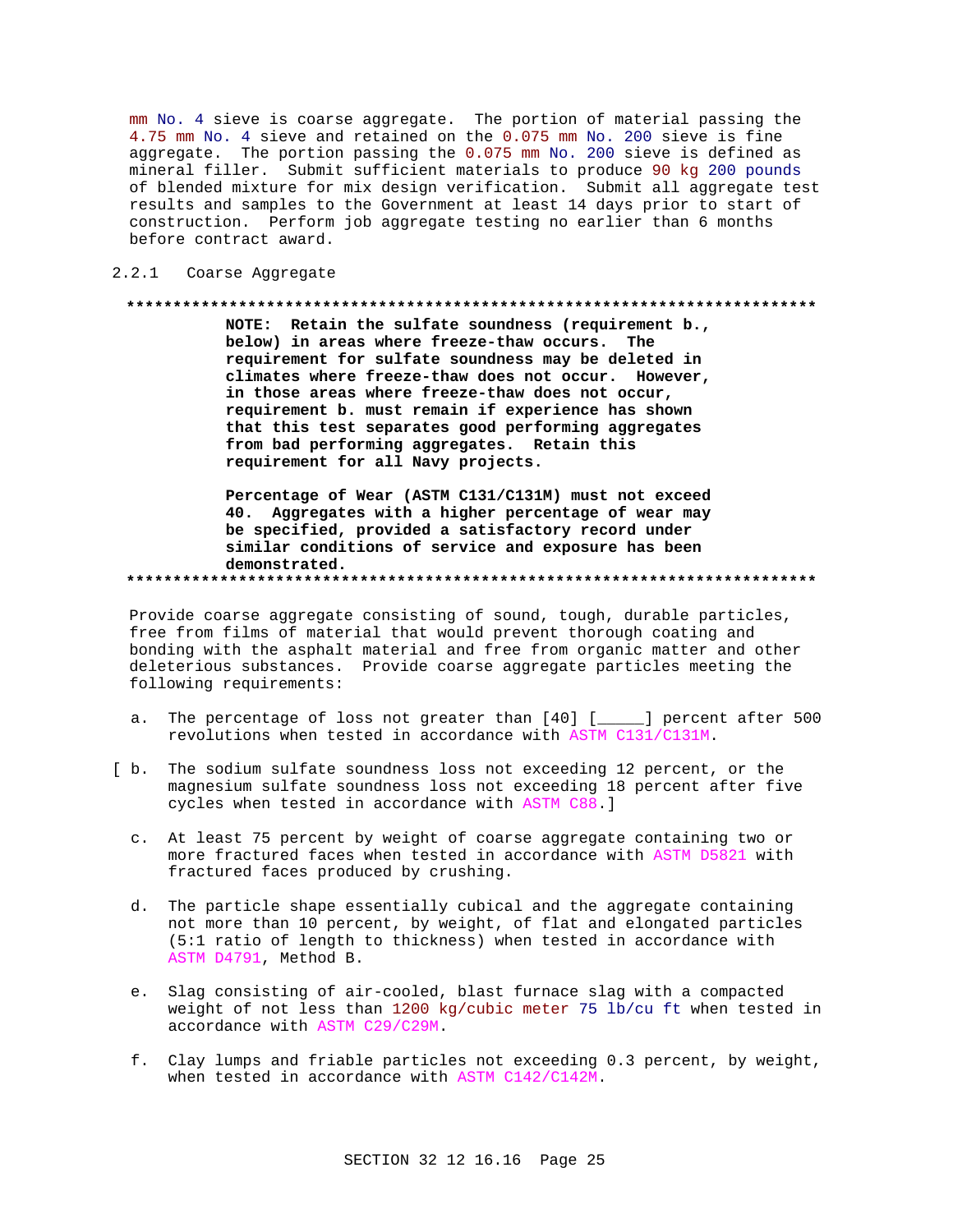## 2.2.2 Fine Aggregate

## NOTE: Set the lower limit for uncompacted void content (requirement c., below) at 45 for fine aggregate angularity unless local experience indicates that a lower value can be used. There are some aggregates which have a good performance record and have an uncompacted void content less than 45. In no case set the limit at less than 43.

Provide fine aggregate consisting of clean, sound, tough, durable particles. Provide aggregate particles that are free from coatings of clay, silt, or any objectionable material, contain no clay balls, and meet the following requirements:

- Quantity of natural sand (noncrushed material) added to the aggregate a. blend not exceeding 15 percent by weight of total aggregate.
- b. Individual fine aggregate sources with a sand equivalent value greater than [45] [\_\_\_\_\_] when tested in accordance with ASTM D2419.
- c. Fine aggregate portion of the blended aggregate with an uncompacted void content greater than 45.0 percent when tested in accordance with AASHTO T 304 Method A.
- d. Clay lumps and friable particles not exceeding 0.3 percent, by weight, when tested in accordance with ASTM C142/C142M.

#### $2, 2, 3$ Mineral Filler

Provide mineral filler consisting of a nonplastic material meeting the requirements of ASTM D242/D242M.

#### $2.2.4$ Aggregate Gradation

#### .................

NOTE: Delete from Table 4 Table 2 the gradations that will not be used as a part of this project.

Gradation 1 is limited to intermediate courses. Do not use gradation 1 for surface courses.

Gradation 2 is suitable for intermediate and surface courses. Typically gradation 2 is used on most projects except where leveling courses are needed.

Gradation 3 is limited to leveling courses and shoulders.

Generally, the layer thickness for gradation No. 1 is at least 57 mm 2.25 inches, the thickness for gradation No. 2 is at least 37.5 mm 1.5 inches, and thickness for gradation No. 3 is at least 25 mm 1.0 inch. The preferred thickness of the surface layer is 50 mm 2 inches. The surface layer should not be less than 37 mm 1.5 inches. The thickness of the underlying layers can be up to 75 mm 3 inches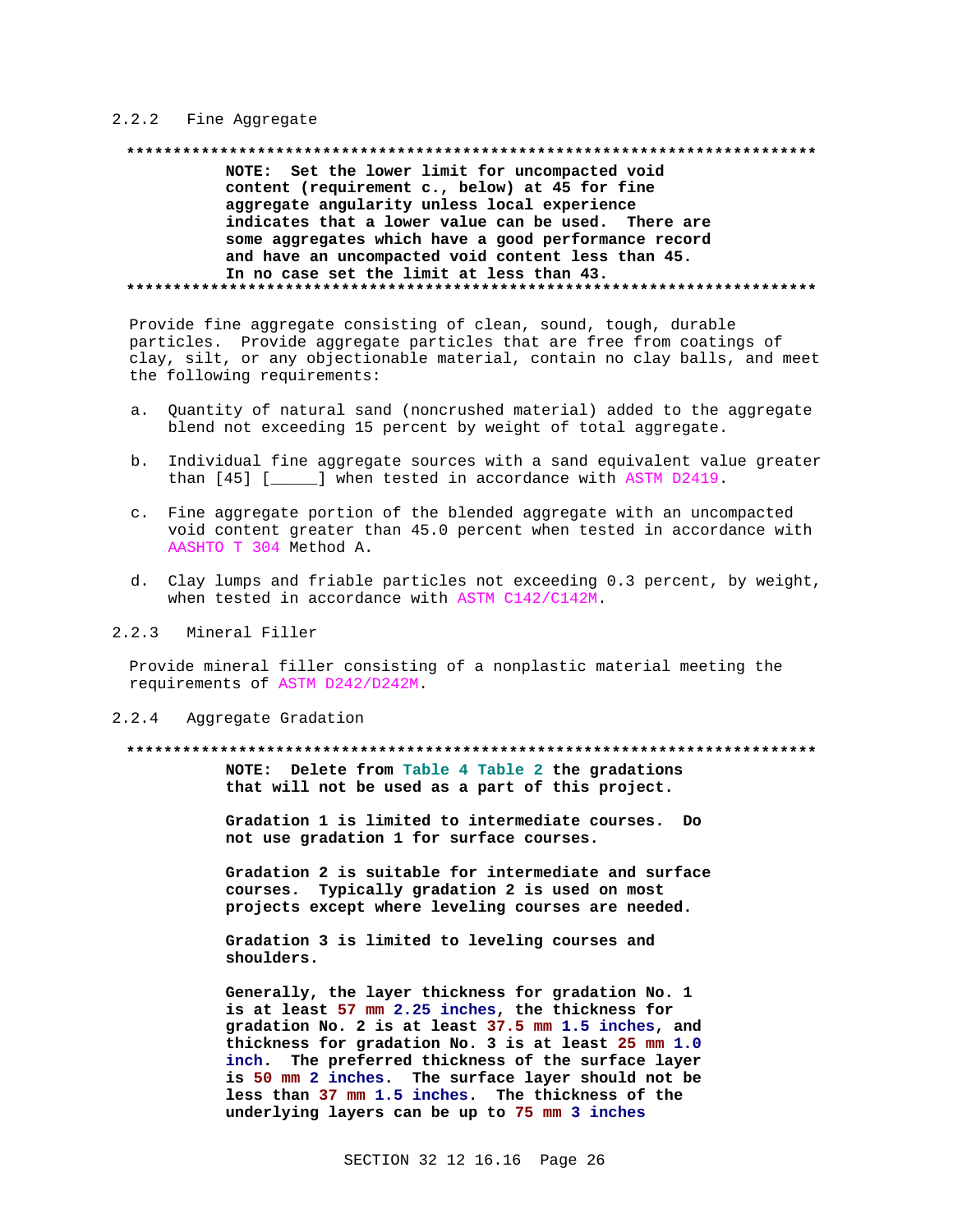## depending on the total designed thickness of the asphalt pavement.

Provide a combined aggregate gradation that conforms to gradations specified in Table 4 Table 2, when tested in accordance with ASTM C136/C136M and ASTM C117, and does not vary from the low limit on one sieve to the high limit on the adjacent sieve or vice versa, but grades uniformly from coarse to fine. Provide a JMF within the specification limits; however, the gradation can exceed the limits when the allowable deviation from the JMF shown in Tables 6 and 7 Tables 4 and 5 are applied.

|                     |                                        | Table 4. Table 2. Aggregate Gradations |                                        |
|---------------------|----------------------------------------|----------------------------------------|----------------------------------------|
| Sieve Size, mm inch | Gradation 1 Percent<br>Passing by Mass | Gradation 2 Percent<br>Passing by Mass | Gradation 3 Percent<br>Passing by Mass |
| $25.0 \quad 1$      | 100                                    |                                        |                                        |
| 19.0<br>3/4         | $90 - 100$                             | 100                                    | ---                                    |
| $12.5$ $1/2$        | $68 - 88$                              | $90 - 100$                             | 100                                    |
| $9.5 \quad 3/8$     | $60 - 82$                              | $69 - 89$                              | $90 - 100$                             |
| 4.75 No. 4          | $45 - 67$                              | $53 - 73$                              | $58 - 78$                              |
| $2.36$ No. $8$      | $32 - 54$                              | $38 - 60$                              | $40 - 60$                              |
| 1.18 No. 16         | $22 - 44$                              | $26 - 48$                              | $28 - 48$                              |
| $0.60$ No. 30       | $15 - 35$                              | $18 - 38$                              | $18 - 38$                              |
| $0.30$ No. 50       | $9 - 25$                               | $11 - 27$                              | $11 - 27$                              |
| $0.15$ No. $100$    | $6 - 18$                               | $6 - 18$                               | $6 - 18$                               |
| $0.075$ No. 200     | $3 - 6$                                | $3 - 6$                                | $3 - 6$                                |

#### $2.3$ ASPHALT CEMENT BINDER

### 

NOTE: For CONUS locations specify Performance Graded (PG) asphalt binders. Consider using the same grade PG binder used by the State DOT near the project location. For example the PG grade typically specified in that region of the state for dense graded mixes on highways with design ESALs less than 10 million. The exception to that would be grades with a low temperature higher than PG XX-22 must not be used such as PG XX-16 or PG XX-10 unless the Engineer has had successful experience with them.

For OCONUS locations penetration graded asphalt binders may be used.

If rutting is a typical problem in the area or if high traffic volume is expected then consider "bumping" the high temperature grade for the top 100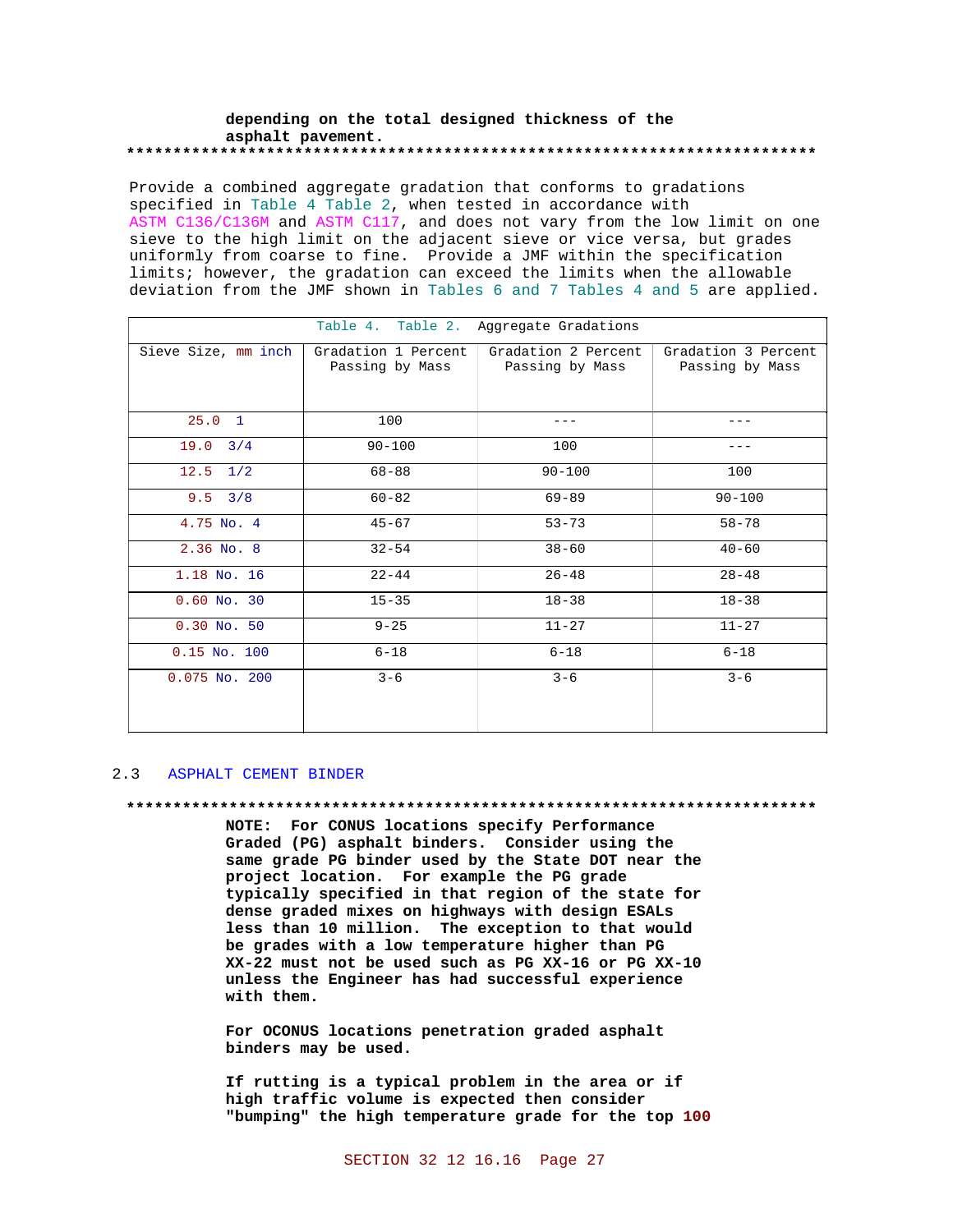**mm 4 inches of pavement. The low temperature grade should remain the same. For most roads rutting is not a concern.**

**For State DOTs that use performance graded asphalt binder, select ASTM D6373. For State DOTs that use performance graded asphalt binder using the Multiple Stress Creep Recovery test, select ASTM D8239.**

**When the PG spread between the high and low temperature is less than 90, delete the three bracketed options for elastic recovery and MSCR recovery.**

**When the PG spread between the high and low temperature is greater than 90, a PG Plus Test will be required to determine if the asphalt cement has been polymer modified. Use the PG Plus Test found in the State DOT specifications for the project location. When the State DOT does not specify a PG Plus Test, use ASTM D6084/D6084M with a minimum elastic recovery of 75 percent.**

**Select one of the three bracketed option below for PG plus testing. Use the first option for State DOTs with elastic recovery, ASTM D6084/D6084M. Use the second option for State DOTs that have Multiple Stress Creep Recovery testing, ASTM D7405. Use the third option for State DOTs that have no PG plus testing, ASTM D6084/D6084M.**

**Consider contacting a materials engineer or the State DOT when editing this criteria. \*\*\*\*\*\*\*\*\*\*\*\*\*\*\*\*\*\*\*\*\*\*\*\*\*\*\*\*\*\*\*\*\*\*\*\*\*\*\*\*\*\*\*\*\*\*\*\*\*\*\*\*\*\*\*\*\*\*\*\*\*\*\*\*\*\*\*\*\*\*\*\*\*\***

Provide asphalt cement binder that conforms to [ASTM D6373] [ASTM D8239] Performance Grade (PG) [\_\_\_\_\_].[ As an alternate, provide ASTM D946/D946M Penetration Grade [\_\_\_\_\_]]. [Provide an asphalt binder with a minimum elastic recovery of [\_\_\_\_\_] percent when tested at 25 degrees C plus or minus 0.5 degrees C 77 degrees F plus or minus 0.9 degrees F in accordance with ASTM D6084/D6084M. Condition the specimen for elastic recovery in accordance with ASTM D2872.][Provide an asphalt binder with an average recovery of [\_\_\_\_\_] percent at [\_\_\_\_\_] kPa psi when tested in accordance with ASTM D7405. Condition the specimen for elastic recovery in accordance with ASTM D2872.][Provide an asphalt binder with a minimum elastic recovery of 75 percent in accordance with ASTM D6084/D6084M.] Provide test data indicating grade certification by the supplier at the time of delivery of each load to the mix plant. When warm-mix asphalt technology involves additives, grade the asphalt binder with the asphalt binder additive included. Submit copies of these certifications to the Government. The supplier is defined as the last source of any modification to the binder. The Government may sample and test the binder at the mix plant at any time before or during mix production. [Submit 20 L

 5 gallon sample of the asphalt cement or asphalt binder not less than 14 days before start of the test section for mix design verification and approval. Obtain samples for this verification testing in accordance with ASTM D140/D140M and in the presence of the Government. Provide these samples to the Government for the verification testing, which will be performed at the Government's expense.]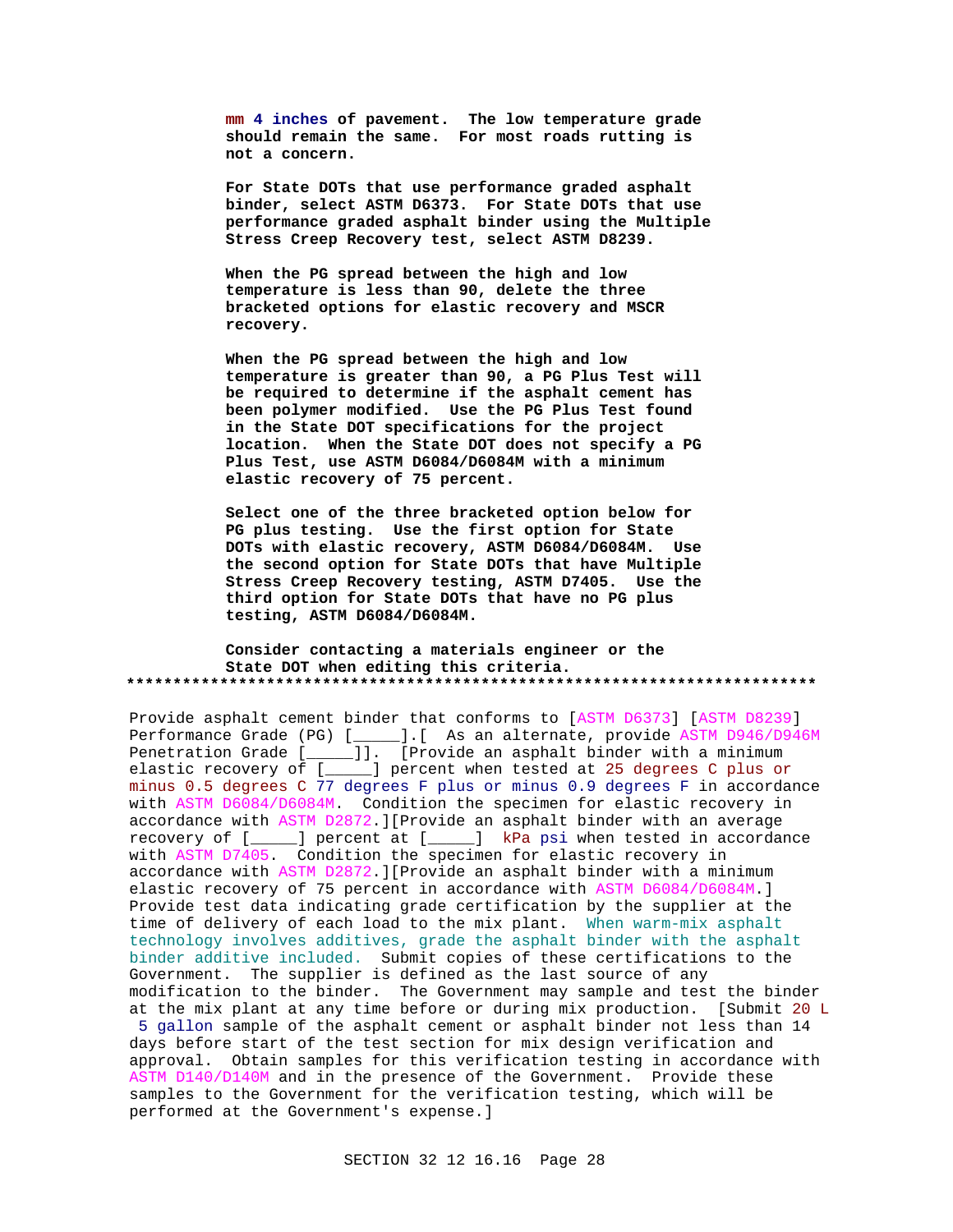#### $2.4$ WARM-MIX ASPHALT TECHNOLOGIES/PRODUCTS

#### 

NOTE: Warm-mix asphalt (WMA) can be used in lieu of hot mix asphalt (HMA). The WMA is primarily used to reduce emissions during production and placement of HMA. Research has shown that WMA mixes provide similar performance to HMA mixture. It is recommended only HMA should be specified unless there is a good reason to use WMA.

#### Delete if WMA is not allowed. **\*\*\*\*\*\*\*\*\*\*\***

Provide warm-mix asphalt technologies/products that have a record of good performance and are included on the local state DOT's qualified products list, if the DOT maintains a qualified products list. These qualified products lists can be found at each state DOT's website.

#### $2.5$ MIX DESIGN

### 

NOTE: Select the appropriate gradation and VMA requirements in Table 5 Table 3 to be consistent with the gradation chosen in Table 4 Table 2. Delete from Table 5 Table 3 the gradations that will not be used as a part of this project.

Use 75 blows with the Marshall hand-held hammer for high traffic areas or all pavements designed for tire pressures of 690 kPa 100 psi or higher.

Use 50 blows with the Marshall hand-held hammer for all shoulder pavements and pavements designed for tire pressures less than 690 kPa 100 psi.

For Marshall mixes, select the appropriate Marshall column in Table 5 Table 3 and delete the column that will not be used as a part of this project.

Use 75 gyrations with the Superpave gyratory compactor for high traffic areas or all pavements designed for tire pressures of 690 kPa 100 psi or higher.

Use 50 gyrations with the Superpave gyratory compactor for all shoulder pavements and pavements designed for tire pressures less than 690 kPa 100 psi.

For Superpave mixtures delete the columns in Table 5 Table 3 that refer to Marshall. 

Develop the mix design. Perform Job Mix formula (JMF) and aggregates testing no earlier than 6 months before contract award. Provide asphalt mixture composed of well-graded aggregate, mineral filler if required, and asphalt material. Provide aggregate fractions sized, handled in separate size groups, and combined in such proportions that the resulting mixture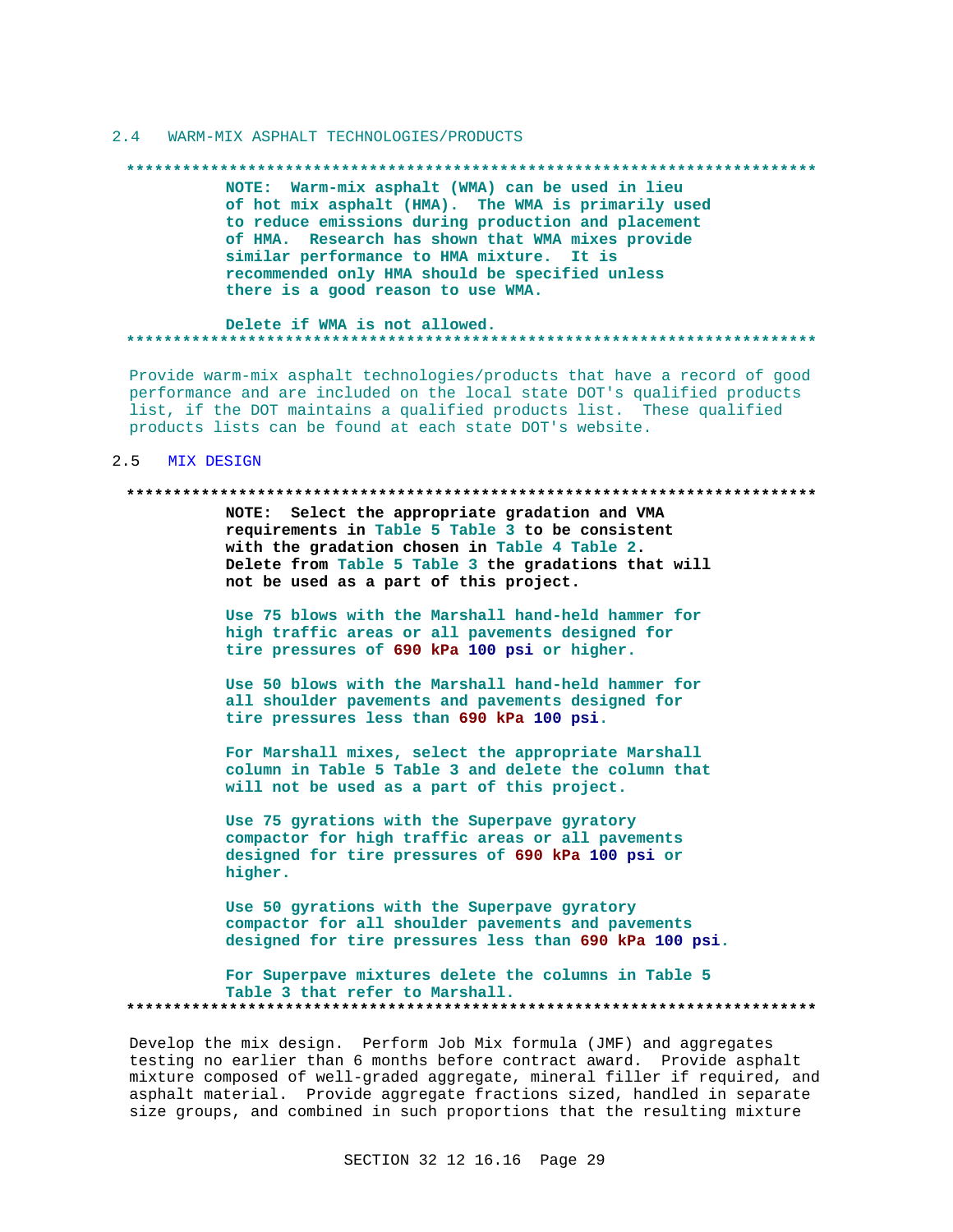meets the grading requirements of Table 4 Table 2. Do not produce asphalt pavement for payment acceptance until a JMF has been approved.[ Design the asphalt mixture using [50] [75] blows with the Marshall hand-held hammer procedures contained in AI MS-2 and the criteria shown in Table 5 Table 3.][ Design the asphalt mixture using the Superpave gyratory compactor set at [50] [75] gyrations. Prepare samples at various asphalt contents and compacted in accordance with ASTM D6925.] Use laboratory compaction temperatures for Polymer Modified Asphalts as recommended by the asphalt binder manufacturer. Determine the Tensile Strength Ratio (TSR) of the composite mixture in accordance with ASTM D4867/D4867M. Compact the TSR specimens to an air void content of 7 percent plus or minus 1 percent. If the Tensile Strength Ratio (TSR) of the composite mixture is less than 75, reject the aggregates or treat the asphalt mixture with an anti-stripping agent. Add a sufficient amount of anti-stripping agent to produce a TSR of not less than 75. If an antistrip agent is required, provide it at no additional cost to the Government. Provide sufficient materials to produce 90 kg 200 pound of blended mixture to the Government for verification of mix design at least 14 days prior to construction of test section.

## 2.5.1 JMF Requirements

Submit the proposed JMF in writing, for approval, at least 14 days prior to the start of the test section including, as a minimum:

- a. Percent passing each sieve size.
- b. Percent of asphalt cement.
- c. Percent of each aggregate and mineral filler to be used.
- d. Asphalt performance grade or penetration grade.
- e. [Number of blows of hammer per side of molded specimen.][Number of Superpave gyratory compactor gyrations.]
- f. Laboratory mixing temperature.
- g. Laboratory compaction temperature.
- h. Temperature-viscosity relationship of the asphalt cement
- i. Plot of the combined gradation on the 0.45 power gradation chart, stating the nominal maximum size.
- j. Graphical plots and summary tabulation of[ Marshall stability, flow,] air voids, voids in the mineral aggregate, and unit weight versus asphalt content as shown in AI MS-2. Include summary tabulation that includes individual specimen data for each specimen tested.
- k. Specific gravity and absorption of each aggregate.
- l. Percent natural sand.
- m. Percent particles with two or more fractured faces (in coarse aggregate).
- n. Fine aggregate angularity.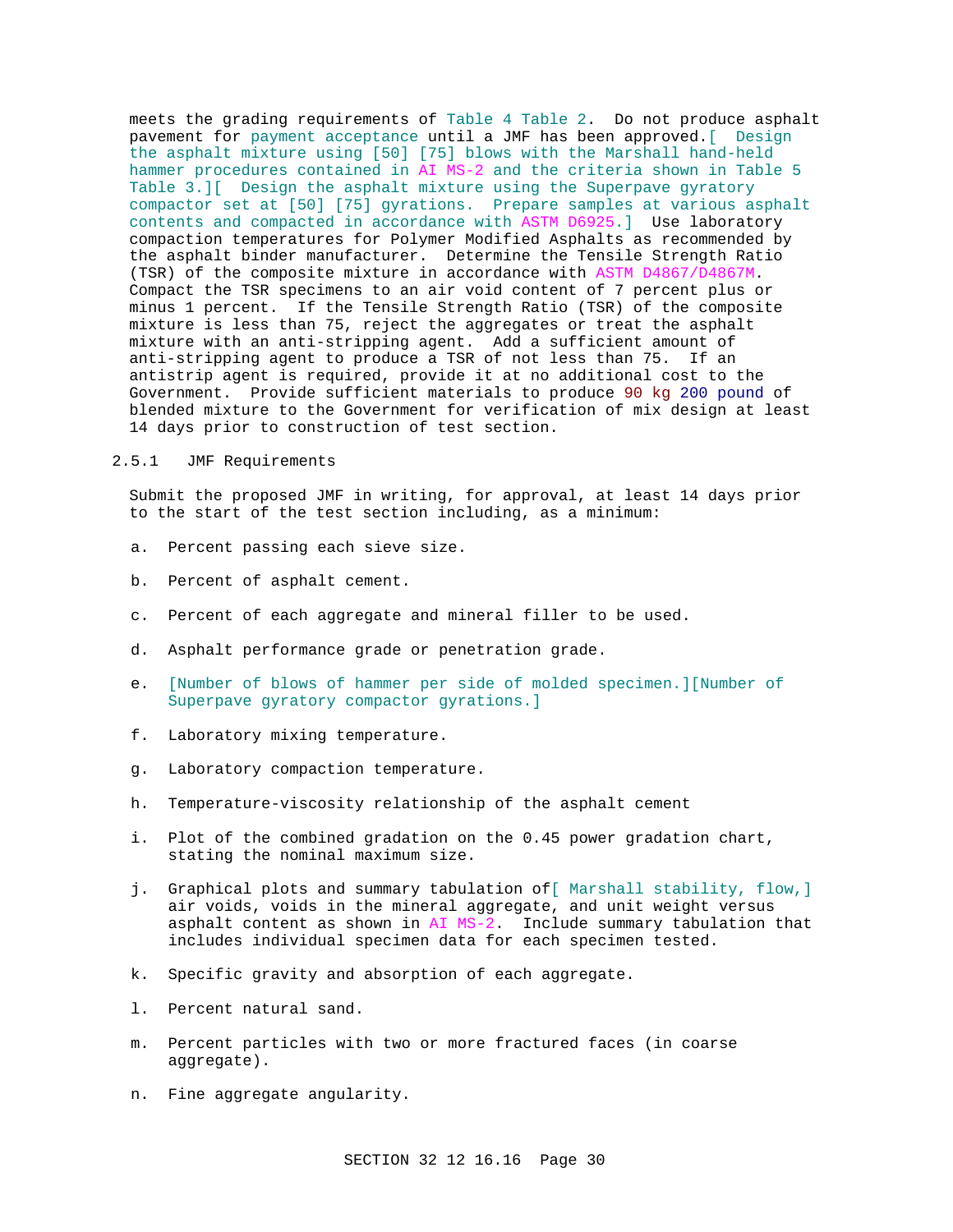- o. Percent flat or elongated particles in coarse aggregate.
- p. Tensile Strength Ratio and wet/dry specimen test results.
- q. Antistrip agent (if required).
- r. List of all modifiers.
- s. Percentage and properties (asphalt content, aggregate gradation, and aggregate properties) of RAP in accordance with paragraph RECYCLED ASPHALT PAVEMENT, if RAP is used.
- t. Warm-mix additive or process.

|                                                                                                                                              | Table 5. Table 3. Mix Design Criteria |                          |                                      |
|----------------------------------------------------------------------------------------------------------------------------------------------|---------------------------------------|--------------------------|--------------------------------------|
| Test Property                                                                                                                                | Marshall<br>$(50$ Blows)              | Marshall<br>$(75$ Blows) | Superpave<br>([50][75]<br>qyrations) |
| Stability, N pounds, minimum (NA<br>for Superpave)                                                                                           | $44501000^{(1)}$                      | $80001800^{(1)}$         | NA                                   |
| Flow, $0.25$ mm $0.01$ inch, (NA for<br>Superpave)                                                                                           | $8 - 18$                              | $8 - 16$                 | NA                                   |
| Air voids, percent                                                                                                                           | $3 - 5$                               | $3 - 5$                  | $3 - 5$                              |
| Minimum Percent Voids in Mineral<br>Aggregate (VMA) <sup>(2)</sup>                                                                           |                                       |                          |                                      |
| Gradation 1                                                                                                                                  | 13.0                                  | 13.0                     | 13.0                                 |
| Gradation 2                                                                                                                                  | 14.0                                  | 14.0                     | 14.0                                 |
| Gradation 3                                                                                                                                  | 15.0                                  | 15.0                     | 15.0                                 |
| TSR, minimum percent                                                                                                                         | 75                                    | 75                       | 75                                   |
| (1) This is a minimum requirement. Provide significantly higher average during<br>construction to ensure compliance with the specifications. |                                       |                          |                                      |
| (2) Calculate VMA in accordance with AI MS-2, based on ASTM C127 and ASTM C128<br>bulk specific gravity for the aggregate.                   |                                       |                          |                                      |

## 2.5.2 Adjustments to JMF

The JMF for each mixture is in effect until a new formula is approved in writing by the Government. Should a change in sources of any materials be made, perform a new mix design and a new JMF approved before the new material is used. Make minor adjustments within the specification limits to the JMF to optimize mix volumetric properties. Adjustments to the original JMF are limited to plus or minus 4 percent on the 4.75 mm No. 4 and coarser sieves; plus or minus 3 percent on the 2.36 mm No. 8 to 0.30 mm

 No. 50 sieves; and plus or minus 1 percent on the 0.15 mm No. 100 sieve and 0.075 mm No. 200 sieve. Asphalt content adjustments are limited to plus or minus 0.40 from the original JMF. If adjustments are needed that exceed these limits, develop a new mix design.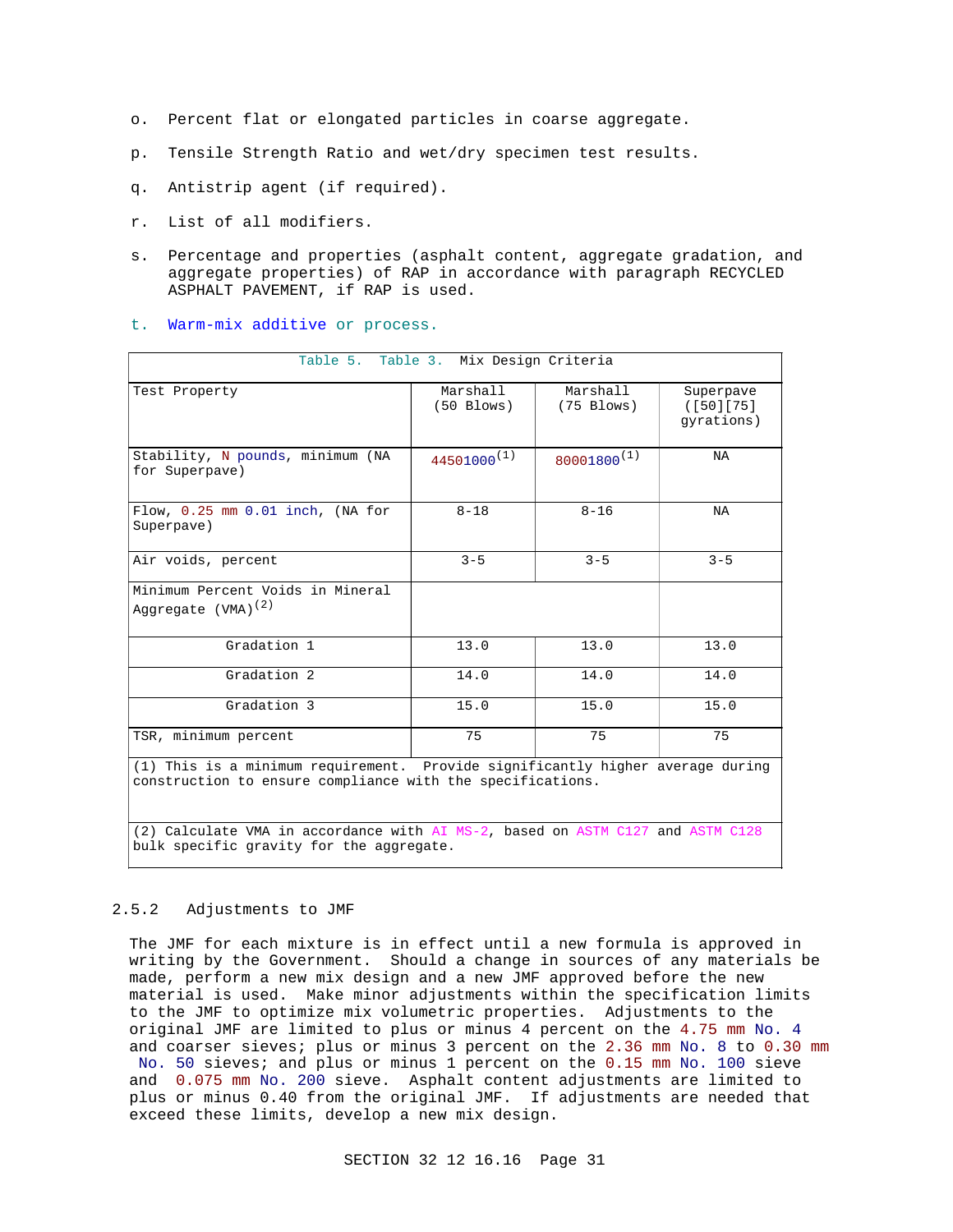#### $2.6$ RECYCLED HOT MIX ASPHALT

### 

NOTE: Reclaimed Asphalt Pavement (RAP) can be used but the amount of asphalt binder from RAP cannot exceed 30 percent of the total asphalt content in the recycled asphalt mixture. The resulting recycled mix must meet all requirements that are specified for virgin mixtures.

The 30 percent is an upper limit. If the existing asphalt pavement is relatively old, the amount of RAP used should not approach this limit. If the recycling involves relatively new RAP materials, the percentage of RAP specified below can reach 30 percent binder as long as the recycled mixture meets the specification requirements.

Select the first option if RAP is not used.

In addition to MS-02, refer to UFC 3-250-03, "Standard Practice Manual for Flexible Pavements" for further design guidance. 

[Recycled asphalt mixture is not allowed for the project.] [Provide recycled asphalt mixture consisting of reclaimed asphalt pavement (RAP), coarse aggregate, fine aggregate, mineral filler, and asphalt cement. Provide RAP of a consistent gradation, asphalt content, and properties. Maintain RAP stockpiles free from contamination including coal-tar sealers. Limit the maximum RAP chunk size to 50 mm 2 inches when feeding RAP into the plant. The individual aggregates in a RAP chunk are not to exceed the maximum size aggregate of the gradation specified in Table 4 Table 2. Design the recycled asphalt mixture using procedures contained in AI MS-2. Provide RAP job mix that meets the requirements of paragraph MIX DESIGN. Limit the amount of RAP so the asphalt binder from the RAP does not exceed 30 percent of the total asphalt content.]

 $[2.6.1]$ RAP Aggregates and Asphalt Cement

Provide a blend of aggregates used in the recycled mix that meet the requirements of paragraph AGGREGATES. Establish the percentage of asphalt binder in the RAP for the mixture design according to ASTM D2172/D2172M or ASTM D6307 using the appropriate dust correction procedure.

 $2.6.2$ RAP Mix

Select the virgin asphalt binder as described below:

- a. For 0 to 20 percent recycled binder content no change in virgin binder selection.
- b. For 20+ percent to 30 percent recycled binder content select virgin binder one grade softer than normal.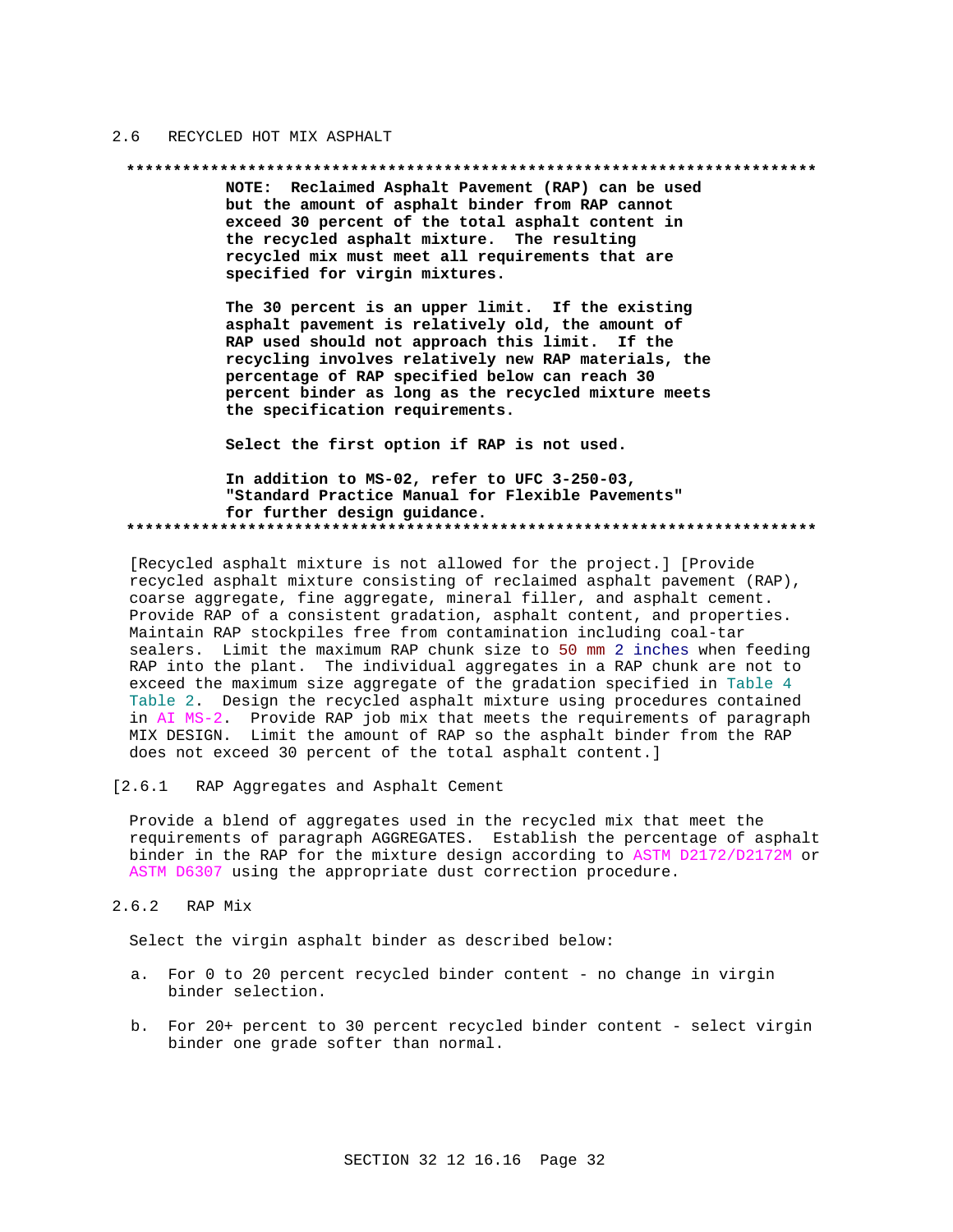## **JPART 3 EXECUTION**

## 3.1 CONTRACTOR QUALITY CONTROL

### 

NOTE: The Contractor may be able to meet the specified quality control requirements with in-house capability or may have to use the independent commercial laboratory to provide the required quality control testing.

### Select the bracketed option for Marshall mixes.

#### $3.1.1$ General Quality Control Requirements

Submit the Quality Control Plan. Do not produce hot-mix warm-mix asphalt for payment acceptance until the quality control plan has been approved. In the quality control plan, address all elements which affect the quality of the pavement including, but not limited to:

- Mix Design and unique JMF identification code  $a<sub>1</sub>$
- b. Aggregate Grading
- c. Quality of Materials
- d. Stockpile Management and procedures to prevent contamination
- e. Proportioning including percent of warm-mix additive
- f. Mixing and Transportation
- q. Mixture Volumetrics
- h. Moisture Content of Mixtures
- i. Placing and Compaction
- i. Joints
- k. Surface Smoothness
- 1. Truck bed release agent
- [ m. Correlation of mechanical hammer to hand hammer. Determine the number of blows of the mechanical hammer required to provide the same density of the JMF as provided by the hand hammer. Use the average of three specimens per trial blow application.]

## 3.1.2 Testing Laboratory

Provide a fully equipped asphalt laboratory located at the plant or job site that is equipped with heating and air conditioning units to maintain a temperature of 24 plus or minus 2.3 degrees C 75 plus or minus 5 degrees F. Provide laboratory facilities that are kept clean and all equipment maintained in proper working condition. Provide the Government with unrestricted access to inspect the laboratory facility, to witness quality control activities, and to perform any check testing desired. The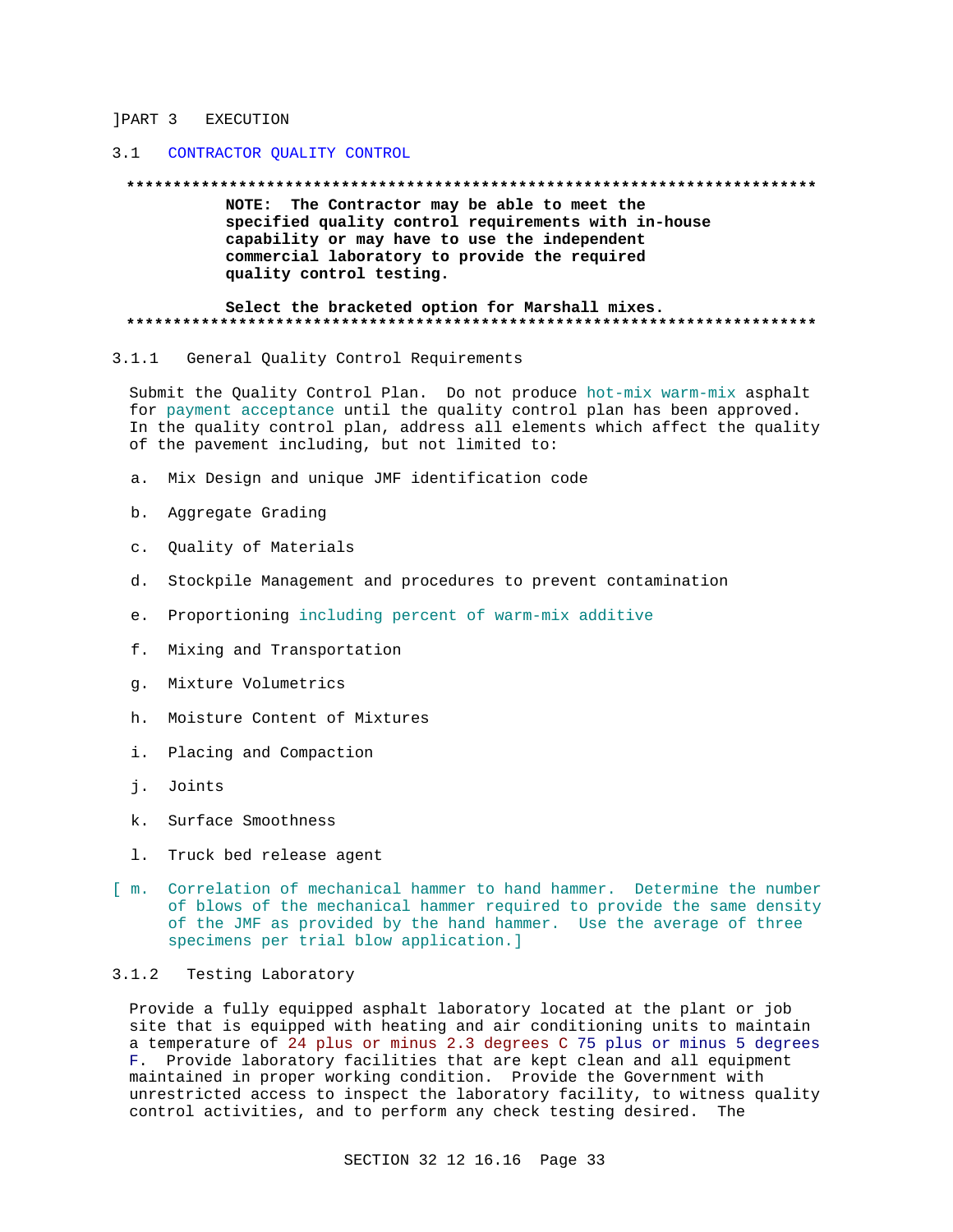Government will advise in writing of any noted deficiencies concerning the laboratory facility, equipment, supplies, or testing personnel and procedures. When the deficiencies are serious enough to adversely affect test results, immediately suspend the incorporation of the materials into the work. Incorporation of the materials into the work will not be permitted to resume until the deficiencies are corrected.

## 3.1.3 Quality Control Testing

Perform all quality control tests applicable to these specifications and as set forth in the Quality Control Program. Use the independent commercial laboratory for acceptance testing in paragraph ACCEPTANCE. Use in-house capabilities or the independent commercial laboratory for quality control testing. Required elements of the testing program include, but are not limited to tests for the control of asphalt content, aggregate gradation, aggregate moisture, moisture in the asphalt mixture, temperatures, VMA, [Marshall stability, flow, ]and in-place density. Develop a Quality Control Testing Plan as part of the Quality Control Program.

## 3.1.3.1 Asphalt Content

Determine asphalt content a minimum of twice per lot (a lot is defined in paragraph PAVEMENT LOTS) using the ignition method in accordance with ASTM D6307. Use the extraction method in accordance with ASTM D2172/D2172M if the correction factor for the ignition method in ASTM D6307 is greater than 1.0. The asphalt content for the lot will be determined by averaging the test results.

## 3.1.3.2 Aggregate Properties

Determine aggregate gradations a minimum of twice per lot from mechanical analysis of extracted aggregate in accordance with ASTM D5444, ASTM C136/C136M, and ASTM C117. Determine the specific gravity of each aggregate size grouping for each 18,000 tonnes 20,000 tons in accordance with ASTM C127 or ASTM C128. Determine fractured faces for gravel sources for each 18,000 tonnes 20,000 tons in accordance with ASTM D5821. Determine the uncompacted void content of natural sand, manufactured sand, and blended aggregate for each 18,000 tonnes 20,000 tons in accordance with AASHTO T 304 Method A.

3.1.3.3 Moisture Content of Aggregate

Determine the moisture content of aggregate used for production a minimum of once per lot in accordance with ASTM C566.

3.1.3.4 Moisture Content of Asphalt Mixture

Determine the moisture content of the asphalt mixture at least once per lot in accordance with AASHTO T 329.

## 3.1.3.5 Temperatures

Check temperatures at least four times per lot, at necessary locations to determine the temperature at the dryer, the asphalt cement binder in the storage tank, the asphalt mixture at the plant, and the asphalt mixture at the job site.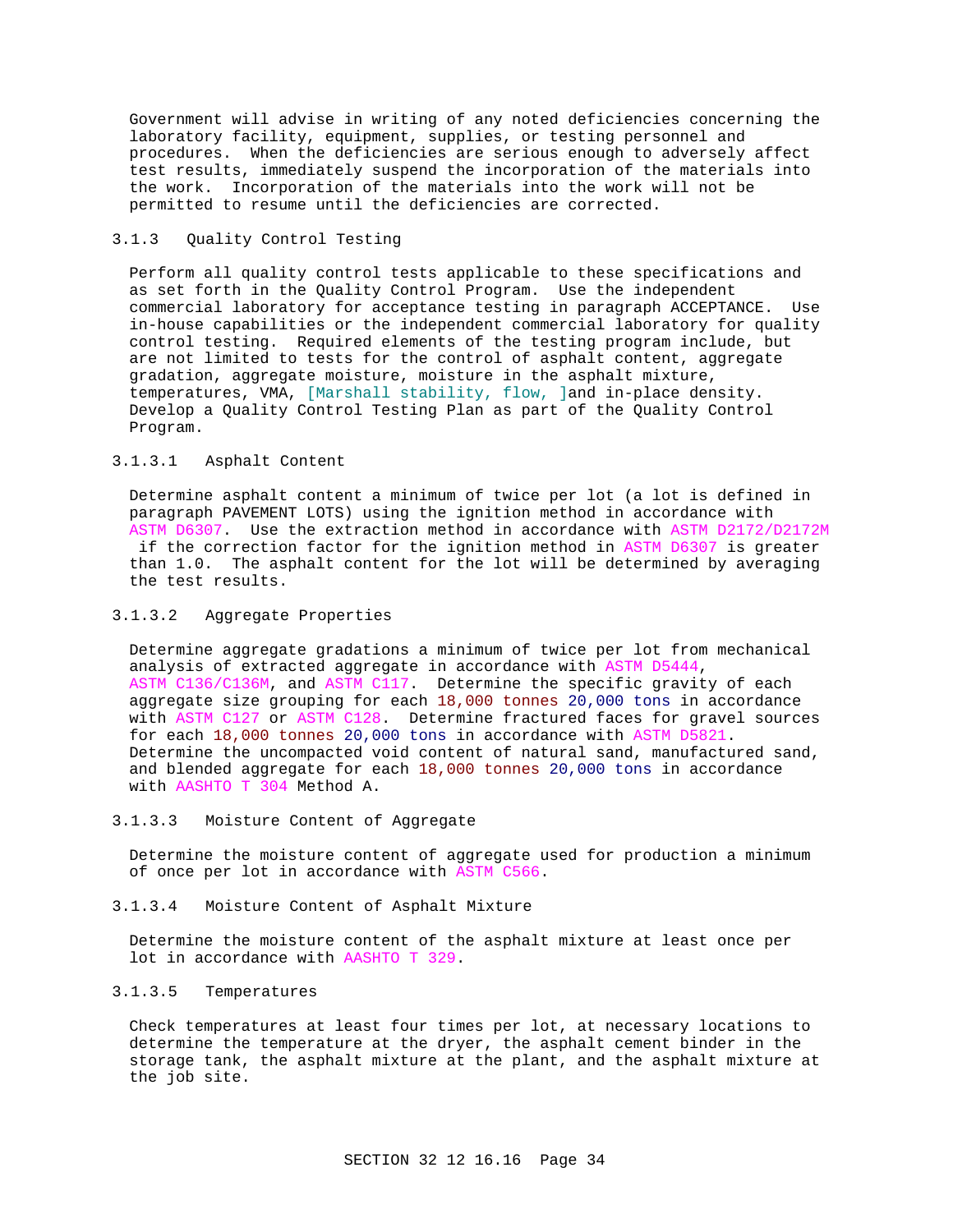## 3.1.3.6 VMA[, Marshall Stability, and Flow]

Obtain mixture samples at least four times per lot. Calculate the VMA of each specimen in accordance with AI MS-2 based on ASTM C127 and ASTM C128 bulk specific gravity for the aggregate[, as well as the Marshall stability and flow, as described in ASTM D6927]. Provide VMA within the limits of Table 5 Table 3.

## 3.1.3.7 In-Place Density

Conduct any necessary testing to ensure the specified density is achieved. A nuclear gauge or other non-destructive testing device can be used to monitor pavement density.

#### Additional Testing  $3.1.3.8$

Perform any additional testing deemed necessary to control the process.

## 3.1.3.9 OC Monitoring

Submit all QC test results to the Government on a daily basis as the tests are performed. The Government reserves the right to monitor any of the Contractor's quality control testing and to perform duplicate testing as a check to the Contractor's quality control testing.

#### $3.1.4$ Sampling

When directed by the Government, sample and test any material which appears to not meet specification requirements unless such material is voluntarily removed and replaced or deficiencies corrected. Perform all sampling in accordance with standard procedures specified.

## 3.1.5 Control Charts

## 

NOTE: For Marshall mixes, select the appropriate Marshall row in Table 6 Table 4 and delete the row that will not be used as a part of this project.

For Superpave mixes, delete the rows in Table 6 Table 4 that refer to Marshall.

Select the appropriate gradation and VMA requirements in Table 6 Table 4 to be consistent with the gradation chosen in Table 4 Table 2.

## For projects less than 2,000 tonnes tons, the control chart requirements may be deleted.

For process control, establish and maintain linear control charts on both individual samples and the running average of last four samples for the parameters listed in Table 6 Table 4, as a minimum. Post the control charts as directed by the Government and maintain current at all times. Identify the following on the control charts: the project number, the test parameter being plotted, the individual sample numbers, the Action and Suspension Limits listed in Table 6 Table 4 applicable to the test parameter being plotted, and the test results. Also show target values (JMF) on the control charts as indicators of central tendency for the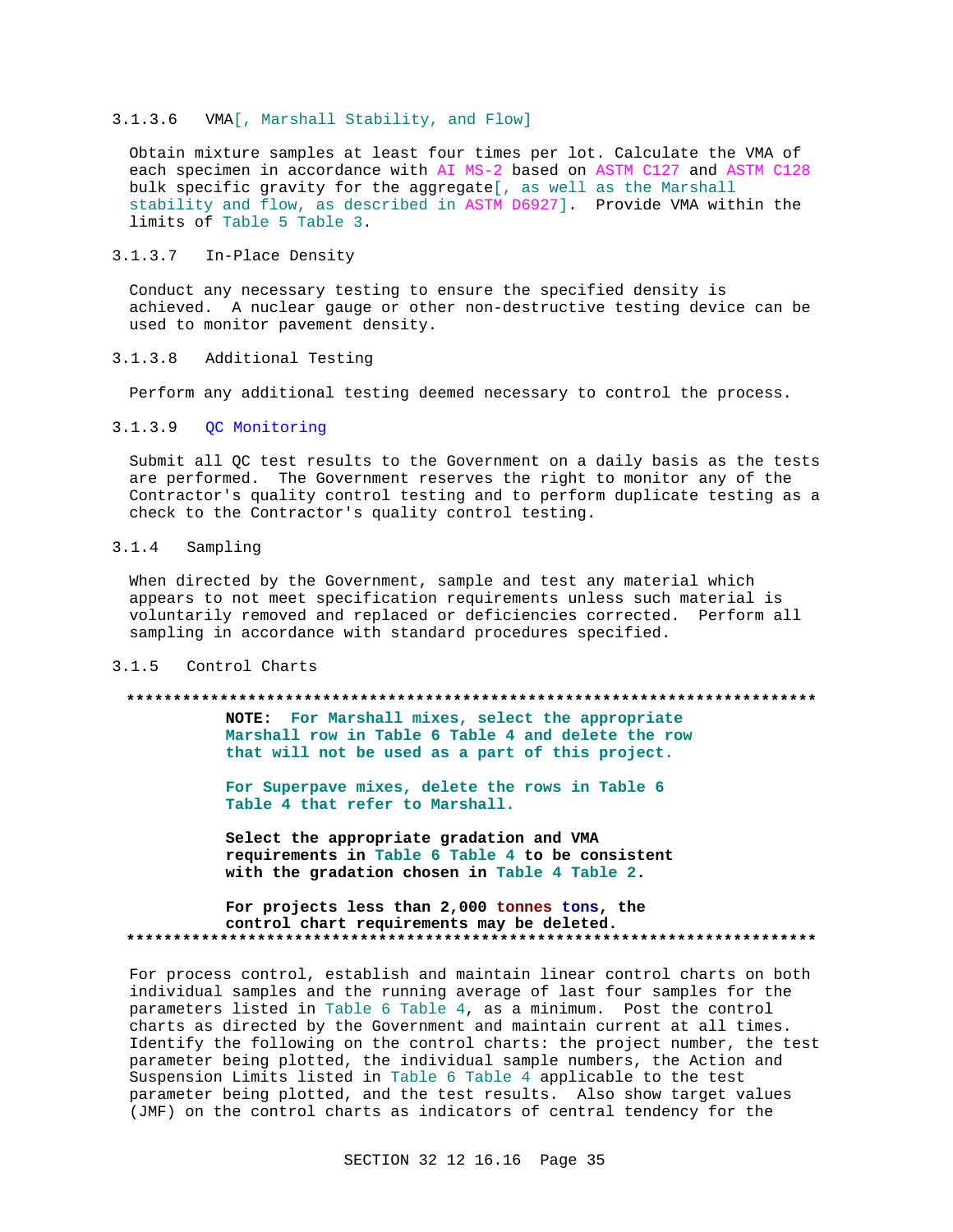cumulative percent passing, asphalt content, and laboratory air voids parameters. When the test results exceed either applicable Action Limit, take immediate steps to bring the process back in control. When the test results exceed either applicable Suspension Limit, halt production until the problem is solved. When the Suspension Limit is exceeded for individual values or running average values, the Government has the option to require removal and replacement of the material represented by the samples or to leave in place and base acceptance on mixture volumetric properties and in place density. Use the control charts as part of the process control system for identifying trends so that potential problems can be corrected before they occur. Make decisions concerning mix modifications based on analysis of the results provided in the control charts. In the Quality Control Plan, indicate the appropriate action to be taken to bring the process into control when certain parameters exceed their Action Limits.

| Table 4. Action and Suspension Limits for the Parameters to be Plotted<br>Table 6.<br>on Individual and Running Average Control Charts |                                                                                             |                                                                                             |                 |                     |
|----------------------------------------------------------------------------------------------------------------------------------------|---------------------------------------------------------------------------------------------|---------------------------------------------------------------------------------------------|-----------------|---------------------|
|                                                                                                                                        |                                                                                             | Individual Samples                                                                          |                 | Running Average of  |
| Parameter to be Plotted                                                                                                                | Action<br>Limit                                                                             | Suspension<br>Limit                                                                         | Action<br>Limit | Suspension<br>Limit |
| 4.75 mm No. 4 sieve, Cumulative<br>percent passing, deviation for JMF<br>target; plus or minus values                                  | 6                                                                                           | 8                                                                                           | $\overline{4}$  | 5                   |
| 0.6 mm No. 30 sieve, Cumulative<br>percent passing, deviation for JMF<br>target; plus or minus values                                  | $\overline{4}$                                                                              | 6                                                                                           | 3               | $\overline{4}$      |
| 0.075 mm No. 200 sieve, Cumulative<br>percent passing, deviation for JMF<br>target; plus or minus values                               | 1.4                                                                                         | 2.0                                                                                         | 1.1             | 1.5                 |
| Asphalt content, percent deviation<br>from JMF target; plus or minus value                                                             | 0.4                                                                                         | 0.5                                                                                         | 0.2             | 0.3                 |
| Stability, Newtons pounds (minimum) (NA for Superpave)                                                                                 |                                                                                             |                                                                                             |                 |                     |
| 75 Blow JMF                                                                                                                            | 80001800                                                                                    | 75601700                                                                                    | 84401900        | 80001800            |
| 50 Blow JMF                                                                                                                            | 44501000                                                                                    | 4000900                                                                                     | 49001100        | 44501000            |
| Flow, 0.25 mm 0.01 inch (NA for Superpave)                                                                                             |                                                                                             |                                                                                             |                 |                     |
| 75 Blow JMF                                                                                                                            | 8 min.                                                                                      | 7 min.                                                                                      | 9 min.          | 8 min.              |
|                                                                                                                                        | 16 max.                                                                                     | 17 max.                                                                                     | 15 max.         | 16 max.             |
| 50 Blow JMF                                                                                                                            | 8 min.                                                                                      | 7 min.                                                                                      | 9 min.          | 8 min.              |
|                                                                                                                                        | $18$ max.                                                                                   | 19 max.                                                                                     | 17 max.         | 18 max.             |
| Laboratory Air Voids, percent<br>deviation from JMF target value                                                                       | No specific action and suspension limits set<br>since this parameter is used for acceptance |                                                                                             |                 |                     |
| In-place Mat Density, percent of TMD                                                                                                   |                                                                                             | No specific action and suspension limits set<br>since this parameter is used for acceptance |                 |                     |
| In-place Joint Density, percent of TMD No specific action and suspension limits set                                                    |                                                                                             | since this parameter is used for acceptance                                                 |                 |                     |
| VMA                                                                                                                                    |                                                                                             |                                                                                             |                 |                     |
| Gradation 1                                                                                                                            | 13.5                                                                                        | 13.0                                                                                        | 13.3            | 13.0                |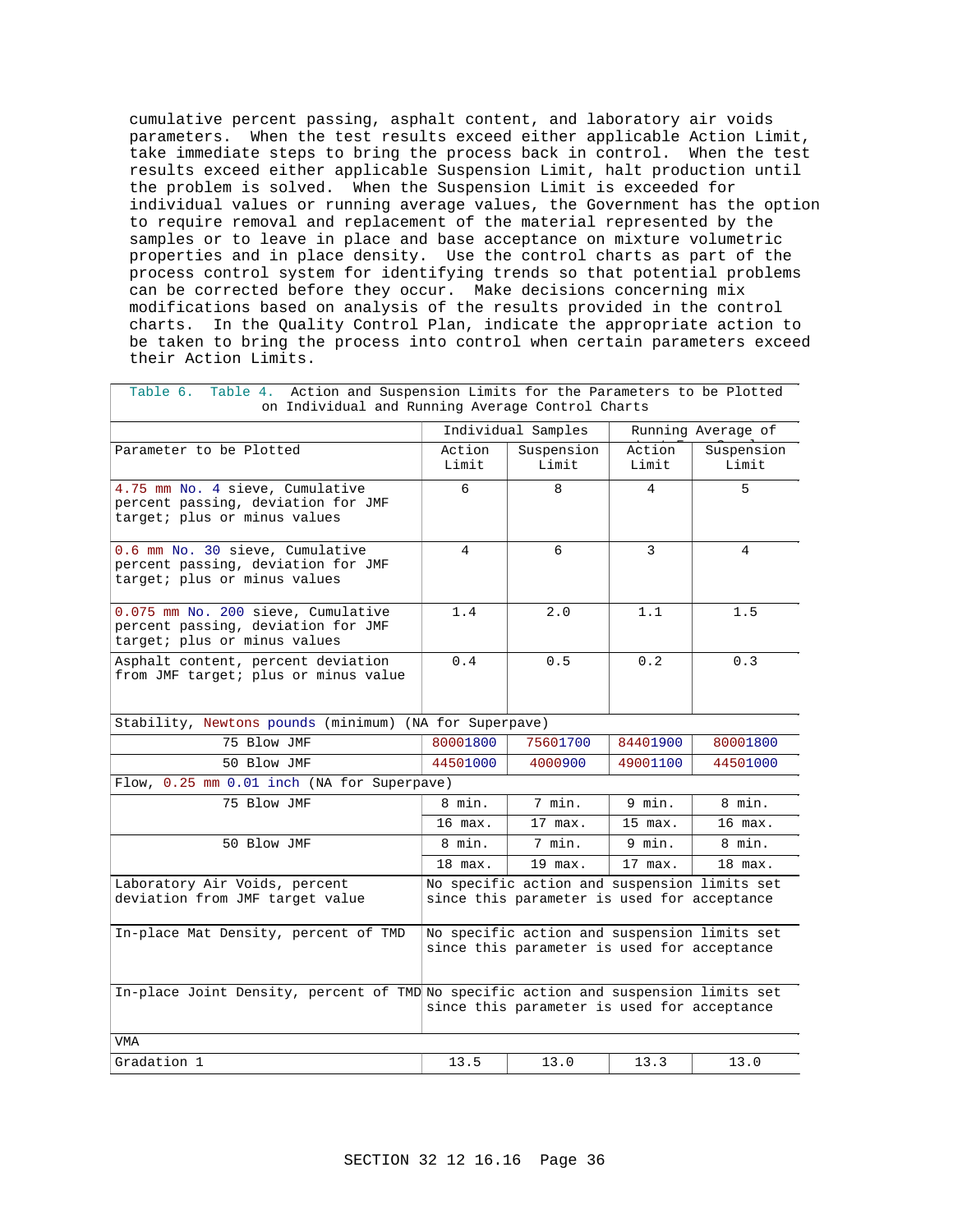| Table 6. Table 4. Action and Suspension Limits for the Parameters to be Plotted<br>on Individual and Running Average Control Charts |                 |                     |                 |                     |
|-------------------------------------------------------------------------------------------------------------------------------------|-----------------|---------------------|-----------------|---------------------|
| Individual Samples<br>Running Average of                                                                                            |                 |                     |                 |                     |
| Parameter to be Plotted                                                                                                             | Action<br>Limit | Suspension<br>Limit | Action<br>Limit | Suspension<br>Limit |
| Gradation 2                                                                                                                         | 14.5            | 14.0                | 14.3            | 14.0                |
| Gradation 3                                                                                                                         | 15.5            | 15.0                | 15.3            | 15.0                |

## 3.2 PREPARATION OF ASPHALT BINDER MATERIAL

Heat the asphalt cement material while avoiding local overheating. Provide a continuous supply of the asphalt material to the mixer at a uniform temperature. Maintain the temperature of the asphalt delivered to the mixer to provide a suitable viscosity for adequate coating of the aggregate particles. For hot-mix, do not heat unmodified asphalt to a temperature exceeding 160 degrees C 325 degrees F when added to the aggregate. Do not heat modified asphalt to a temperature exceeding 175 degrees C 350 degrees F when added to the aggregate. For warm-mix, do not heat asphalt binder to a temperature exceeding 132 degrees C 270 degrees F when added to the aggregate.

## 3.3 PREPARATION OF MINERAL AGGREGATE

Heat and dry the aggregate prior to mixing. Provide a rate of heating and a maximum temperature that does not damage the aggregates. Do not heat the aggregate to a temperature exceeding 175 degrees C 350 degrees F when the asphalt binder is added. Maintain the temperature no lower than is required to obtain complete coating and uniform distribution on the aggregate particles and to provide a mixture of satisfactory workability.

## 3.4 PREPARATION OF ASPHALT MIXTURE

Weigh or meter the aggregates and the asphalt cement and introduce into the mixer the amount specified by the JMF. Mix the combined materials until the aggregate obtains a uniform coating of asphalt binder and is thoroughly distributed throughout the mixture. The moisture content of all asphalt mixture upon discharge from the plant is not to exceed 0.5 percent by total weight of mixture as measured by AASHTO T 329.

## 3.5 PREPARATION OF THE UNDERLYING SURFACE

### **\*\*\*\*\*\*\*\*\*\*\*\*\*\*\*\*\*\*\*\*\*\*\*\*\*\*\*\*\*\*\*\*\*\*\*\*\*\*\*\*\*\*\*\*\*\*\*\*\*\*\*\*\*\*\*\*\*\*\*\*\*\*\*\*\*\*\*\*\*\*\*\*\*\***

**NOTE: If the underlying surface to be paved is an unbound granular layer, apply a prime coat, especially if this layer will be exposed to weather for an extended period of time prior to covering with an asphalt mixture. Benefits derived from a prime coat include an additional weatherproofing of the base, improving the bond between the base and asphalt layer, and preventing the base from shifting under construction equipment.**

**If the underlying surface to be paved is an existing asphalt or concrete layer, use a tack coat to ensure an adequate bond between layers.**

**Tack and prime coat requirements will need to be covered in the contract documents.**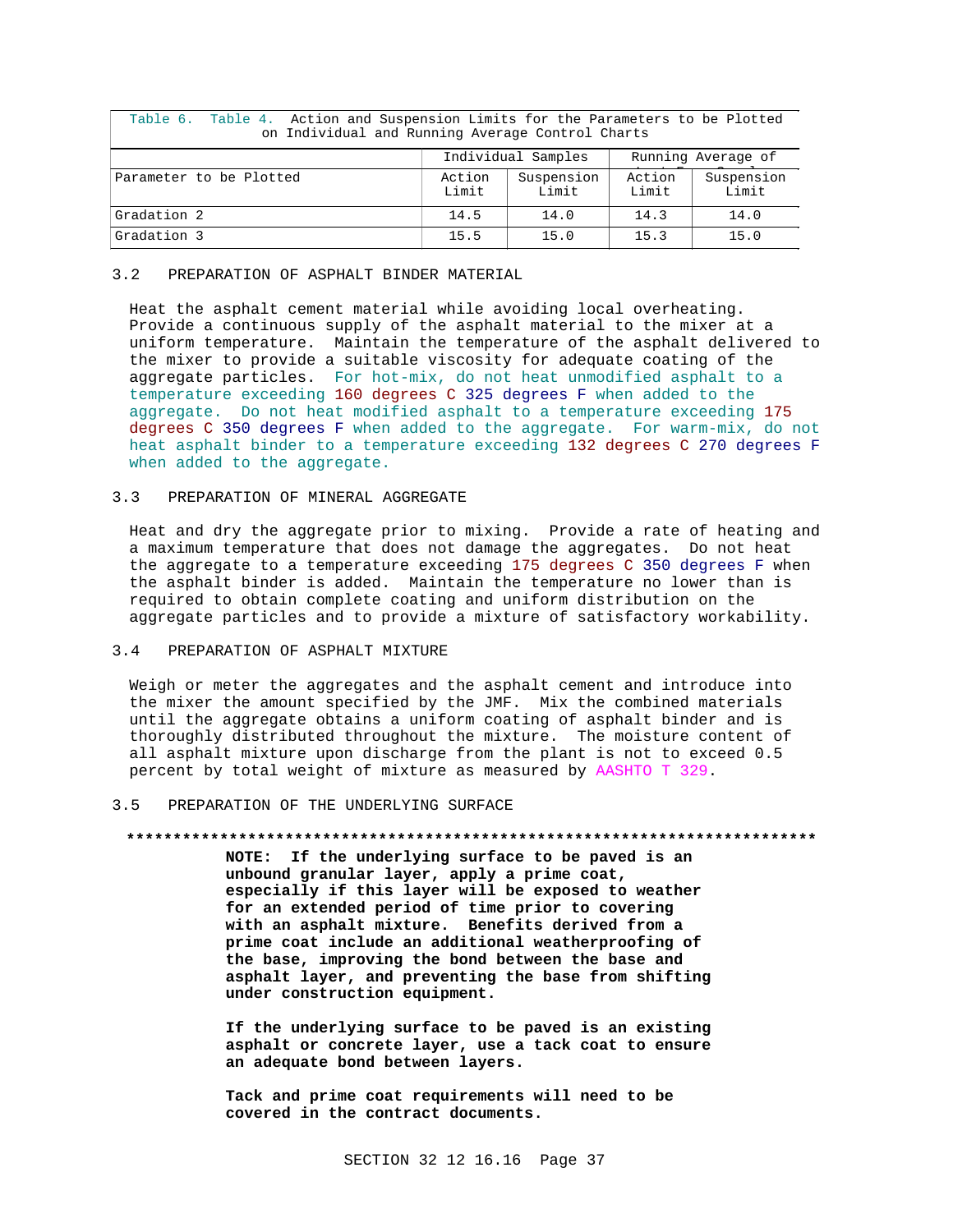Immediately before placing the asphalt mixture, clean the underlying course of dust and debris. Apply a [prime coat] [ or ] [tack coat] in accordance with Section 32 12 13 BITUMINOUS TACK AND PRIME COATS.

#### $3.6$ TEST SECTION

## NOTE: Delete requirement for a test section if the project requires less than 2,000 tonnes tons.

Prior to full production, place a test section for each JMF used. Construct a test section 75 to 150 m 250 to 500 feet long and two paver passes wide with a longitudinal cold joint. Do not place the second lane of test section until the temperature of pavement edge is less than 80 degrees C 175 degrees F. Construct the test section with the same depth as the course which it represents. Ensure the underlying grade or pavement structure upon which the test section is to be constructed is the same or very similar to underlying layer for the project. Use the same equipment and procedures in construction of the test section as on the remainder of the course represented by the test section. Construct the test section as part of the project pavement, as approved by the Government.

#### $3.6.1$ Sampling and Testing for Test Section

### 

NOTE: Table 7 Table 5 applies only to the test section and localized areas appearing to deviate from the specification. The limits in Tables 1, 2, and 6 Table 4 apply to the results of 4 full scale production tests run for each lot. This is why the limits listed in Table 7 Table 5 are different from those listed in Tables 1, 2, and 6 Table 4.

Select the appropriate VMA requirement to match the selected gradation.

For Marshall mixes, select the appropriate stability and flow value to match the laboratory compactive effort (50 or 75 blows).

### For Superpave mixes, delete the rows in Table 7 Table 5 that refer to Marshall.

Obtain one sample at the plant from a random truck. Compact three specimens and test for laboratory air voids[ as well as the Marshall stability and flow]. Test a portion of the same sample for theoretical maximum density (TMD), aggregate gradation, asphalt content, and TSR. Adjust the compactive effort as required to provide TSR specimens with an air void content of 7 plus or minus 1 percent. Obtain four randomly selected cores from each finished pavement mat (eight total), four from the longitudinal joint, and test for density. Perform random sampling in accordance with procedures contained in ASTM D3665. Construction may continue provided the test results are within the tolerances or exceed the minimum values shown in Table 7 Table 5. If all test results meet the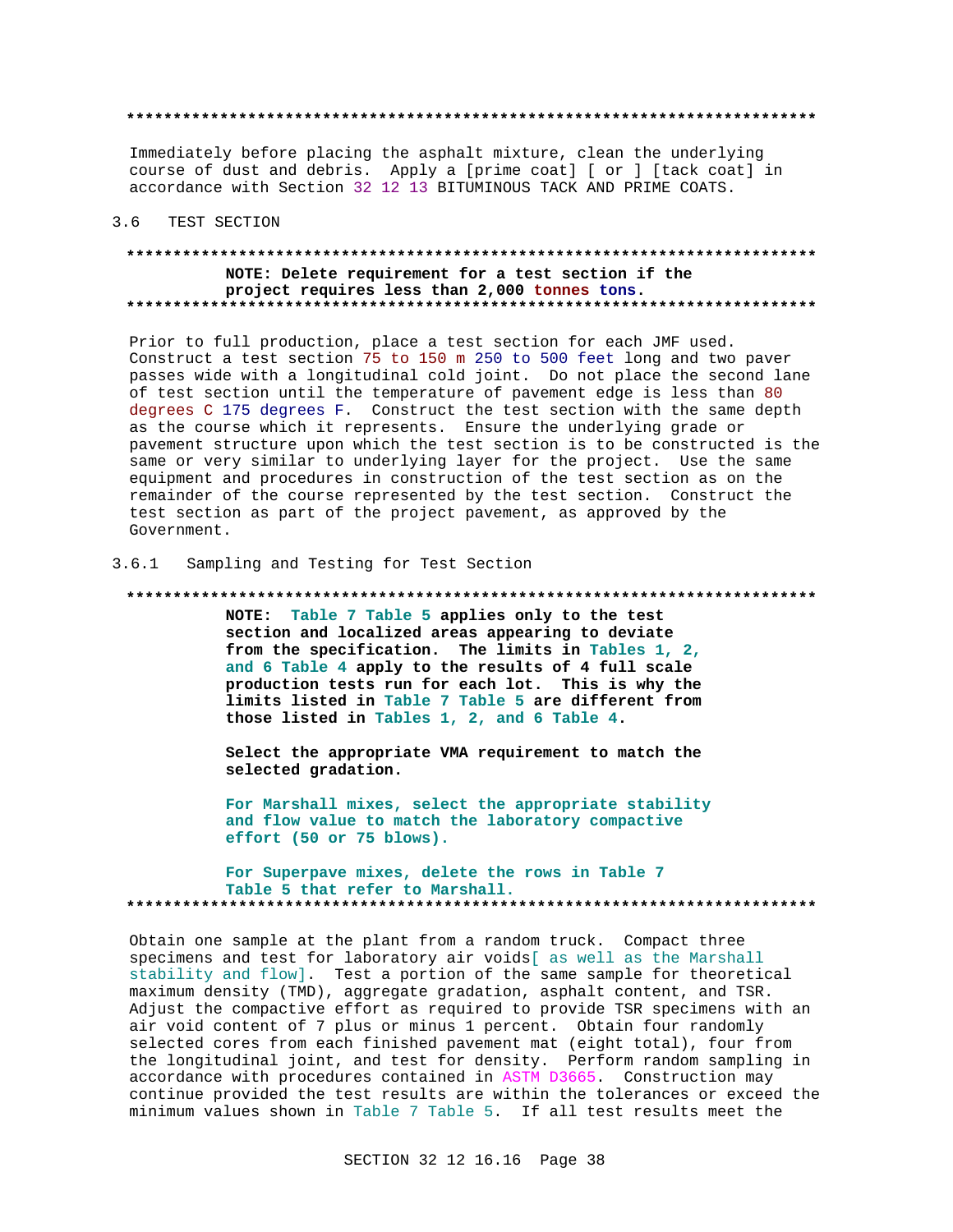specified requirements, the test section may remain as part of the project pavement. If test results exceed the tolerances shown, remove and replace the test section and construct another test section at no additional cost to the Government.

| Table 7. Table 5. Test Section Requirements for Material and Mixture Properties                         |                                                                     |  |  |
|---------------------------------------------------------------------------------------------------------|---------------------------------------------------------------------|--|--|
| Property                                                                                                | Specification Limit                                                 |  |  |
| Aggregate Gradation-Percent Passing (Individual Test Result)                                            |                                                                     |  |  |
| 4.75 mm No. 4 and larger                                                                                | JMF plus or minus 8                                                 |  |  |
| 2.36, 1.18, 0.60, and 0.30 mmNo. 8, No.<br>16, No. 30, and No. 50                                       | JMF plus or minus 6                                                 |  |  |
| 0.15 and 0.075 mmNo. 100 and No. 200                                                                    | JMF plus or minus 2.0                                               |  |  |
| Asphalt Content, Percent (Individual Test<br>Result)                                                    | JMF plus or minus 0.5                                               |  |  |
| Laboratory Air Voids, Percent (Average of<br>3 specimens)                                               | JMF plus or minus 1.0                                               |  |  |
| VMA, Percent (Average of 3 specimens)                                                                   | See Table 5 Table 3                                                 |  |  |
| Tensile Strength Ratio (TSR) (At 7<br>percent plus/minus 1 percent air void<br>content)                 | 75 percent minimum                                                  |  |  |
| Conditioned Strength                                                                                    | 415 kPa 60 psi minimum                                              |  |  |
| Mat Density, Percent of TMD (Average of<br>4 Random Cores)                                              | $92.0 - 96.0 93.0 minimum$                                          |  |  |
| Joint Density, Percent of TMD (Average<br>of 4 Random Cores)                                            | 89.5 minimum 90.0 minimum                                           |  |  |
| Stability, newtons pounds (Average of 3<br>specimens)<br>(for Marshall only)                            | [4450 1000 minimum for 50 blows][8000<br>1800 minimum for 75 blows] |  |  |
| Flow, 0.25 mm 0.01 inch (Average of 3<br>specimens)<br>(for Marshall only with non-modified<br>asphalt) | $[8 - 18$ for 50 blows] $[8 - 16$ for 75<br>blows l                 |  |  |

## 3.6.2 Additional Test Sections

If the initial test section should prove to be unacceptable, make the necessary adjustments to the JMF, plant operation, placing procedures, and rolling procedures before beginning construction of a second test section. Construct and evaluate additional test sections, as required, for conformance to the specifications. Full production paving is not allowed until an acceptable section has been constructed and accepted.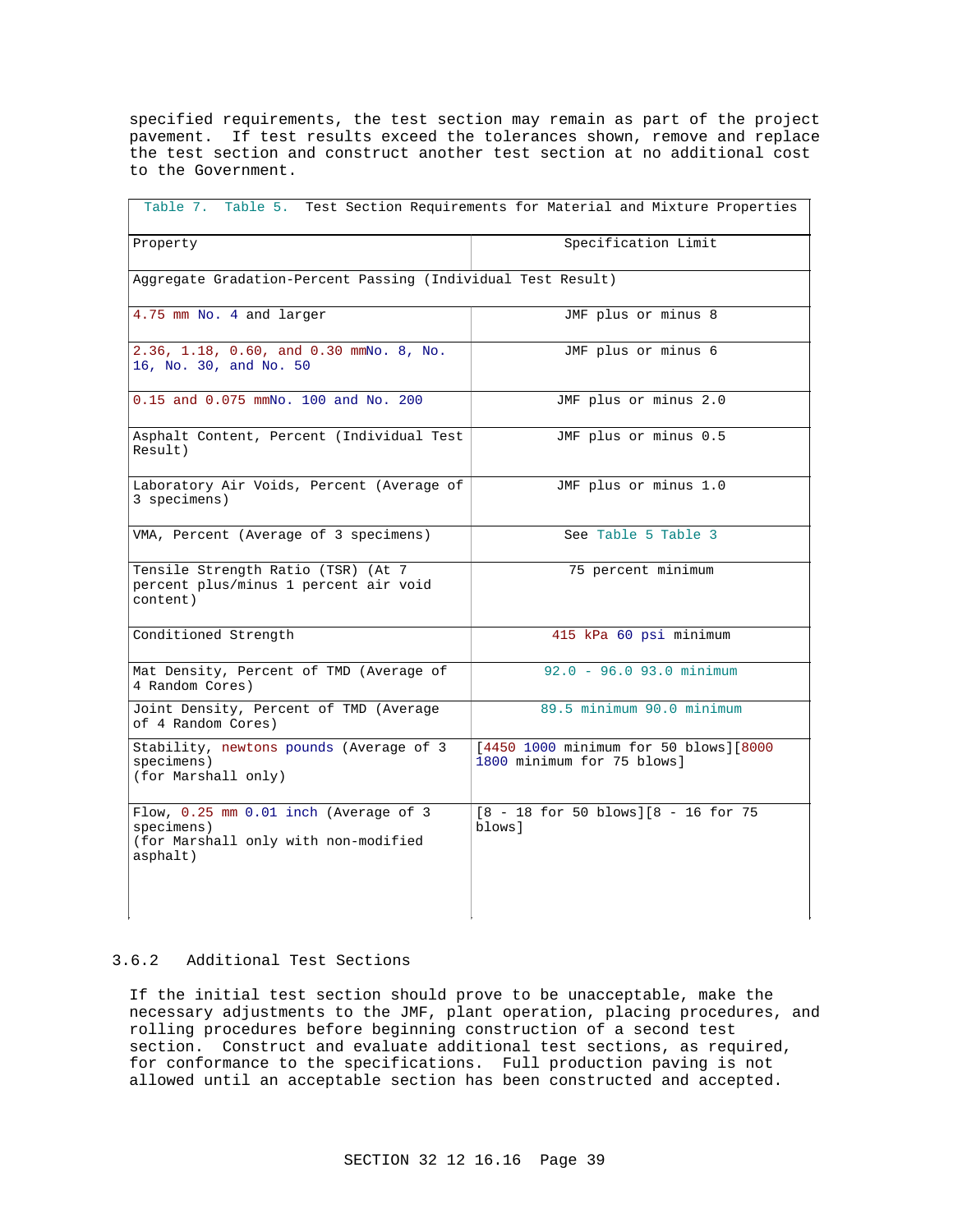## 3.7 TRANSPORTING AND PLACING

## 3.7.1 Transporting

Transport asphalt mixture from the mixing plant to the site in clean, tight vehicles. Schedule deliveries so that placing and compacting of mixture is uniform with minimum stopping and starting of the paver. Provide adequate artificial lighting for night placements. Hauling over freshly placed material will not be permitted until the material has been compacted as specified, and allowed to cool to 60 degrees C 140 degrees F.

## 3.7.2 Placing

Place the mix in lifts of adequate thickness and compact at a temperature suitable for obtaining density, surface smoothness, and other specified requirements. Upon arrival, place the mixture to the full width by an asphalt paver; strike off in a uniform layer of such depth that, when the work is completed, the required thickness is obtained and the surface conforms to the grade and contour indicated. Do not broadcast waste mixture onto the mat or recycle into the paver hopper. Collect waste mixture and dispose off site. Regulate the speed of the paver to eliminate pulling and tearing of the asphalt mat. Begin placement of the mixture along the centerline of a crowned section or on the high side of areas with a one-way slope. Place the mixture in consecutive adjacent strips having a minimum width of 3 m 10 feet. Offset the longitudinal joint in one course from the longitudinal joint in the course immediately below by at least 300 mm 1 foot; however, locate the joint in the surface course at the centerline of the pavement. Offset transverse joints in one course by at least 3 m 10 feet from transverse joints in the previous course. Offset transverse joints in adjacent lanes a minimum of 3 m 10 feet. On isolated areas where irregularities or unavoidable obstacles make the use of mechanical spreading and finishing equipment impractical, the mixture can be spread and luted by hand tools.

## 3.8 COMPACTION OF MIXTURE

## 3.8.1 General

- a. After placing, thoroughly and uniformly compact the mixture by rolling. Compact the surface as soon as possible without causing displacement, cracking, or shoving. Determine the sequence of rolling operations and the type of rollers used with the exception that application of more than three passes with a vibratory roller in the vibrating mode is prohibited. Maintain the speed of the roller, at all times, sufficiently slow to avoid displacement of the asphalt mixture and to be effective in compaction. Correct at once any displacement occurring as a result of reversing the direction of the roller, or from any other cause.
- b. Furnish sufficient rollers to handle the output of the plant. Continue rolling until the surface is of uniform texture, true to grade and cross section, and the required field density is obtained. To prevent adhesion of the mixture to the roller, keep the wheels properly moistened, but excessive water is not permitted. In areas not accessible to the roller, thoroughly compact the mixture with hand tampers or small compactors. Remove the full depth of any mixture that becomes loose and broken, mixed with dirt, contains check-cracking, or is in any way defective. Replace with fresh asphalt mixture and immediately compact to conform to the surrounding